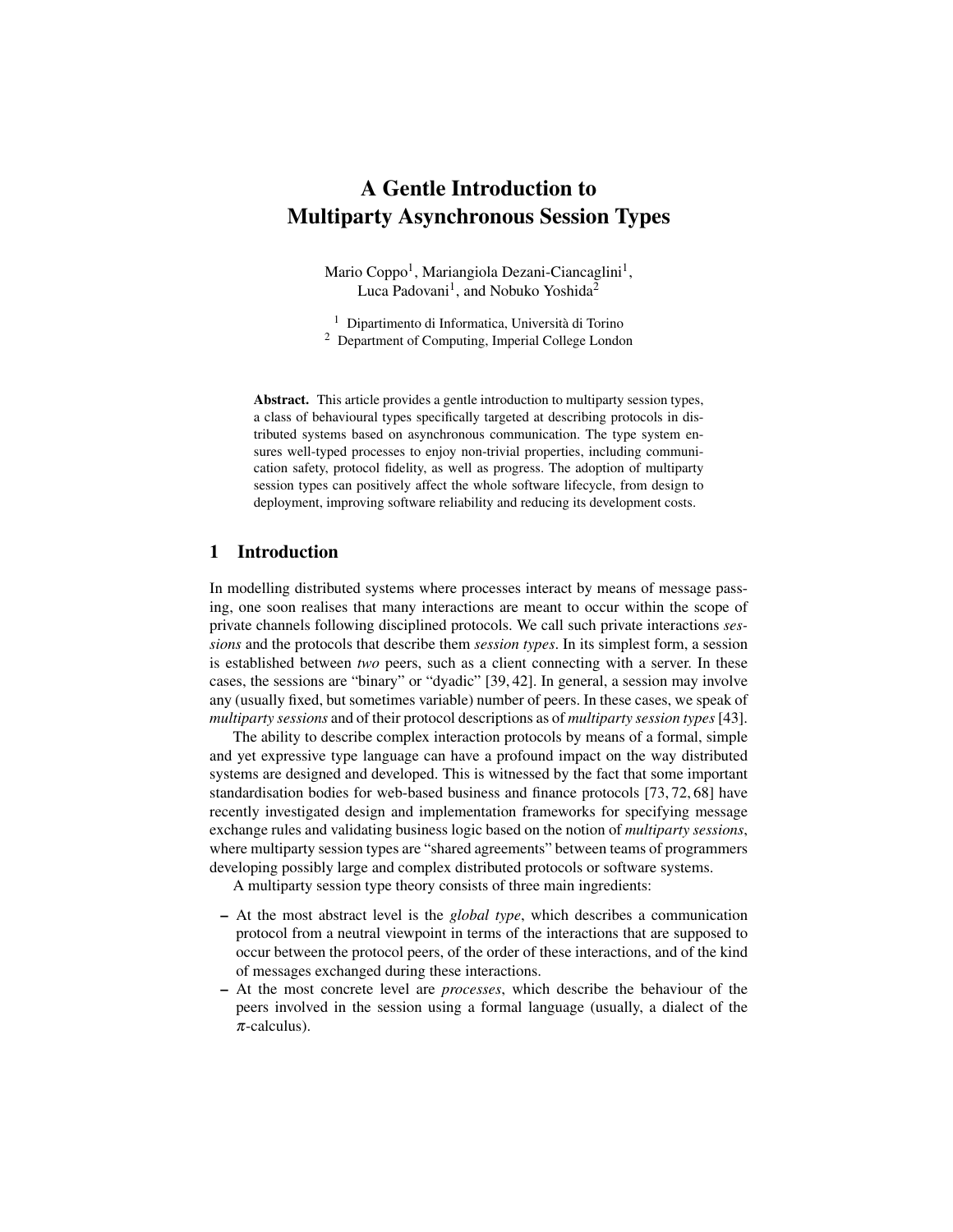– Somehow in between these two levels are *local types*, one for each peer, which describe the same communication protocol as the global type, but from the viewpoint of each peer.

These ingredients are strictly related: a *projection operation* extracts the local type of each peer from the global type, and a *type system* makes sure that a process uses the communication channels it owns according to their local type. Once these relations are established, a number of properties can be proved, among which:

- *communication safety*, namely the fact that there is never a mismatch between the types of sent and expected messages, despite the same communication channel is used for exchanging messages of different types;
- *protocol fidelity*, namely the fact that the interactions that occur are accounted for by the global type and therefore are allowed by the protocol;
- *progress*, namely the fact that every message sent is eventually received, and every process waiting for a message eventually receives one.

Remarkably, these properties are guaranteed by means of purely local checks on the single peers that participate in the protocol, despite the fact that they will run independently once the session has been established. The ability to prove relevant global properties by means of local checks is one of the key features of session type theories.

The present article formalises these concepts and provides a gentle introduction to multiparty session type theory. The process calculus and the type system we use have been first introduced in [3] and then developed in [25]. Notably, the focus of these two papers was the design of a type system assuring progress even in presence of session interleaving. In this article we solely describe the so-called *communication type system*, which assures communication safety, protocol fidelity and, when no sessions are interleaved, progress.

*Outline.* We start illustrating our calculus with simple yet comprehensive examples in §2. The calculus of asynchronous, multiparty sessions is the content of §3. The communication type system assuring that processes behave correctly with respect to the sessions in which they are involved is illustrated with examples in §4. §5 discusses related work and further readings. To ease reading and accessibility of the content, proofs of the properties enjoyed by well-typed processes and additional technical material have been collected in the Appendix.

## 2 Examples

In this section we present two versions of a simple but non-trivial example that illustrates the basic functionalities and features of the process calculus that we work with. This example comes from a Web service usecase in Web Service Choreography Description Language (WS-CDL) Primer 1.0 [73], capturing a collaboration pattern typical to many business and distributed protocols [62, 72, 69].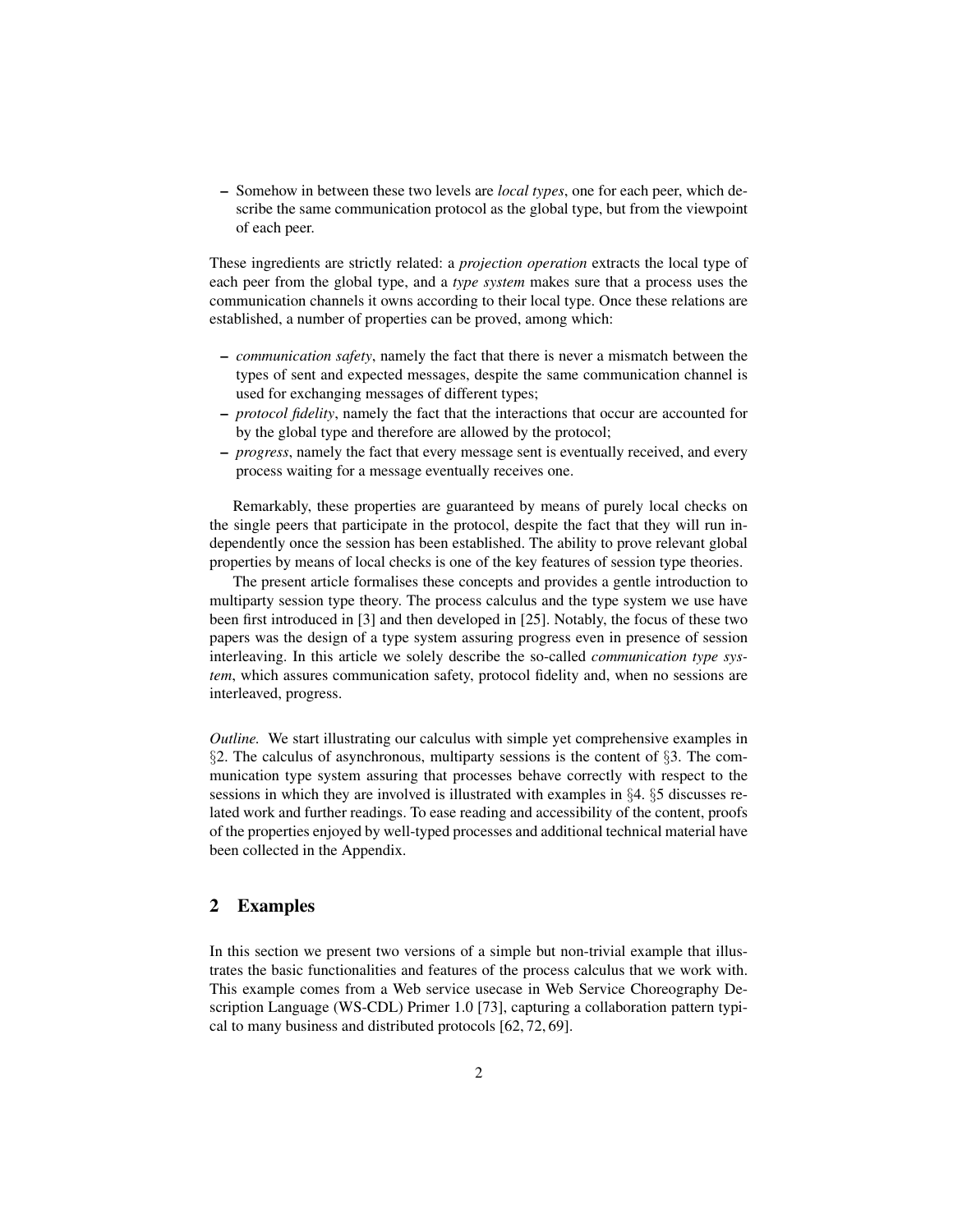#### 2.1 Example 1: the three buyer protocol

The setting is that of a system involving Alice, Bob, and Carol that cooperate in order to buy a book from a Seller. The participants follow a protocol that is described informally below:

- 1. Alice sends a book title to Seller and Seller sends back a quote to Alice and Bob. Alice tells Bob how much she can contribute.
- 2. If the price is within Bob's budget, Bob notifies both Seller and Alice he accepts, then sends his address to Seller and Seller answers with the delivery date.
- 3. If the price exceeds Bob's budget, Bob asks Carol to collaborate by establishing a new session. Bob sends Carol how much she has to contribute and *delegates* the remaining interactions with Alice and Seller to her.
- 4. If Carol's contribution is within her budget, she accepts the quote, notifies Alice, Bob and Seller, and continues the rest of the protocol with Seller and Alice *as if she were Bob*. Otherwise, she notifies Alice, Bob and Seller to quit the protocol.



Fig. 1. An execution of the three buyer protocol.

Figure 1 depicts an execution of the above protocol where Bob asks Carol to collaborate (by delegating the remaining interactions with Alice and Seller) and the transaction terminates successfully.

Multiparty session programming consists of two steps: specifying the intended communication protocols using global types and implementing these protocols using processes. The specifications of the three-buyer protocol are given as two distinct global types: one is  $G_a$  among Alice, Bob and Seller and the other is  $G_b$  between Bob and Carol. In G*<sup>a</sup>* Alice plays role 2, Bob plays role 1, and Seller plays role 3, while in G*<sup>b</sup>* Bob plays role 2 and Carol plays role 1. We annotate the global types with line numbers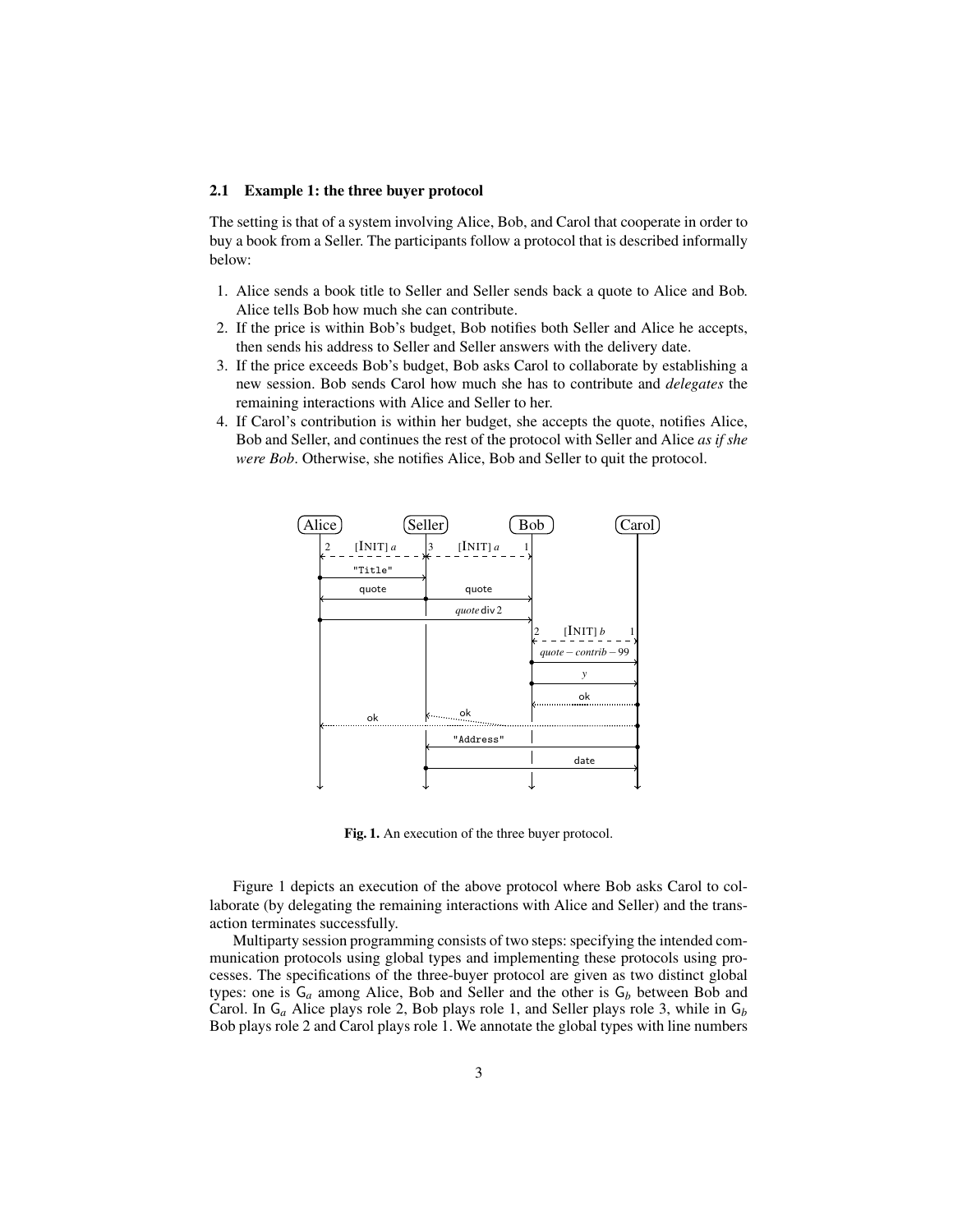(*i*) so that we can easily refer to the actions in them.

 $G_a =$ (1) 2  $\longrightarrow$  3:  $\langle$  string $\rangle$ . (2)  $3 \rightarrow \{1,2\}$ :  $\langle \text{int} \rangle$ . (3)  $2 \rightarrow 1$ :  $\langle \text{int} \rangle$ . (4)  $1 \rightarrow \{2,3\}$ : {ok:  $1 \rightarrow 3$ :  $\langle$ string $\rangle$ . (5)  $3 \rightarrow 1$  :  $\langle \text{date} \rangle$ .end,  $(6)$  quit : end}  $G_b =$ (1) 2  $\longrightarrow$  1 :  $\langle \text{int} \rangle$ .  $(2)$  2  $\longrightarrow$  1 :  $\langle T \rangle$ . (3)  $1 \rightarrow 2$ : {ok : end, quit : end}  $T = \bigoplus \{\{2,3\},\{\textsf{ok} : ! \langle 3, \textsf{string} \rangle. ?(3,\textsf{date}).\textsf{end},\textsf{quit} : \textsf{end}\}\}$ 

Global types provide an overall description of the two conversations, directly abstracting the scenario of the diagram. In  $G_a$ , line (1) denotes Alice sending a string value to Seller. Line (2) says that Seller sends the same integer value to Alice and Bob and line (3) says that Alice sends an integer to Bob. In lines (4–6) Bob sends either ok or quit to Seller and Alice. In the first case Bob sends a string to Seller and receives a date from Seller, in the second case there are no further communications.

Line  $(2)$  in  $G_b$  represents the delegation of a channel with the communication behaviour specified by the session type *T* from Bob to Carol (note that Seller and Alice in *T* concern the session on *a*). Then Carol terminates the interaction as if she were Bob in session *a*. Note that in this case the Seller do not know if he is talking with Bob or Alice.

 $Seller = \overline{a}[3](y) \cdot y$ ?(2,*title*).*y*!{{1,2},quote}.*y&*(1,{ok : *y*?(1,*address*).*y*!{1,date}.0,quit : 0}) Alice =  $a[2](y)$ .*y*! $\langle 3, \text{"Title"} \rangle$ .*y*? $(3, \text{quote})$ .*y*! $\langle 1, \text{quote div } 2 \rangle$ .*y*& $(1, \{\text{ok} : 0, \text{ quit} : 0\})$ Bob =  $a[1](y)$ .*y*?(3,*quote*).*y*?(2,*contrib*).if (*quote* − *contrib* < 100) then  $y \oplus \langle \{2,3\}, \text{ok} \rangle.y! \langle 3, \text{"Address"\rangle.y?$ (3, *date*).0  $\pmb{\quad \text{else} } \overline{b}[2](z).z!\langle 1, \textit{quote}-\textit{contrib}-99 \rangle. z!\langle\!\langle 1, \textit{y}\rangle\!\rangle. z\&\!\left(1, \{\textsf{ok}: \textbf{0}, \textsf{quit}: \textbf{0}\} \right)$ Carol =  $b[1](z)$ .*z*?(2,*x*).*z*?((2,*t*)).if (*x* < 100)

then  $z \oplus \langle 2, \text{ok} \rangle .t \oplus \langle \{2,3\}, \text{ok} \rangle .t! \langle 3, \text{"Address"} \rangle .t?$ (3, *date*).0 else  $z \oplus \langle 2, \text{quit} \rangle .t \oplus \langle \{2,3\}, \text{quit} \rangle.0$ 

Table 1. Implementation of the three buyer protocol.

Table 1 shows an implementation of the three buyer protocol conforming to G*<sup>a</sup>* and G*<sup>b</sup>* for the processes Seller, Alice, Bob, and Carol in the calculus that we will formally define in §3.1. The service name *a* is used for initiating sessions corresponding to the global type G*a*. Seller initiates a three party session by means of the session request operation  $\overline{a}[3](y)$ , where the index 3 identifies Seller. Since 3 is also the overall number of participants in this session, *a* occurs with an over-bar. Alice and Bob get involved in the session by means of the session accept operations  $a[1](y)$  and  $a[2](y)$  and the indexes 2 and 1 identify them as Alice and Bob, respectively. Once the session has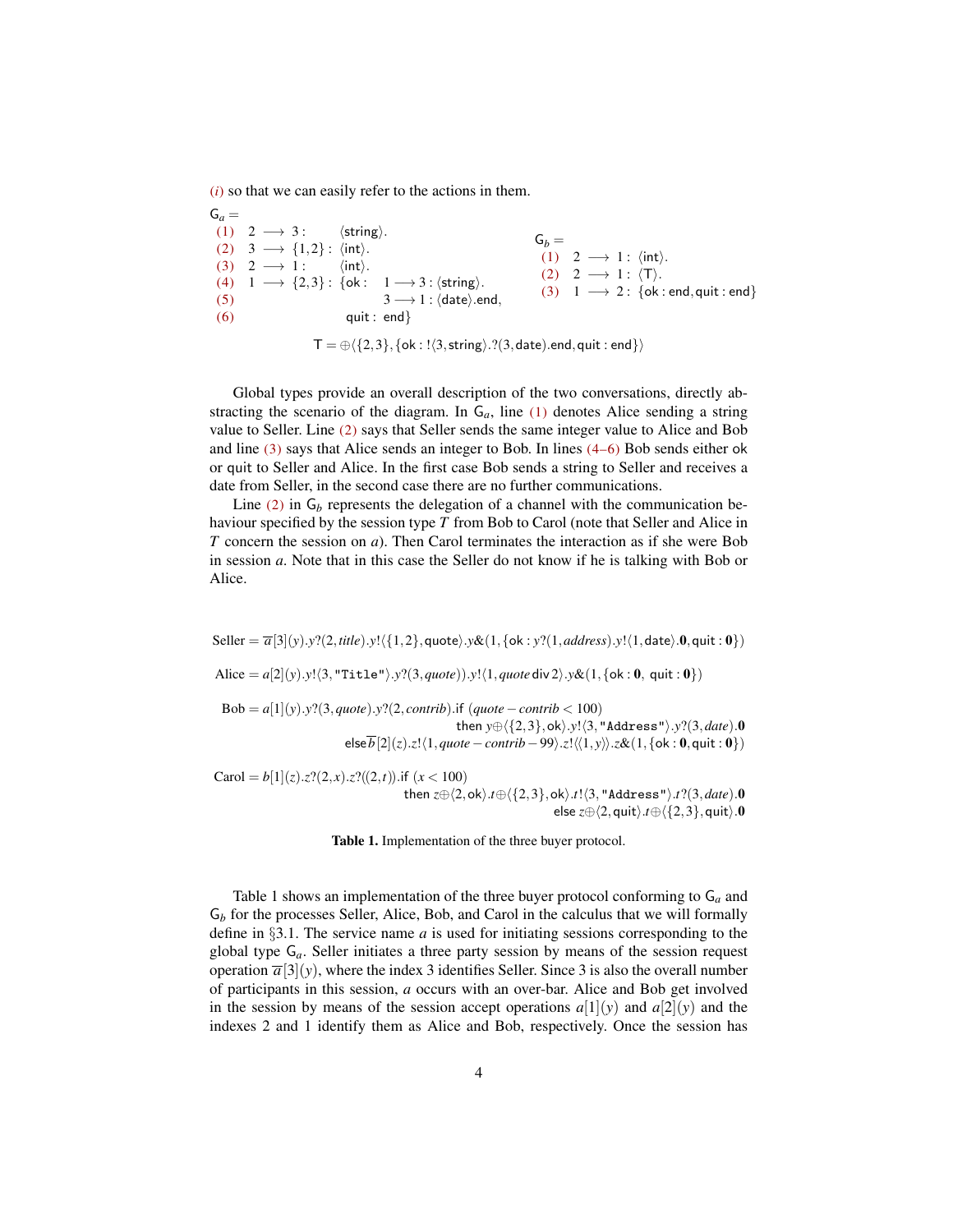started, Seller, Alice and Bob communicate using their private channels represented by *y*. Each channel *y* can be interpreted as a session endpoint connecting a participant with all the others in the same session; the receivers of the data sent on *y* are specified by giving the participant numbers. Line  $(1)$  of  $G_a$  is implemented by the matching output and input actions  $y! \langle p, "Title" \rangle$  of Alice and  $y?$ (2,*title*) of the Seller. Line (2) of  $G_a$ is implemented by the output action  $y! \langle \{1,2\},\text{quote} \rangle$  of the Seller which is matched by the input actions  $y$ ?(3,*quote*) of both Bob and Alice. Line (3) of  $G_b$  is implemented by the selection and branching actions  $z \oplus \langle 2, \text{ok} \rangle$ ,  $z \oplus \langle 2, \text{quit} \rangle$  and  $z \& (1, \{\text{ok} : 0, \text{quit} : 0\})$ .

In process Bob, if the quote minus Alice's contribution exceeds 100, another session between Bob and Carol is established through the shared service name *b*. Delegation occurs by passing the private channel *y* from Bob to Carol (actions  $z! \langle \langle 1, y \rangle \rangle$  and  $z?((2,t))$ ), so that the rest of the session with Seller and Alice is carried out by Carol.

In this particular example no deadlock is possible, even if different sessions are interleaved with each other and the communication topology changes because of delegation.

#### 2.2 Example 2: the three buyer protocol with recursion

We now describe a variant of the above example that uses recursion. The scenario is basically the same, the only part that changes is that, if the price exceeds the budget, Bob initiates a negotiation with Carol to collaborate together by establishing a new session: Bob starts asking a first proposal of contribution to Carol. At each step Carol answers with a new offer. Bob can accept the offer, try with a new proposal or give up. When Bob decides to end the negotiation (accepting the offer or giving up) he communicates the exit to Carol and, as before, Carol concludes the protocol with Seller.

Figure 2 depicts the part of the protocol involving recursion.



Fig. 2. The three buyer protocol with recursion: additional interactions between Bob and Carol.

The communication protocols are described by the following global types; these are similar to the ones of the previous example. In particular  $G_a$  is exactly the same (since the server does not notice the further interactions among the buyers). Instead,  $G_b$  is now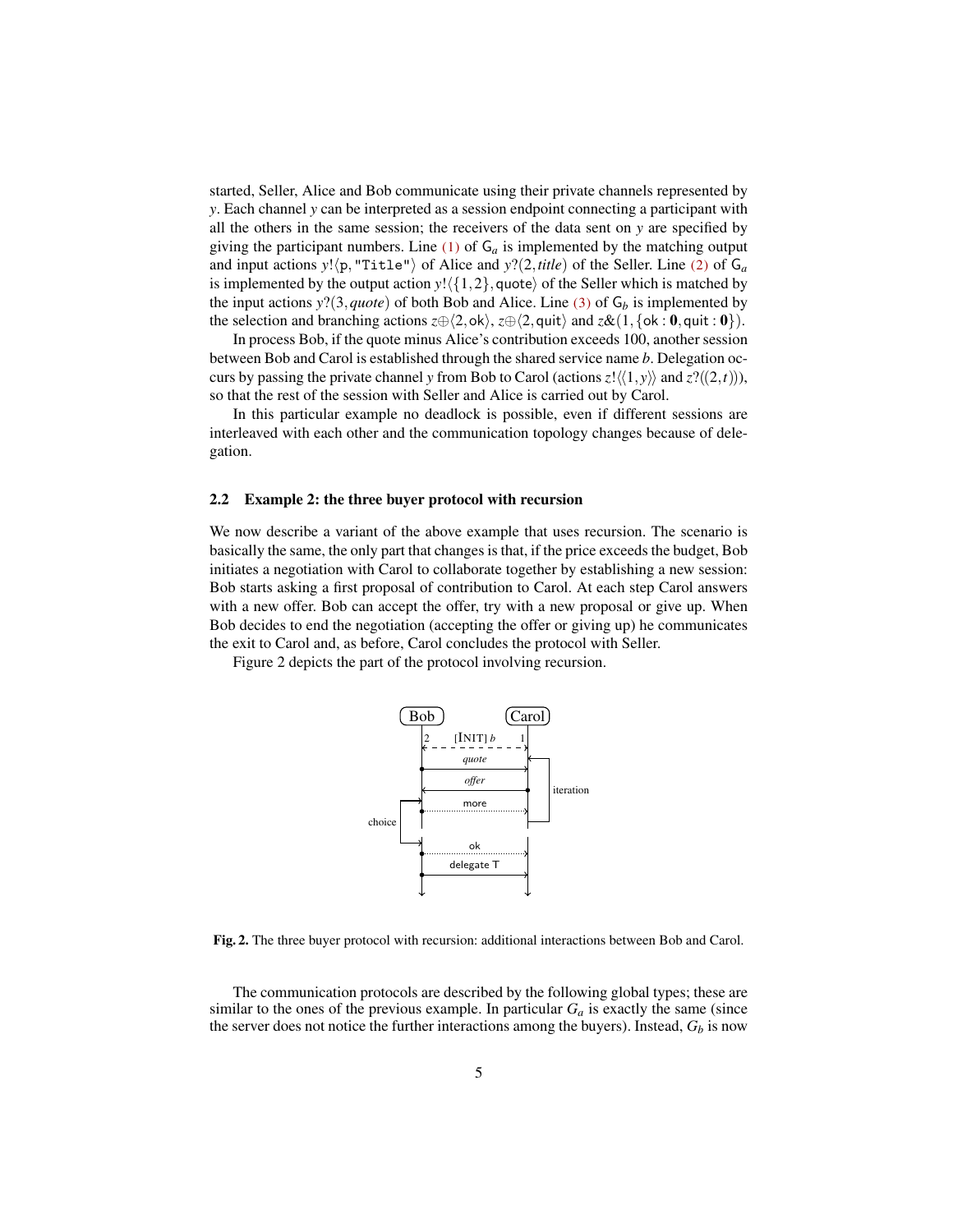$\text{Select} = \overline{a}[3](y).y_3? (2, title).y!({1,2}, quote).y& (1, {ok : y? (1, address).y!({1, date).0, quit : 0})$ Alice =  $a[2](y)$ .*y*! $\langle 3, \text{"Title"} \rangle$ .*y*? $(3, \text{quote})$ .*y*! $\langle 1, \text{quote div } 2 \rangle$ .*y*& $(1, \{\text{ok} : 0, \text{ quit} : 0\})$  $Bob = a[1](y) \cdot y?$  (3, *quote*). *y*? (2, *contrib*). if  $(\text{quote} - \text{contrib} < 100)$  then  $y \oplus \langle \{2,3\}, \text{ok}\rangle.y! \langle 3, \text{"Address"} \rangle.y? \langle 3, \text{date}}$ .0 else  $\overline{b}[2](z)$ .  $\det X(x', z', y') =$  $z'$ ! $\langle 1, x' \rangle$ .*z*? $(1, w)$ . if  $good(w)$  then  $z' \oplus \langle 1, \text{ok} \rangle \cdot z' \cdot \langle \langle 1, y' \rangle \rangle \cdot \mathbf{0}$  $\mathsf{else}$  if  $\mathit{negdisplay}(\mathit{w})$  then  $z' \oplus \langle 1, \text{more} \rangle$ .  $X \langle \mathit{newproposal}(w), z', y' \rangle$ else  $z' \oplus \langle 1, \mathsf{quit}\rangle . y' \oplus \langle \{2,3\}, \mathsf{quit}\rangle .\mathbf{0}$ in  $X \langle first proposal(quote), z, y \rangle$  $\text{Carol} = b[1](z)$ . def  $Y(z') = z'$ ? $(2, x)$ . $z'$ ! $\langle 2, \text{offer}(x) \rangle$ . *z'&*(2,{ok:*z'*?((2,*t*)).*t* ⊕  $\langle$ {2,3},ok).*t*! $\langle$ 3,"Address"}.*t*?(3,*date*).0 more :  $Y\langle z'\rangle$ , quit :  $\mathbf{0}$ }) in  $Y\langle z' \rangle$ 



more involved since we have a recursive part which represents the (possibly) recursive negotiation between Bob and Carol.

 $G_a =$ (1)  $2 \rightarrow 3$ :  $\langle$  string). (2) 3  $\longrightarrow$  {1,2} :  $\langle \text{int} \rangle$ .  $(3)$  2  $\longrightarrow$  1 :  $\langle \text{int} \rangle$ . (4)  $1 \longrightarrow \{2,3\}$ : {ok :1  $\longrightarrow$  3 :  $\langle$ string $\rangle$ . (5)  $3 \rightarrow 1 : \langle \text{date} \rangle \text{.end},$  $(6)$  quit : end }  $G_b =$ (1)  $\mu$ t.2  $\longrightarrow$  1 :  $\langle \text{int} \rangle$ . (2)  $1 \rightarrow 2$  :  $\langle \text{int} \rangle$ . (3)  $2 \rightarrow 1 : \{ \text{ok} : 2 \rightarrow 1 : \langle \text{T} \rangle \text{.end},$ more : t. quit : end}

 $T = \bigoplus \{\{3,2\},\{\text{ok}:\exists (\exists, \text{string}), ?(\exists, \text{date}).\text{end}, \text{quit}: \text{end}\}\}\$ 

The code of the example is in Figure 3. Again, it is similar to the previous one, but for the recursive definitions in the processes Bob and Carol. Note that the recursive process *X* in Bob's code has a data parameter  $(x')$  and two channel parameters  $(y'$  and  $z'$ ), while the process *Y* in Carol's code has only one channel parameter  $(z')$ .

## 3 The Calculus for Multiparty Sessions

In this section we formalise syntax and operational semantics of the calculus of multiparty asynchronous sessions. To ease the presentation and limit some technicalities, with respect to the previous section we consider a slightly simpler calculus in which communication actions always specify exactly one receiver instead of a non-empty set of receivers and we assume that recursive definitions have exactly one data parameter and one channel parameter. Allowing multiple receivers is mostly a matter of syntactic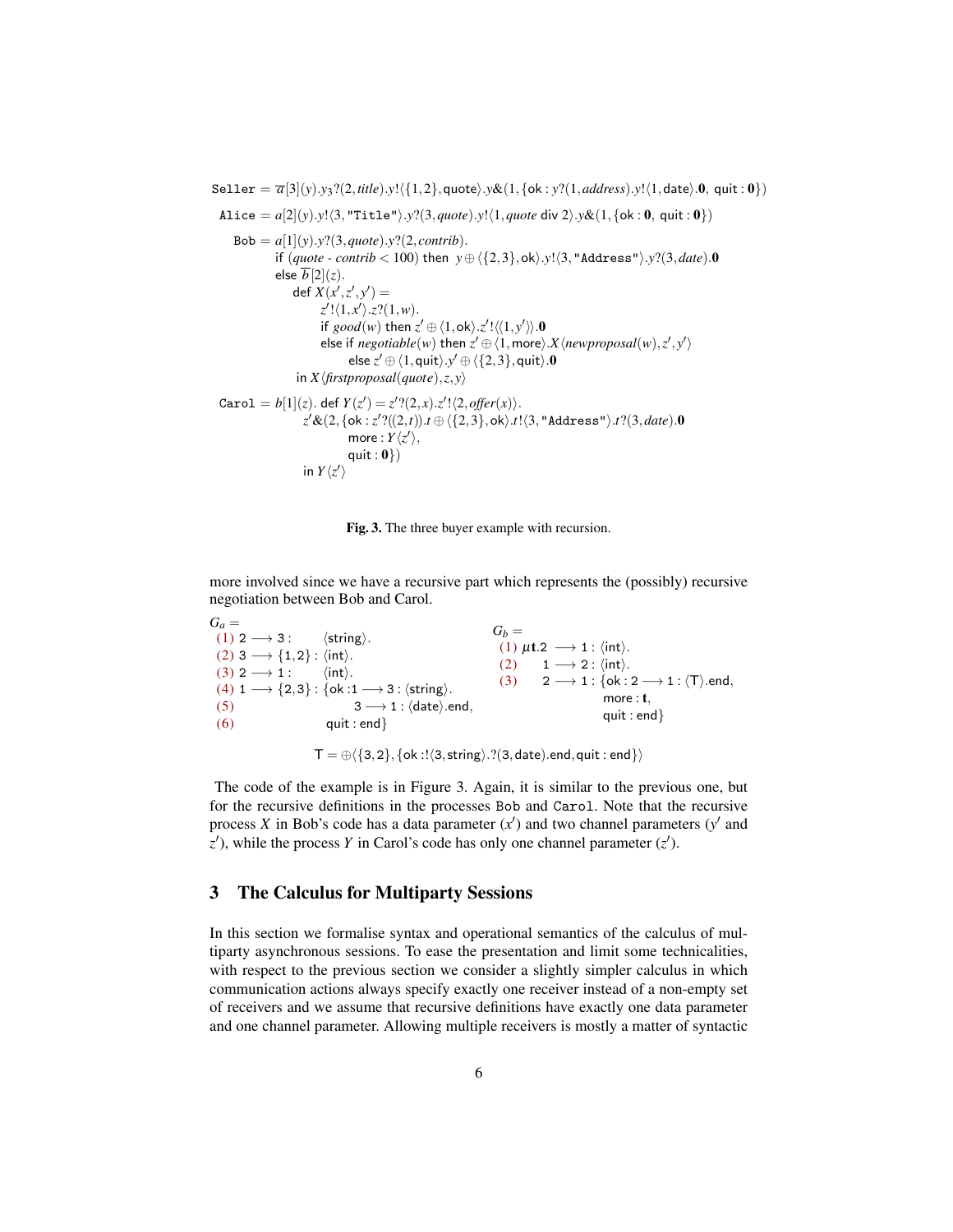| $P ::= \overline{u}[p](y).P$                                       | Multicast request         |                                      |                    |
|--------------------------------------------------------------------|---------------------------|--------------------------------------|--------------------|
| $u p (y)$ . $P$                                                    | Accept                    | a, b                                 | Service name       |
|                                                                    |                           | $\boldsymbol{\chi}$                  | Value variable     |
| c!(p,e).P                                                          | Value sending             | y, z, t                              | Channel Variable   |
| $c?(\mathbf{p},x).P$                                               | Value reception           | S                                    | Session name       |
| $c! \langle \langle p, c' \rangle \rangle P$                       | Channel delegation        |                                      |                    |
| c?((q, y)).P                                                       | Channel reception         | p, q                                 | Participant number |
| $c \oplus \langle p, l \rangle \cdot P$                            | Selection                 | X, Y                                 | Process variable   |
| $c\&(p,\{l_i:P_i\}_{i\in I})$                                      | <b>Branching</b>          |                                      | Label              |
|                                                                    | Conditional               | s[p]                                 | Channel with role  |
| if e then P else $Q$                                               |                           | $u ::= x \mid a$                     | Identifier         |
| $P \mid Q$                                                         | Parallel                  | $v ::= a \mid true$                  | Value              |
| $\bf{0}$                                                           | Inaction                  | false                                |                    |
| (va)P                                                              | Service name hiding       |                                      |                    |
| $def D$ in $P$                                                     | Recursion                 | $e ::= v \mid x$                     |                    |
| $X\langle e, c\rangle$                                             | Process call              | $e$ and $e'$                         | Expression         |
| (vs)P                                                              |                           | not $e \ldots$                       |                    |
|                                                                    | Session hiding            | $c ::= y \mid s[p]$                  | Channel            |
| s : h                                                              | Message queue             | $m ::= (q, p, v)$                    | Message in transit |
| $D ::= X(x, y) = P$                                                | Declaration               |                                      |                    |
| $\mathscr{E} ::= \lceil \cdot \rceil \mid P \mid (va) \mathscr{E}$ | <b>Evaluation context</b> | (q, p, s[p'])                        |                    |
| $(vs)\mathscr{E}$ def D in $\mathscr{E}$                           |                           | (q, p, l)                            |                    |
| E<br>ℰ                                                             |                           | $\mathrel{\mathop:}= h \cdot m$<br>Ø | Queue              |

Table 2. Process syntax and naming conventions.

sugar, since a communication action involving multiple receivers can be canonically encoded as a sequence of actions involving single receivers only. Some notions, however, such as the projection operator, are affected by this design choice and should be adjusted accordingly. The interested reader may refer to [25] for the presentation of the calculus with native support for multiple receivers, and to [34] for the definition of a projection operator that can handle actions with multiple receivers encoded as sequences of actions with single receivers only.

#### 3.1 Syntax

The present calculus is a variant of the calculus in [43], as explained in §5. The syntax of *processes*, ranged over by  $P, Q, \ldots$ , and that of *expressions*, ranged over by  $e, e', \ldots$ , is given by the grammar in Table 2, which shows also naming conventions. The operational semantics is defined by a set of reduction rules. In the reduction of processes it is handy to introduce elements, like queues of messages and runtime channels, which are not expected to occur in the source code written by users (*user processes*). These elements, which are referred as *runtime syntax*, appear shaded.

The processes of the form  $\overline{u}[p](y)$ . *P* and  $u[p](y)$ . *P* cooperate in the initiation of a multiparty session through a service name identified by *u*, where p denotes a *participant* to the session. Participants are represented by progressive numbers and are ranged over by p, q,... The barred identifier is the one corresponding to the participant with the highest number, which also gives the total number of participants needed to start the session. The (bound) variable *y* is the placeholder for the channel that will be used in the communications. After opening a session each channel placeholder will be replaced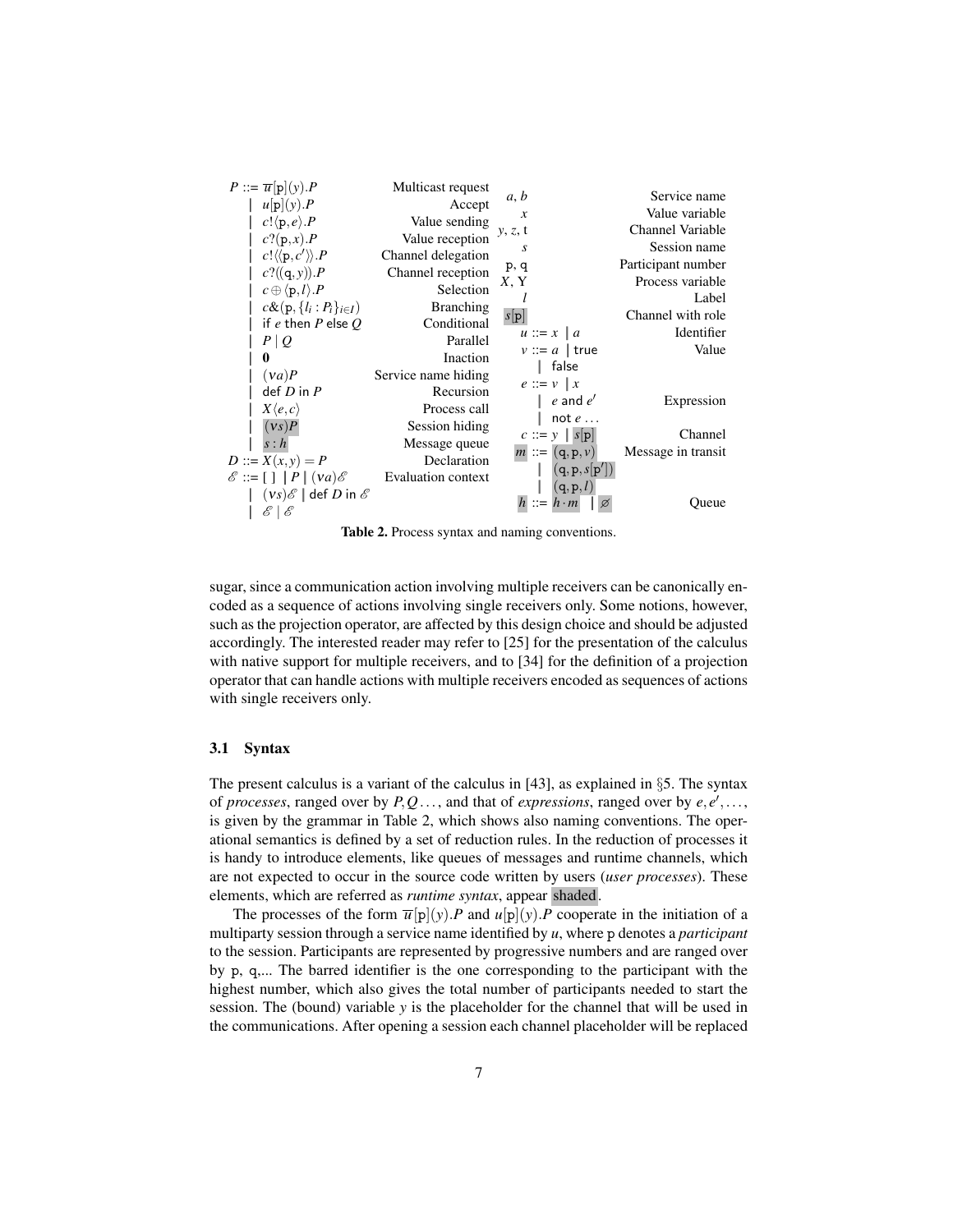by a *channel with role s*[p], which represents the runtime channel of the participant p in the session *s*.

Process communications (communications that can only take place inside initiated sessions) are performed using the next three pairs of primitives: the sending and receiving of a value; the channel delegation and reception (where the process performing the former action delegates to the process receiving it the capability to participate in a session by passing a channel associated with that session); and the selection and branching (where the former action sends one of the labels offered by the latter). The input/output operations (including the delegation ones) specify the channel and the sender or the receivers, respectively. Thus,  $c!(p, e)$  denotes the sending of a value on channel *c* to the participant p; accordingly,  $c$ ?( $p, x$ ) denotes the intention of receiving a value on channel *c* from the participant p. The same holds for delegation/reception (but the receiver is only one) and selection/branching.

An *output action* is a value sending, channel delegation or label selection: an *output process* is a process whose first action is an output action. An *input action* is a value reception, session reception or label branching: an *input process* is a process whose first action is an input action. A *communication action* is either an output or an input action.

As usual evaluation contexts are processes with some holes.

As in [43], we use message queues in order to model TCP-like asynchronous communications (where message order is preserved and sending is non-blocking). A message in a queue can be a value message,  $(q, p, v)$ , indicating that the value *v* was sent by the participant q and the recipients is the participant p; a channel message (delegation),  $(q, p, s[p'])$ , indicating that q delegates to p the role of p' on the session *s* (represented by the channel with role  $s[p']$ ); and a label message,  $(q, p, l)$  (similar to a value message). The empty queue is denoted by  $\emptyset$ . By  $h \cdot m$  we denote the queue obtained by concatenating *m* to the queue *h*. With some abuse of notation we will also write  $m \cdot h$  to denote the queue with head element *m*. By *s* : *h* we denote the queue *h* of the session *s*. Queues and channels with role are generated by the operational semantics (described later).

We call *pure* a process which does not contain message queues.

There are many binders: request/accept actions bind channel variables, value receptions bind value variables, channel receptions bind channel variables, declarations bind value and channel variables, recursions bind process variables, hidings bind service and session names. In (ν*s*)*P* all occurrences of *s*[p] and the queue *s* inside *P* are bound. We say that a process is *closed* if the only free names in it are service names (i.e. if it does not contain free variables or free session names).

#### 3.2 Operational Semantics

Processes are considered modulo structural equivalence, denoted by  $\equiv$ , and defined adding  $\alpha$ -conversion to the rules in Table 3. We denote by fn( $O$ ) (fn( $D$ )) the set of free names in  $Q(D)$ , by dpv $(D)$  the set of process variables declared in *D* and by fpv $(Q)$  the set of process variables which occur free in *Q*. Besides the standard rules [50], we have a rule for rearranging messages in a queue when the senders or the receivers are not the same.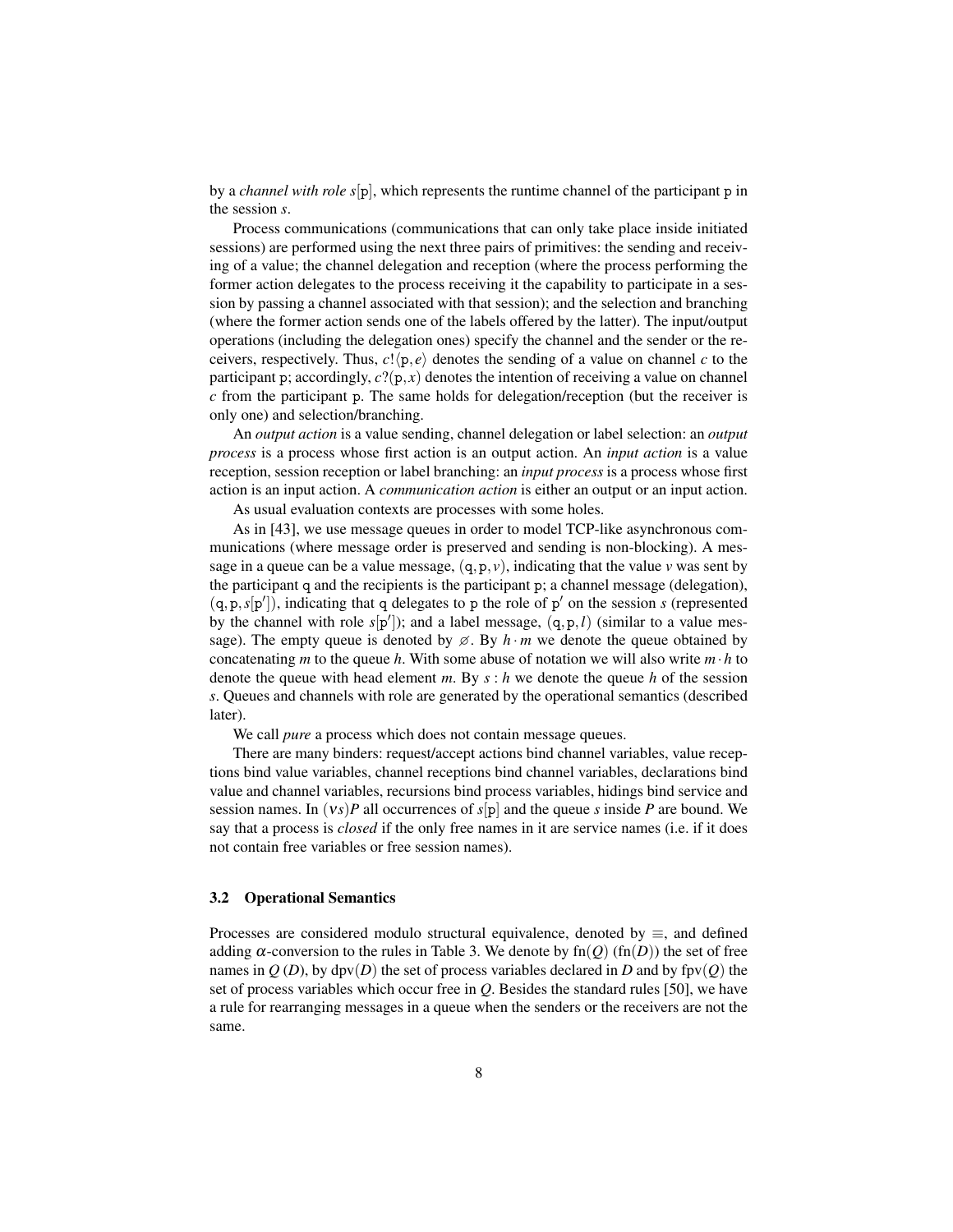$$
(vr)P | Q = (vr)(P | Q) \text{ if } r \notin \text{fn}(Q)
$$
  

$$
(vr)(vr')P = (vr')(vr)P \quad (va)0 = 0 \quad (vs)(s : \emptyset) = 0
$$
  
where  $r ::= a | s$   
def *D* in  $0 = 0$  def *D* in  $(vr)P = (vr) \text{def } D$  in *P* if  $r \notin \text{fn}(D)$   
(def *D* in *P*) |  $Q = \text{def } D$  in  $(P | Q)$  if  $\text{dpv}(D) \cap \text{fpv}(Q) = 0$   
def *D* in  $(\text{def } D' \text{ in } P) = \text{def } D' \text{ in } (\text{def } D \text{ in } P)$   
if  $(\text{dpv}(D) \cup \text{fpv}(D)) \cap \text{dpv}(D') = \text{dpv}(D) \cap (\text{dpv}(D') \cup \text{fpv}(D')) = 0$   
 $s : h \cdot (q, p, \zeta) \cdot (q', p', \zeta') \cdot h' = s : h \cdot (q', p', \zeta') \cdot (q, p, \zeta) \cdot h' \quad \text{if } p \neq p' \text{ or } q \neq q'$   
Table 3. Structural equivalence.

 $P | 0 = P$   $P | 0 = Q | P$   $(P | 0) | R = P | (Q | R)$ 

Table 4 shows the reduction rules of processes (we use  $\longrightarrow^*$  and  $\longrightarrow^k$  with the expected meaning). Rule [Init] describes the initiation of a new session among *n* participants that synchronise over the service name *a*. The last participant  $\overline{a}[n](y) \cdot P_n$ , distinguished by the overbar on the service name, specifies the number *n* of participants. After the initiation, the participants will share the private session name *s*, and the queue associated to *s*, which is initially empty. The variable *y* in each participant p will be replaced by the corresponding channel with role *s*[p]. The output rules [Send], [Deleg] and [Sel] enqueue values, channels and labels, respectively, into the queue of the session *s* (in rule [Send],  $e \downarrow v$  denotes the evaluation of the expression *e* to the value *v*). The input rules [Rcv], [SRcv] and [Branch] perform the corresponding complementary operations. Note that these operations check that the sender matches, and also that the message is actually meant for the receiver.

### 4 Communication Type System

This section introduces the communication type system, by which we can check type soundness of the communications and protocol fidelity. This type system is the one introduced in [25], but the proof of subject reduction is cleaned up by the use of the property stated in Lemma 1. As we have done in §3.1, here too we only consider communication actions with single receivers, even though the examples make use of a slightly general syntax.

#### 4.1 Global and Session Types

*Global types* describe the whole conversation scenarios of multiparty session. *Session types* correspond to projections of global types on the individual participants: they are types of pure processes. The grammar for global and session types is given in Table 5.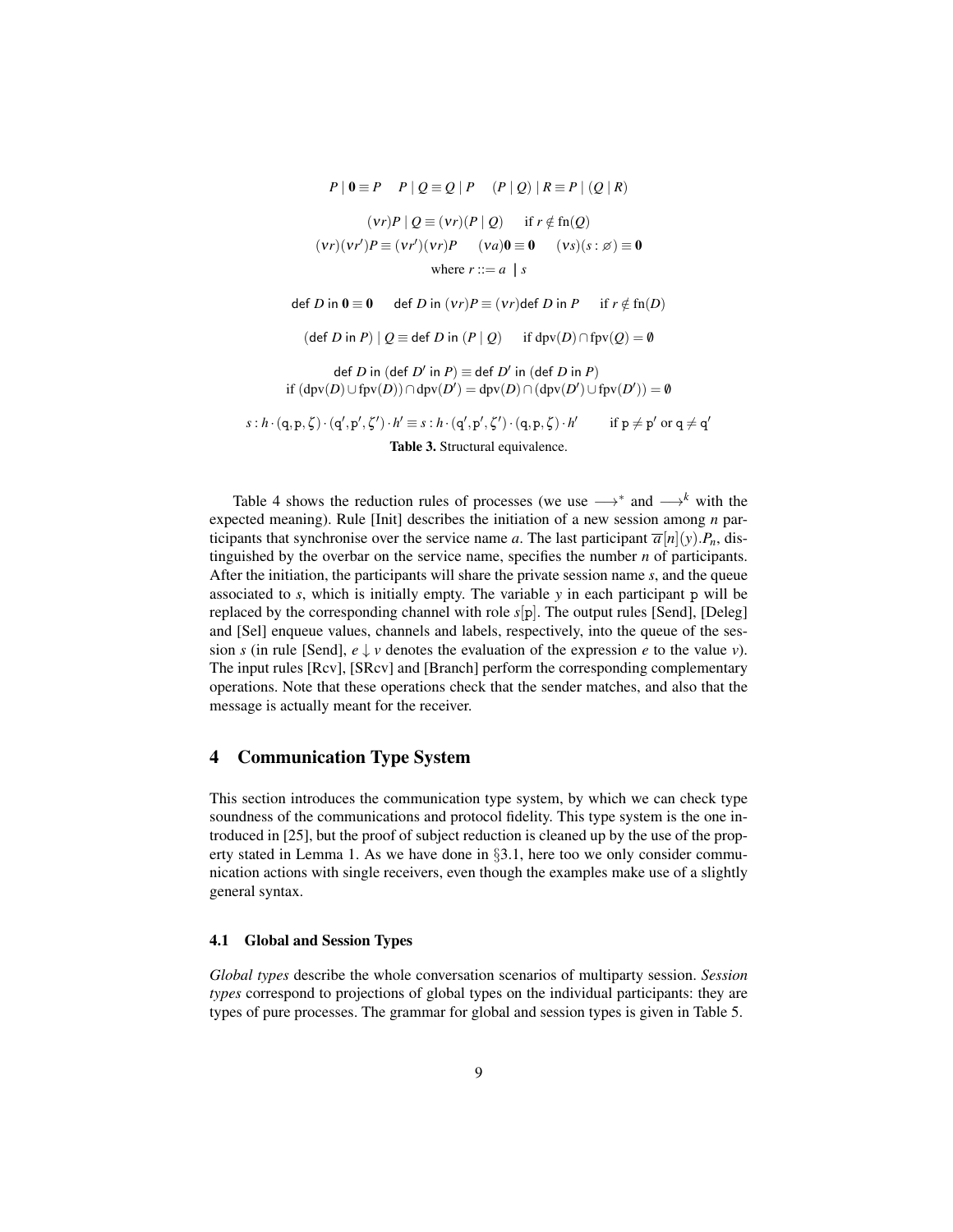$$
a[1](y).P_1 | ... | a[n-1](y).P_{n-1} | \overline{a}[n](y).P_n \longrightarrow
$$
  

$$
(vs)(P_1\{s[1]/y\} | ... | P_{n-1}\{s[n-1]/y\} | P_n\{s[n]/y\} | s : \emptyset)
$$
 [Init]

$$
s[p]!(q,e).P | s:h \longrightarrow P | s:h \cdot (p,q,\nu) \quad (e\downarrow \nu)
$$
 [Send]

$$
s[\mathbf{p}]\!!\langle\langle\mathbf{q},\mathbf{s}'[\mathbf{p}']\rangle\rangle\!\cdot\!\boldsymbol{P}\mid\mathbf{s}:h\longrightarrow\boldsymbol{P}\mid\mathbf{s}:h\cdot(\mathbf{p},\mathbf{q},\mathbf{s}'[\mathbf{p}'])
$$
 [Deleg]

$$
s[\mathbf{p}] \oplus \langle l, \mathbf{q} \rangle. P \mid s : h \longrightarrow P \mid s : h \cdot (\mathbf{p}, \mathbf{q}, l)
$$
 [Sel]

$$
s[\mathbf{p}]\mathbf{?}(\mathbf{q},x).P \mid s:(\mathbf{q},\mathbf{p},v)\cdot h \longrightarrow P\{v/x\} \mid s:h
$$
 [Rcv]

$$
s[\mathbf{p}]\mathbf{?}((\mathbf{q},\mathbf{y})).P \mid s : (\mathbf{q},\mathbf{p},s'[\mathbf{p}']) \cdot h \longrightarrow P\{s'[\mathbf{p}']/y\} \mid s : h
$$
 [SRcv]

$$
s[\mathbf{p}]\&(\mathbf{q},\{l_i:P_i\}_{i\in I}) \mid s:(\mathbf{q},\mathbf{p},l_j)\cdot h\longrightarrow P_j \mid s:h \ (j\in I)
$$
 [Branch]

$$
\text{if } e \text{ then } P \text{ else } Q \longrightarrow P \quad (e \downarrow \text{true}) \quad \text{ if } e \text{ then } P \text{ else } Q \longrightarrow Q \quad (e \downarrow \text{false}) \qquad \text{ [If-T, If-F]}
$$

$$
\text{def } X(x,y) = P \text{ in } (X \langle e, s[p] \rangle \mid Q) \longrightarrow \text{def } X(x,y) = P \text{ in } (P\{v/x\} \{s[p]/y\} \mid Q) \quad (e \downarrow v) \text{ [ProcCall]}
$$

$$
P \longrightarrow P' \quad \Rightarrow \quad \mathcal{E}[P] \longrightarrow \mathcal{E}[P'] \tag{Ctxt}
$$

$$
P \equiv P' \text{ and } P' \longrightarrow Q' \text{ and } Q \equiv Q' \Rightarrow P \longrightarrow Q \qquad [Str]
$$

#### Table 4. Reduction rules.

Sorts S, S',... are associated to values (either base types or *closed* global types, ranged over by G). *Exchange types U*, *U'*, ... consist of sort types or *closed* session types, ranged over by T.

The global type  $p \rightarrow q : \langle S \rangle$ . *G* says that participant p multicasts a value of sort *S* to the participant  $q \neq p$  and then the interactions described in *G* take place. Similarly, the global type  $p \rightarrow q$ :  $\langle T \rangle$ *.G* says that participant  $p \neq q$  delegates a channel of type T to participant q and the interaction continues according to *G*. When it does not matter we use  $p \rightarrow q : \langle U \rangle$ .*G* to refer both to  $p \rightarrow q : \langle S \rangle$ .*G* and  $p \rightarrow q : \langle T \rangle$ .*G*.

Type  $p \rightarrow q$ : { $l_i$  :  $G_i$ } $_{i \in I}$  says that participant p send one of the labels  $l_i$  to participants q. If  $l_j$  is sent, interactions described in  $G_j$  take place. Type  $\mu$ t. G is a recursive type, assuming type variables  $(t, t', \dots)$  are guarded in the standard way, i.e., type variables only appear under some prefix. We take an *equi-recursive* view of recursive types, not distinguishing between  $\mu$ t.*G* and its unfolding  $G\{\mu$ t.*G*/t} [66, §21.8]. Type end represents the termination of the session.

Session types represent the input-output actions performed by single participants. The *send types*  $!(p, S), T, !(p, T)$ . Texpress, respectively, the sending of a value of sort *S* to participant p or the sending of a channel of type T to participant p followed by the communications described by *T*. The *selection type*  $\oplus \langle p, \{l_i : T_i\}_{i \in I} \rangle$  represents the transmission to participant p of a label  $l_i$  chosen in the set  $\{l_i \mid i \in I\}$  followed by the communications described by *T<sup>i</sup>* . The *receive* and *branching* types are dual of send and selection types. Recursion is guarded also in session types, and we consider them modulo fold/unfold as done for global types.

The relation between global and session types is formalised by the notion of projection as in [43].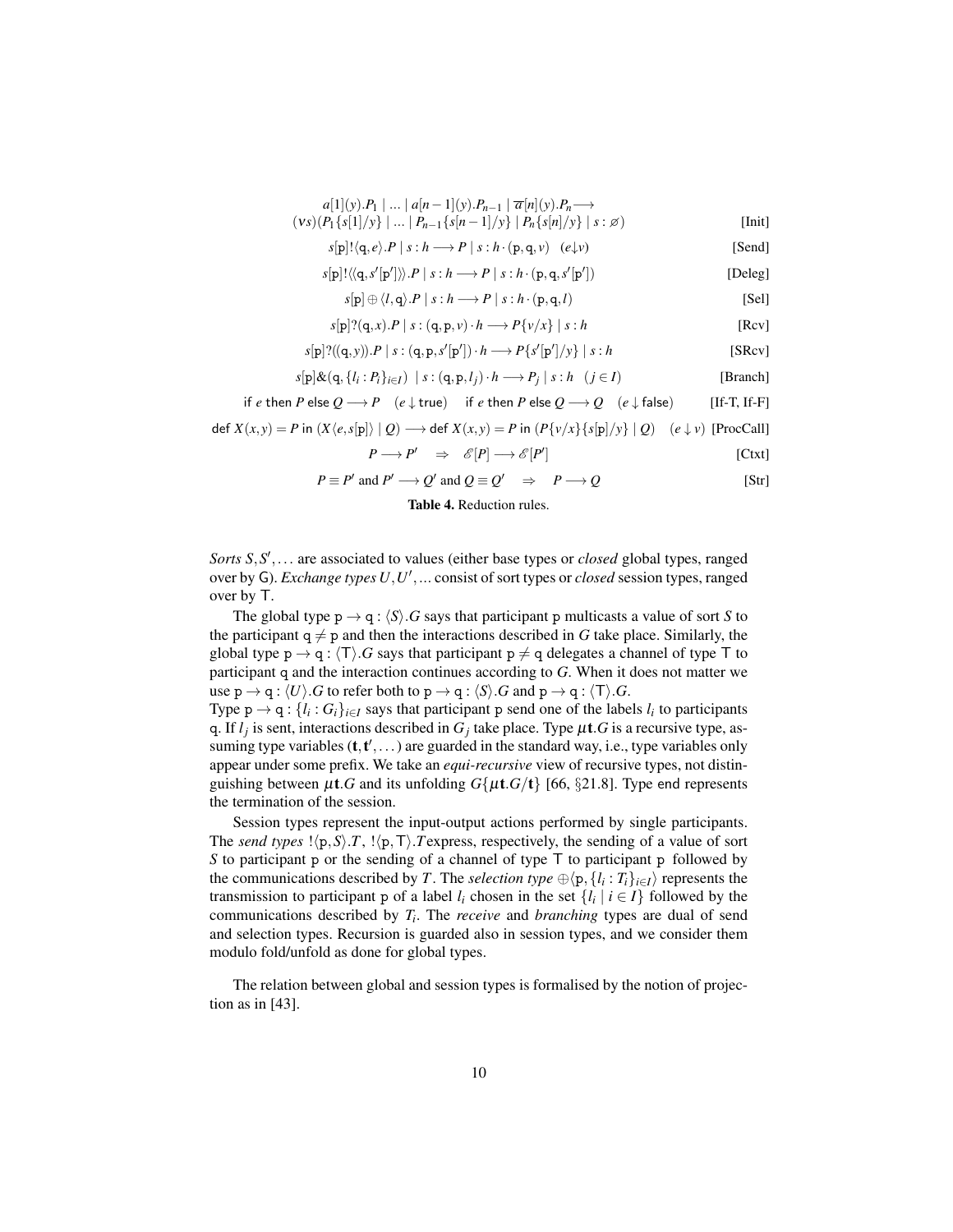| Exchange types   |
|------------------|
|                  |
|                  |
| Channel exchange |
|                  |
|                  |
|                  |
|                  |
|                  |
|                  |
|                  |
|                  |
|                  |
|                  |



**Definition 1.** *The* projection of a global type *G* onto a participant  $q$  ( $G \restriction q$ ) is defined *by induction on G:*

$$
(p \rightarrow p': \langle U \rangle . G') \upharpoonright q = \begin{cases} !\langle p', U \rangle . (G' \upharpoonright q) & \text{if } q = p, \\ ?(p, U) . (G' \upharpoonright q) & \text{if } q = p', \\ G' \upharpoonright q & \text{otherwise.} \end{cases}
$$
\n
$$
(p \rightarrow p': \{l_i : G_i\}_{i \in I}) \upharpoonright q = \begin{cases} \bigoplus (p', \{l_i : T_i\}_{i \in I}) & \text{if } q = p \\ \& (p, \{l_i : G_i \} \upharpoonright q) & \text{if } q = p' \\ G_{i_0} \upharpoonright q & \text{where } i_0 \in I \text{ if } q \neq p, q \neq p' \\ G_{i_0} \upharpoonright q & \text{where } i_0 \in I \text{ if } q \neq p, q \neq p' \\ \text{and } G_i \upharpoonright q = G_j \upharpoonright q \text{ for all } i, j \in I. \end{cases}
$$
\n
$$
( \mu t. G ) \upharpoonright q = \begin{cases} \mu t. (G \upharpoonright q) & \text{if } G \upharpoonright q \neq t, \\ end \upharpoonright q = t & \text{end } q = end. \end{cases}
$$

As an example, we list two of the projections of the global types  $G_a$  and  $G_b$  of the three-buyer protocol in §2.

 $G_a \restriction 3 = ?(2, \text{string}).! \langle \{1,2\}, \text{int} \rangle; \& (1, \{\text{ok} : ?(1, \text{string}).! \langle 1, \text{date} \rangle.\text{end}, \text{quit} : \text{end} \} )$  $\mathsf{G}_b \restriction 1 = ?(2, \mathsf{int}). ?(2, \mathsf{T}). \oplus \langle 2, \{\mathsf{ok} : \mathsf{end}, \mathsf{quit} : \mathsf{end}\} \rangle$ 

where T is defined at page 4.

Hereafter we assume all global types are *well formed*, i.e. *G*  $\upharpoonright$  q is defined for all q which occur in *G*.

#### 4.2 Typing Rules for Pure Processes

The typing judgements for expressions and pure processes are of the shapes:

$$
\Gamma \vdash e : S
$$
 and  $\Gamma \vdash P \triangleright \Delta$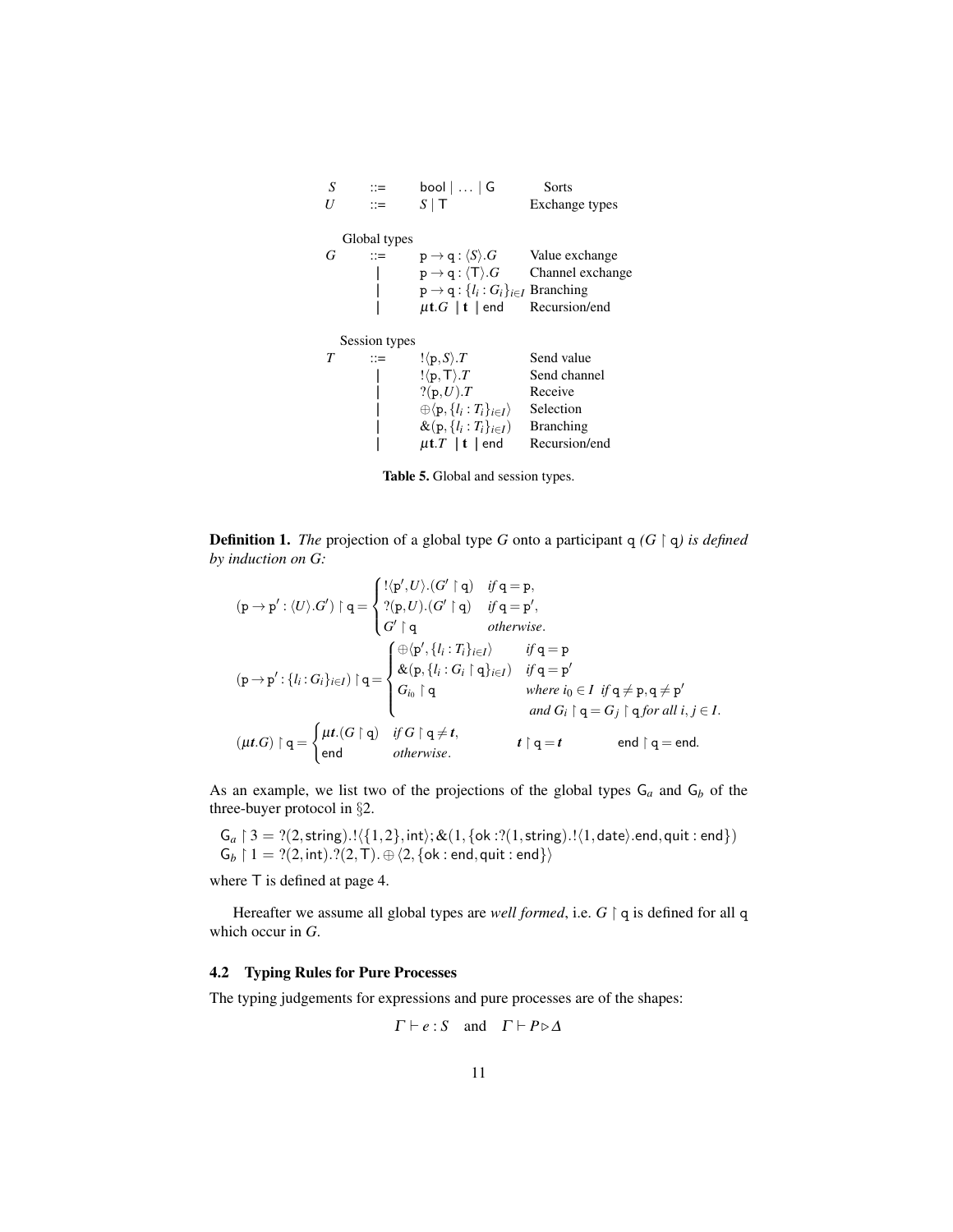where

- Γ is the *standard environment* which associates variables to sort types, service names to closed global types and process variables to pairs of sort types and session types;
- ∆ is the *session environment* which associates channels to session types.

Formally we define:

 $\Gamma ::= \emptyset \mid \Gamma, x : S \mid \Gamma, a : G \mid \Gamma, X : S \Gamma \text{ and } \Delta ::= \emptyset \mid \Delta, c : T$ 

assuming that we can write  $\Gamma, x : S$  only if  $x \notin dom(\Gamma)$ , where  $dom(\Gamma)$  denotes the domain of  $\Gamma$ , i.e., the set of identifiers which occur in  $\Gamma$ . We use the same convention for *a* : *G*, *X* : *S T* and *c* : *T* (thus we can write  $\Delta$ ,  $\Delta'$  only if  $dom(\Delta') \cap dom(\Delta') = \emptyset$ ).

Table 6 presents the typing rules for expressions and pure processes.

Rule (NAME) is standard: recall that *u* stands for *x* and *a* and *S* includes G.

Rule (MCAST) permits to type a request on a service identified by  $u$ , if the type of *y* is the p-th projection of the global type G of *u* and the maximum participant in G (denoted by  $mp(G)$ ) is p. Rule (MACC) permits to type the p-th participant identified by  $u$ , which uses the channel  $y$ , if the type of  $y$  is the p-th projection of the global type G of *u* and  $p < mp(G)$ .

In the typing of the example of the three-buyer protocol the types of the channels *y* in Seller and *z* in Carol are respectively the third projection of G*<sup>a</sup>* and the first projection of  $G_b$ . By applying rule (MCAST) we can then derive  $a: G_a \vdash$  Seller  $\triangleright \emptyset$ . Similarly by applying rule (MACC) we can derive  $b : G_b \vdash \text{Carol} \triangleright \emptyset$ . (The processes Seller and Carol are defined in Table 1.)

The successive six rules associate the input/output processes to the input/output types in the expected way. For example we can derive:

 $t \mapsto \langle \{2,3\},\text{ok}\rangle.t.\langle 3,\text{"Address"}\rangle; t?$  $(3,date).0 \triangleright \{t : \top\}$ 

where  $T = \bigoplus \{\{2,3\},\{\text{ok}:\exists \langle 3,\text{string}\rangle\}.\}$  ate).end, quit : end  $\}$ . Note that, according to our notational convention on environments, in rule (DELEG) the channel which is sent cannot appear in the session environment of the premise, i.e.,  $c' \notin dom(\Delta) \cup \{c\}$ .

Rule (PAR) permits to put in parallel two processes only if their session environments have disjoint domains.

In rules (INACT) and (VAR) we take environments  $\Delta$  which associate end to arbitrary channels, denoted by "∆ end only".

The present formulation of rule (DEF) forces to type process variables only with  $\mu$ -types, while the formulation in [3, 43]:

$$
\frac{\Gamma X : S T, x : S \vdash P \triangleright y : T \qquad \Gamma, X : S T \vdash Q \triangleright \Delta}{\Gamma \vdash \text{def } X(x, y) = P \text{ in } Q \triangleright \Delta}
$$

allows to type unguarded process variables with arbitrary types, which can be meaningless. For example with the more permissive rule we can derive

$$
\vdash \text{def } X(x, y) = X(x, y) \text{ in } X \langle \text{true}, z \rangle \triangleright \{z : \text{T}\}
$$

for an arbitrary closed T, while in our system we cannot type this process since its only possible type would be  $\mu$ t.t, which is not guarded and then forbidden.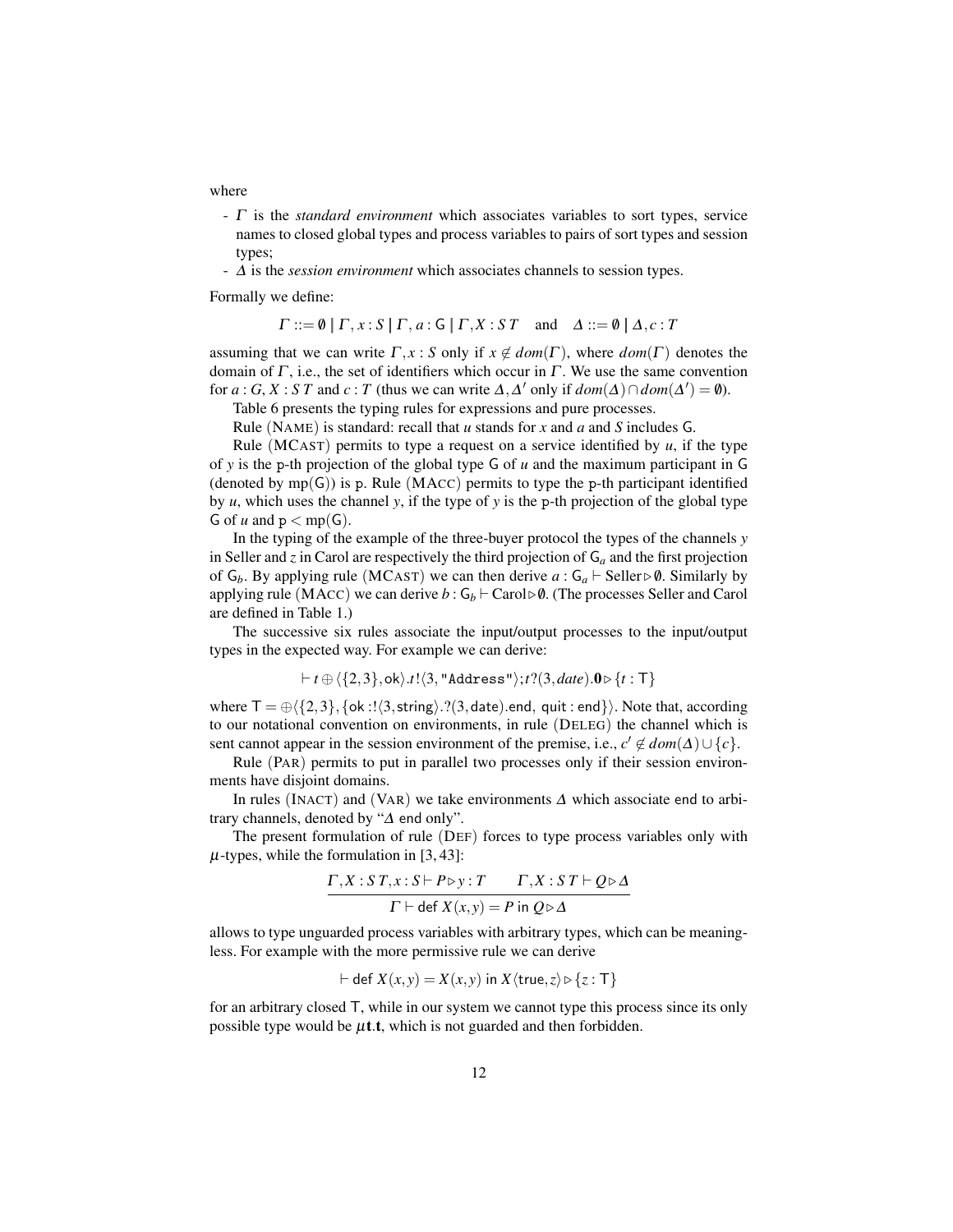$$
\Gamma, u: S \vdash u: S \text{ (NAME)} \quad \Gamma \vdash \text{true, false: bool (Boot)} \quad \frac{\Gamma \vdash e_i: \text{bool} \quad (i = 1, 2)}{\Gamma \vdash e_1 \text{ and } e_2: \text{bool}} \quad \text{(AND)}
$$
\n
$$
\frac{\Gamma \vdash u: G \quad \Gamma \vdash P \triangleright \Delta, y: G \upharpoonright p \quad p = mp(G)}{\Gamma \vdash \pi[p](y).P \triangleright \Delta} \quad \text{(MCast)}
$$
\n
$$
\frac{\Gamma \vdash u: G \quad \Gamma \vdash P \triangleright \Delta, y: G \upharpoonright p \quad P \triangle \text{mp}(G)}{\Gamma \vdash \mu[p](y).P \triangleright \Delta} \quad \text{(MAC)}
$$
\n
$$
\frac{\Gamma \vdash e: S \quad \Gamma \vdash P \triangleright \Delta, c: T \quad \Gamma, x: S \vdash P \triangleright \Delta, c: T}{\Gamma \vdash c!(p,e).P \triangleright \Delta, c: !\langle p, S \rangle. T} \quad \text{(SEND)} \quad \frac{\Gamma \vdash c \cdot q(x).P \triangleright \Delta, c: ?\langle q, S \rangle. T}{\Gamma \vdash c \cdot q(x).P \triangleright \Delta, c: ?\langle q, S \rangle. T} \quad \text{(Bcv)}
$$
\n
$$
\frac{\Gamma \vdash P \triangleright \Delta, c: T \quad \Gamma \vdash P \triangleright \Delta, c: T, y: T}{\Gamma \vdash c \cdot P \triangleright \Delta, c: !\langle p, T \rangle. T, c': T} \quad \text{(DELEG)} \quad \frac{\Gamma \vdash P \triangleright \Delta, c: T, y: T}{\Gamma \vdash c \cdot P \bigtriangleup \text{, } C : T, y: P \triangle \text{(I)} \quad \text{(SEL)}} \quad \text{(SEL)}
$$
\n
$$
\frac{\Gamma \vdash P \triangleright \Delta, c: T, \quad \forall i \in I}{\Gamma \vdash c \cdot P \bigtriangleup \text{, } U_i: P_i \bigtriangleup \text{, } C : \& (p, \{l_i : T_i\}_{i \in I})} \quad \text{(BRANCH)}
$$
\n
$$
\frac{\Gamma \vdash P \triangleright \Delta \quad \Gamma \vdash Q \triangleright \Delta, c: T, \quad \forall i \in I}{\Gamma \vdash c \cdot P \bigtriangleup \text{, } U_i: P
$$

Table 6. Typing rules for expressions and pure processes.

## 4.3 Types and Typing Rules for Runtime Processes

In this subsection we extend the communication type system to processes containing queues. We start by defining the types of queues.

|             |              | Message Types $M ::=  \langle p, U \rangle$ message send |
|-------------|--------------|----------------------------------------------------------|
|             |              | $\vert \oplus \langle p, l \rangle$ message selection    |
|             |              | $ M; M$ message sequence                                 |
| Generalised | $\tau ::= T$ | session                                                  |
|             | M            | message                                                  |
|             | M;T          | continuation                                             |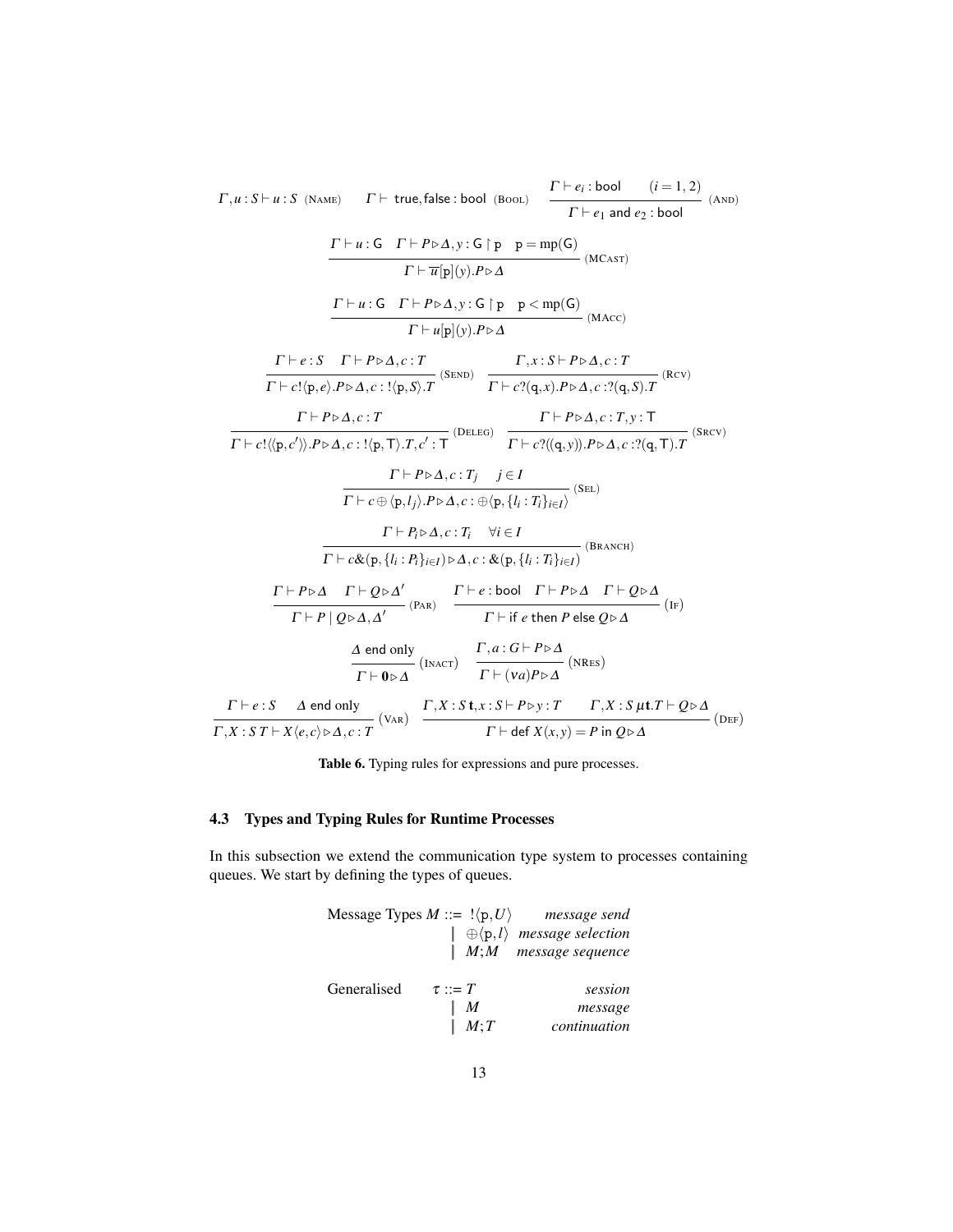$$
\frac{\Gamma\vdash_{\{s\}} s:h\triangleright\Delta\qquad\Gamma\vdash v:S}{\Gamma\vdash_{\{s\}} s:h\triangleright\Delta\qquad\Gamma\vdash v:S}\quad\text{(QSEND)}
$$
\n
$$
\frac{\Gamma\vdash_{\{s\}} s:h\triangleright\Delta}{\Gamma\vdash_{\{s\}} s:h\triangleright\Delta}
$$
\n
$$
\frac{\Gamma\vdash_{\{s\}} s:h\triangleright\Delta}{\Gamma\vdash_{\{s\}} s:h\cdot(\mathbf{q},\mathbf{p},s'[\mathbf{p'])}\triangleright(\Delta;\{s[\mathbf{q}]:!(\mathbf{p},\mathbf{T})\}),s'[\mathbf{p}']:\mathbf{T}}\quad\text{(QDELEG)}
$$
\n
$$
\frac{\Gamma\vdash_{\{s\}} s:h\triangleright\Delta}{\Gamma\vdash_{\{s\}} s:h\cdot(\mathbf{q},\mathbf{p},l)\triangleright\Delta;\{s[\mathbf{q}]:\oplus\langle\mathbf{p},l\rangle\}}\quad\text{(QSEL)}
$$

Table 7. Typing rules for queues.

*Message types* are the types for queues: they represent the messages contained in the queues. The *message send type*  $\vert \langle p, U \rangle$  expresses the presence in a queue of an element of type *U* to be communicated to participant p. The *message selection type*  $\oplus \langle p, l \rangle$  represents the communication to participant p of the label *l* and *M*;*M* represents sequencing of message types (we assume associativity for ";"). For example  $\oplus \langle \{1,3\}, \mathsf{ok} \rangle$  is the message type for the message  $(2, \{1,3\}, \text{ok})$ .

A *generalised type* is either a session type, or a message type, or a message type followed by a session type. Type  $M$ ; T represents the continuation of the type  $M$  associated to a queue with the type *T* associated to a pure process. Examples of generalised types are

 $! \langle 3, \text{string} \rangle$ .? $(3, \text{date})$ .end and  $! \langle 3, \text{string} \rangle$ ; ? $(3, \text{date})$ .end, which only differ for the replacement of the leftmost "." by ";". In the first the type  $\langle 3,$ string) corresponds to an output action sending a string to participant 3, while in the second type  $\frac{1}{3}$ , string) corresponds to a message for participant 3 with a value of type string. See the examples of typing judgements at the end of this subsection.

In the typing rules for single queues the turnstile  $\vdash$  is decorated with  $\{s\}$  (where *s* is the session name of the current queue) and the session environments are mappings from channels to message types. The empty queue has the empty session environment. Each message adds an output type to the current type of the channel which has the role of the message sender. Table 7 lists the typing rules for queues, where all types in session environments are message types. The operator ";" between an arbitrary session environment and a session environment containing only one association is defined by:

$$
\Delta; \{s[\mathbf{q}]:M\} = \begin{cases} \Delta', s[\mathbf{q}]:M'; M & \text{if } \Delta = \Delta', s[\mathbf{q}]:M', \\ \Delta, s[\mathbf{q}]:M & \text{otherwise.} \end{cases}
$$

For example we can derive  $\vdash_{\{s\}} s : (3, \{1,2\}, \text{ok}) \triangleright \{s[3] : \oplus \langle \{1,2\}, \text{ok}\rangle\}.$ 

For typing pure processes in parallel with queues, we need to use generalised types in session environments and to add further typing rules.

In order to take into account the structural congruence between queues (see Table 3) we consider message types modulo the equivalence relation  $\approx$  induced by the rule:

$$
M; \, \natural \langle p, Z \rangle; \, \natural' \langle p', Z \rangle; M' \approx M; \, \natural' \langle p', Z \rangle; \, \natural \langle p, Z \rangle; M' \quad \text{if } p \neq p'
$$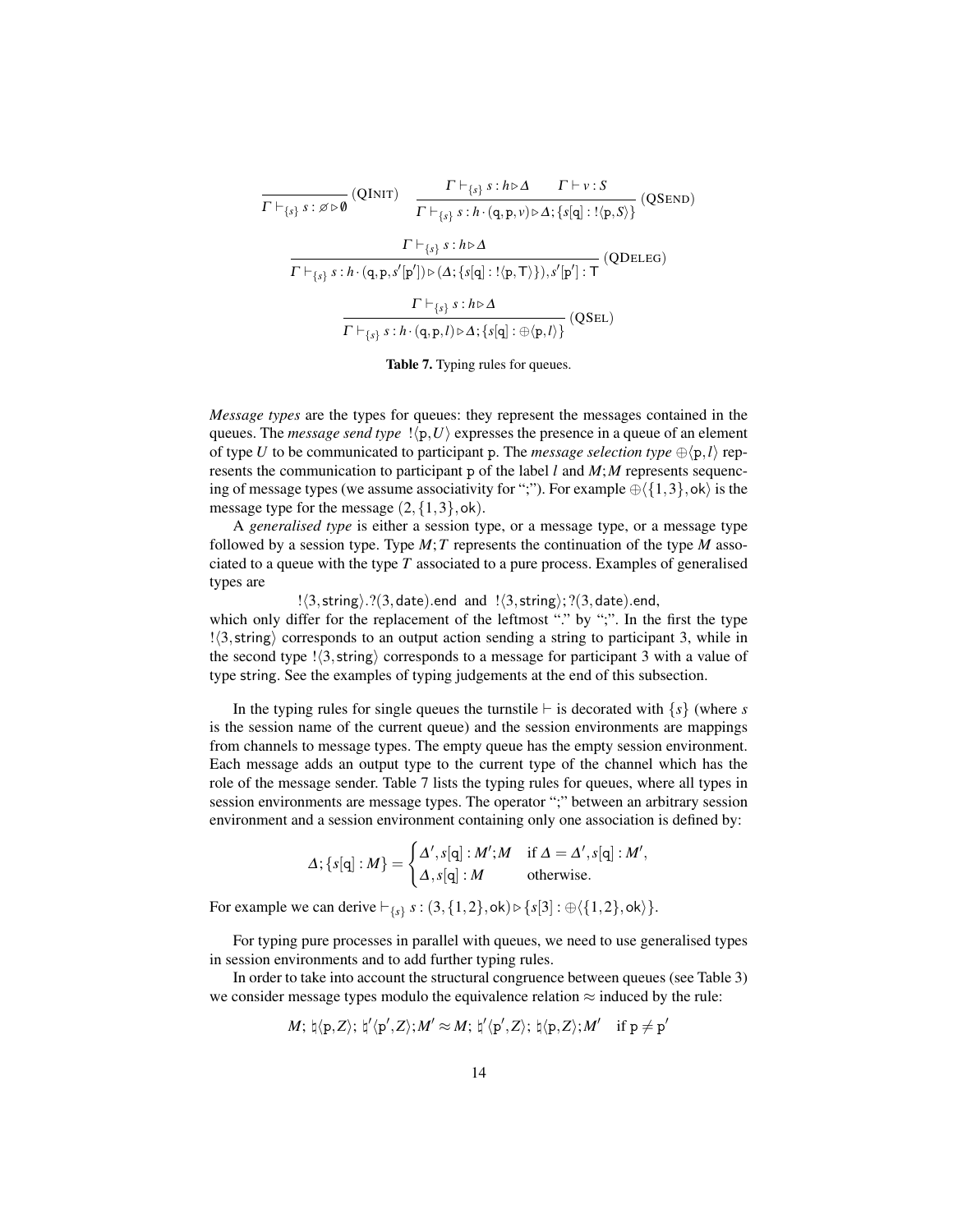where  $\natural \in \{!, \oplus\}$  and  $Z \in \{U, l\}$ ).

The equivalence relation on message types extends to generalised types by:

 $M \approx M'$  implies  $M; \tau \approx M'; \tau$ 

We say that two session environments  $\Delta$  and  $\Delta'$  are equivalent (notation  $\Delta \approx \Delta'$ ) if  $c: \tau \in \Delta$  and  $\tau \neq$  end imply  $c: \tau' \in \Delta'$  with  $\tau \approx \tau'$  and vice versa. The reason for ignoring end types is that rules (INACT) and (VAR) allow to freely introduce them.

In composing two session environments we want to put in sequence a message type and a session type for the same channel with role. For this reason we define the partial composition ∗ between generalised types as:

$$
\tau * \tau' = \begin{cases} \tau; \tau' & \text{if } \tau \text{ is a message type,} \\ \tau'; \tau & \text{if } \tau' \text{ is a message type.} \end{cases}
$$

Notice that  $\tau * \tau'$  is defined only if at least one between  $\tau$  and  $\tau'$  is a message type. We extend ∗ to session environments as expected:

$$
\Delta * \Delta' = \Delta \setminus dom(\Delta') \cup \Delta' \setminus dom(\Delta) \cup \{c : \tau * \tau' \mid c : \tau \in \Delta \land c : \tau' \in \Delta'\}.
$$

Note that  $*$  is commutative, i.e.,  $\Delta * \Delta' = \Delta' * \Delta$ . Also if we can derive message types only for channels with roles, we consider channel variables in the definition of ∗ for session environments since we want to get for example that {*y* : end} ∗ {*y* : end} is undefined (message types do not contain end).

To give the rules for typing processes with queues we introduce consistency of session environments, which assures that each pair of participants in a multiparty conversation performs their mutual communications in a consistent way. Consistency is defined using the notions of projection of generalised types and of duality, given respectively in Definitions 2 and 3. Notice that projection is not defined for message types.

**Definition 2.** *The* partial *projection of the generalised type*  $\tau$  *onto* q, *denoted by*  $\tau \upharpoonright q$ *, is defined by:*

$$
(\langle \mathbf{p}, U \rangle \cdot T) \upharpoonright \mathbf{q} = \begin{cases} |U, T \upharpoonright \mathbf{q} & \text{if } \mathbf{q} = \mathbf{p}, \\ T \upharpoonright \mathbf{q} & \text{otherwise.} \end{cases} \quad (?(\mathbf{p}, U) \cdot T) \upharpoonright \mathbf{q} = \begin{cases} |U, \tau' \upharpoonright \mathbf{q} & \text{otherwise.} \\ T \upharpoonright \mathbf{q} & \text{otherwise.} \end{cases}
$$

$$
(\exists \langle \mathbf{p}, U \rangle; \tau') \upharpoonright \mathbf{q} = \begin{cases} |U, \tau' \upharpoonright \mathbf{q} & \text{if } \mathbf{q} = \mathbf{p}, \\ \tau' \upharpoonright \mathbf{q} & \text{otherwise.} \end{cases} \quad (\oplus \langle \mathbf{p}, l \rangle; \tau') \upharpoonright \mathbf{q} = \begin{cases} \oplus \{i, \tau' \upharpoonright \mathbf{q} & \text{if } \mathbf{q} = \mathbf{p}, \\ \tau' \upharpoonright \mathbf{q} & \text{otherwise.} \end{cases}
$$

$$
(\oplus \langle \mathbf{p}, \{l_i : T_i\}_{i \in I}) \rangle \upharpoonright \mathbf{q} = \begin{cases} \oplus \{l_i : T_i \upharpoonright \mathbf{q}\}_{i \in I} & \text{if } \mathbf{q} = \mathbf{p}, \\ T_{i_0} \upharpoonright \mathbf{q} & \text{where } i_0 \in I \text{ if } \mathbf{q} \neq \mathbf{p} \text{ and } T_i \upharpoonright \mathbf{q} = T_j \upharpoonright \mathbf{q} \text{ for all } i, j \in I. \end{cases}
$$

$$
(\& (\mathbf{p}, \{l_i : T_i\}_{i \in I}) \rangle \upharpoonright \mathbf{q} = \begin{cases} \& \{l_i : T_i \upharpoonright \mathbf{q}\}_{i \in I} & \text{if } \mathbf{q} = \mathbf{p}, \\ T_{i_0} \upharpoonright \mathbf{q} & \text{where } i_0 \in I \text{ if } \mathbf{q} \neq \mathbf{p} \text{ and } T_i \upharpoonright \mathbf{q} = T_j \upharpoonright \mathbf{q} \text
$$

**Definition 3.** *The* duality relation *between projections of generalised types*  $(\infty)$  *is the minimal symmetric relation which satisfies:*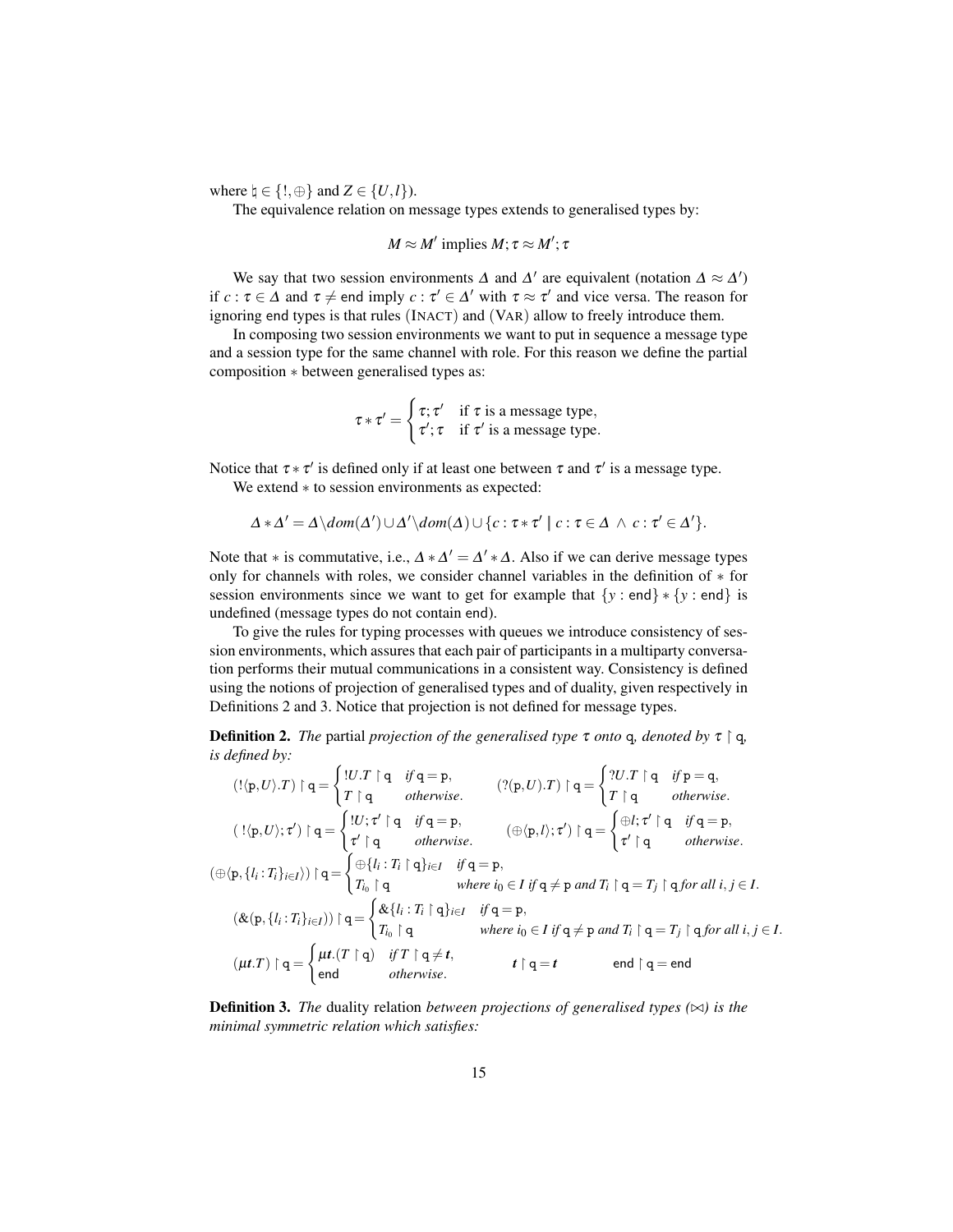$$
\mathfrak{Ind} \bowtie \mathfrak{end} \qquad t \bowtie t \qquad \mathfrak{T} \bowtie \mathfrak{T}' \implies \mu t. \mathfrak{T} \bowtie \mu t. \mathfrak{T}'
$$
\n
$$
\mathfrak{T} \bowtie \mathfrak{T}' \implies !U. \mathfrak{T} \bowtie ?U. \mathfrak{T}' \qquad \mathfrak{T} \bowtie \mathfrak{T}' \implies !U; \mathfrak{T} \bowtie ?U. \mathfrak{T}'
$$
\n
$$
\forall i \in I \; \mathfrak{T}_i \bowtie \mathfrak{T}'_i \implies \oplus \{l_i : \mathfrak{T}_i\}_{i \in I} \bowtie \& \{l_i : \mathfrak{T}'_i\}_{i \in I}
$$
\n
$$
\exists i \in I \; l = l_i \land \mathfrak{T} \bowtie \mathfrak{T}_i \implies \oplus l; \mathfrak{T} \bowtie \& \{l_i : \mathfrak{T}_i\}_{i \in I}
$$

*where* T *ranges over projections of generalised types.*

**Definition 4.** *A session environment*  $\Delta$  *is* consistent for the session *s* (*notation* co( $\Delta$ *, s*)) *if*  $s[p]: \tau \in \Delta$  *and*  $s[q]: \tau' \in \Delta$  *imply*  $\tau \upharpoonright q \bowtie \tau' \upharpoonright p$ . A session environment is consistent *if it is consistent for all sessions which occur in it.*

It is easy to check that projections of a same global type are always dual.

**Proposition 1.** Let G be a global type and  $p \neq q$ . Then  $(G \restriction p) \restriction q \bowtie (G \restriction q) \restriction p$ .

This proposition assures that session environments obtained by projecting global types are always consistent.

The vice versa is not true, i.e. there are consistent session environments which are not projections of global types. An example is:

 ${s[1]} : ?(2, \text{bool})$ .! $(3, \text{bool})$ .end, $s[2] : ?(3, \text{bool})$ .! $(1, \text{bool})$ .end, $s[3] : ?(1, \text{bool})$ .! $(2, \text{bool})$ .end}

Note that for sessions with only two participants, instead, all consistent session environments are projections of global types.

$$
\frac{\Gamma \vdash P \triangleright \Delta}{\Gamma \vdash_{\emptyset} P \triangleright \Delta} \text{(GINT)} \quad \frac{\Gamma \vdash_{\Sigma} P \triangleright \Delta \quad \Delta \approx \Delta'}{\Gamma \vdash_{\Sigma} P \triangleright \Delta'} \text{(EQUIV)}
$$
\n
$$
\frac{\Gamma \vdash_{\Sigma} P \triangleright \Delta \quad \Gamma \vdash_{\Sigma'} Q \triangleright \Delta'}{\Gamma \vdash_{\Sigma \cup \Sigma'} P \mid Q \triangleright \Delta * \Delta'} \text{(GPAR)}
$$
\n
$$
\frac{\Gamma \vdash_{\Sigma} P \triangleright \Delta \quad \text{co}(\Delta, s)}{\Gamma \vdash_{\Sigma \setminus s} (vs) P \triangleright \Delta \setminus s} \text{(GSRES)} \quad \frac{\Gamma, a: G \vdash_{\Sigma} P \triangleright \Delta}{\Gamma \vdash_{\Sigma} (va) P \triangleright \Delta} \text{(GNRES)}
$$
\n
$$
\frac{\Gamma, X: S \mathbf{t}, x: S \vdash P \triangleright \{y: T\} \quad \Gamma, X: S \mu \mathbf{t}. T \vdash_{\Sigma} Q \triangleright \Delta}{\Gamma \vdash_{\Sigma} \text{def } X(x, y) = P \text{ in } Q \triangleright \Delta} \text{(GDEF)}
$$

Table 8. Typing rules for processes.

Table 8 lists the typing rules for processes containing queues. The judgement

$$
\Gamma\vdash_{\Sigma} P\triangleright\Delta
$$

means that *P* contains the queues whose session names are in  $\Sigma$ . Rule (GINIT) promotes the typing of a pure process to the typing of an arbitrary process without session names, since a pure process does not contain queues. When two arbitrary processes are put in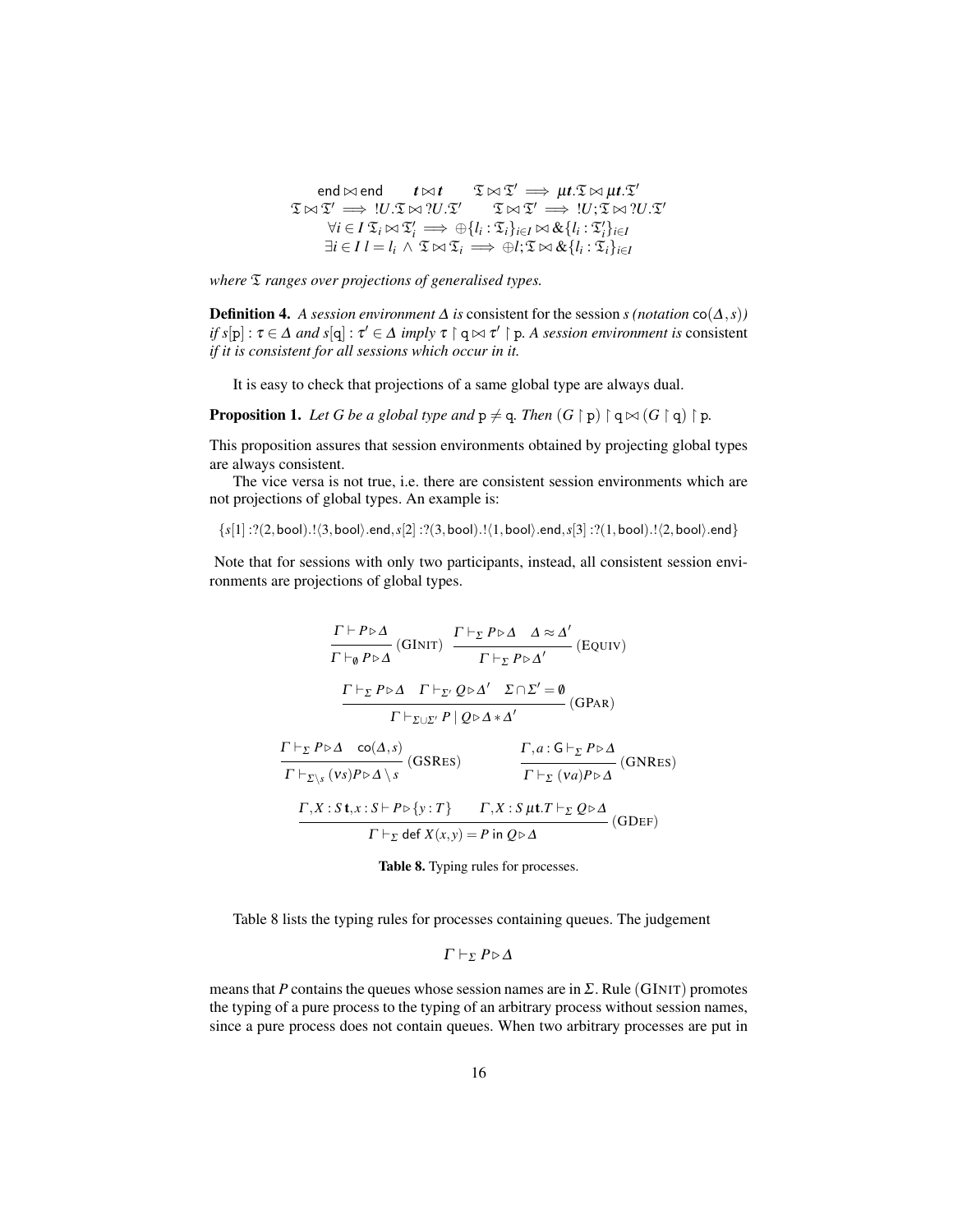parallel (rule (GPAR)) we need to require that each session name is associated to at most one queue (condition  $\Sigma \cap \Sigma' = \emptyset$ ).

Examples of derivable judgements are:

$$
\vdash_{\{s\}} P \mid s:(3,\{1,2\}, \mathsf{ok}) \rhd \{s[3]: \oplus \langle \{1,2\}, \mathsf{ok} \rangle; ! \langle 1, \mathsf{string} \rangle. ? (1, \mathsf{date}).\mathsf{end}\}
$$

where  $P = s[3]!(1, "Address"); s[3]!(1, date); 0$  and

$$
\vdash_{\{s\}} P' \mid s:(3,\{1,2\}, \mathsf{ok}) \cdot (3,1, \texttt{"Address"}) \triangleright \{s[3]: \oplus \langle \{1,2\}, \mathsf{ok} \rangle; ! \langle 1, \mathsf{string} \rangle; ? (1, \mathsf{date}).\mathsf{end} \}
$$

where  $P' = s[3]$ ?(1, date); 0. Note that

$$
P | s: (3, {1,2}, \text{ok}) \longrightarrow P' | s: (3, {1,2}, \text{ok}) \cdot (3, 1, \text{string})
$$

A simple example showing that consistency is necessary for subject reduction is the process:

$$
P=s[1]!\langle 2, \mathsf{true}\rangle .s[1] ? (2, x).\mathbf{0} \mid s[2] ? (1, x' ).s[2] ! \langle 1, x'+1\rangle .\mathbf{0}
$$

which can be typed with the non consistent session environment

 $\{s[1] : !\langle 2, \text{bool} \rangle. ?(2, \text{nat}).\text{end}, s[2] : ?(1, \text{nat}).! \langle 1, \text{nat} \rangle. \text{end}\}$ 

In fact *P* reduces to the process

$$
s[1]?(2,x).0 | s[2]!\langle 1, \mathsf{true}+1 \rangle.0
$$

which cannot be typed and it is stuck.

#### 4.4 Subject Reduction

Since session environments represent the forthcoming communications, by reducing processes session environments can change. This can be formalised as in [43] by introducing the notion of reduction of session environments, whose rules are:

 $- \{s[p]: M; !\langle q, U \rangle .T\} \Rightarrow \{s[p]: M; !\langle q, U \rangle ;T\}$  $- \{s[\mathbf{p}] : !\langle \mathbf{q}, U \rangle; \tau, s[\mathbf{q}] : M; ?(\mathbf{p}, U) . T\} \Rightarrow \{s[\mathbf{p}] : \tau, s[\mathbf{q}] : M; T\}$  $\{s[\mathbf{p}] : M; \oplus \langle \mathbf{p}, \{l_i : T_i\}_{i \in I} \rangle\} \Rightarrow \{s[\mathbf{p}] : M; \oplus (\mathbf{p}, l_j); T_j\} \quad \text{for } j \in I$  $\{s[\mathbf{p}] : \oplus \langle \mathbf{q}, l \rangle; \tau, s[\mathbf{q}] : M; \&(\mathbf{p},\{l_i:T_i\}_{i\in I})\} \Rightarrow \{s[\mathbf{p}] : \tau, s[\mathbf{q}] : M; T_i\} \quad\text{ if } l=l_i\}.$  $-\Delta, \Delta'' \Rightarrow \Delta', \Delta'' \text{ if } \Delta \Rightarrow \Delta'$ 

where *M* can be missing and message types are considered modulo the equivalence relation  $\approx$  defined at page 14.

The first rule corresponds to putting in a queue a message with sender p, receiver q and content of type *U*. The second rule corresponds to reading from a queue a message with sender p, receiver q and content of type *U*. The third and fourth rules are similar, but a label is transmitted.

Notice that not all the left-hand-sides of the reduction rules for processes are typed by consistent session environments. For example,

 $\Gamma \vdash_{\Sigma} s[1]$ ? $(2, x)$ . $s[1]$ ? $(2, y)$ .0 |  $s : (2, 1, true) \triangleright \{s[1] : ?(2, \text{bool})$ .? $(2, \text{nat})$ .end, $s : [2] : ! \langle \text{bool}, 1 \rangle\}$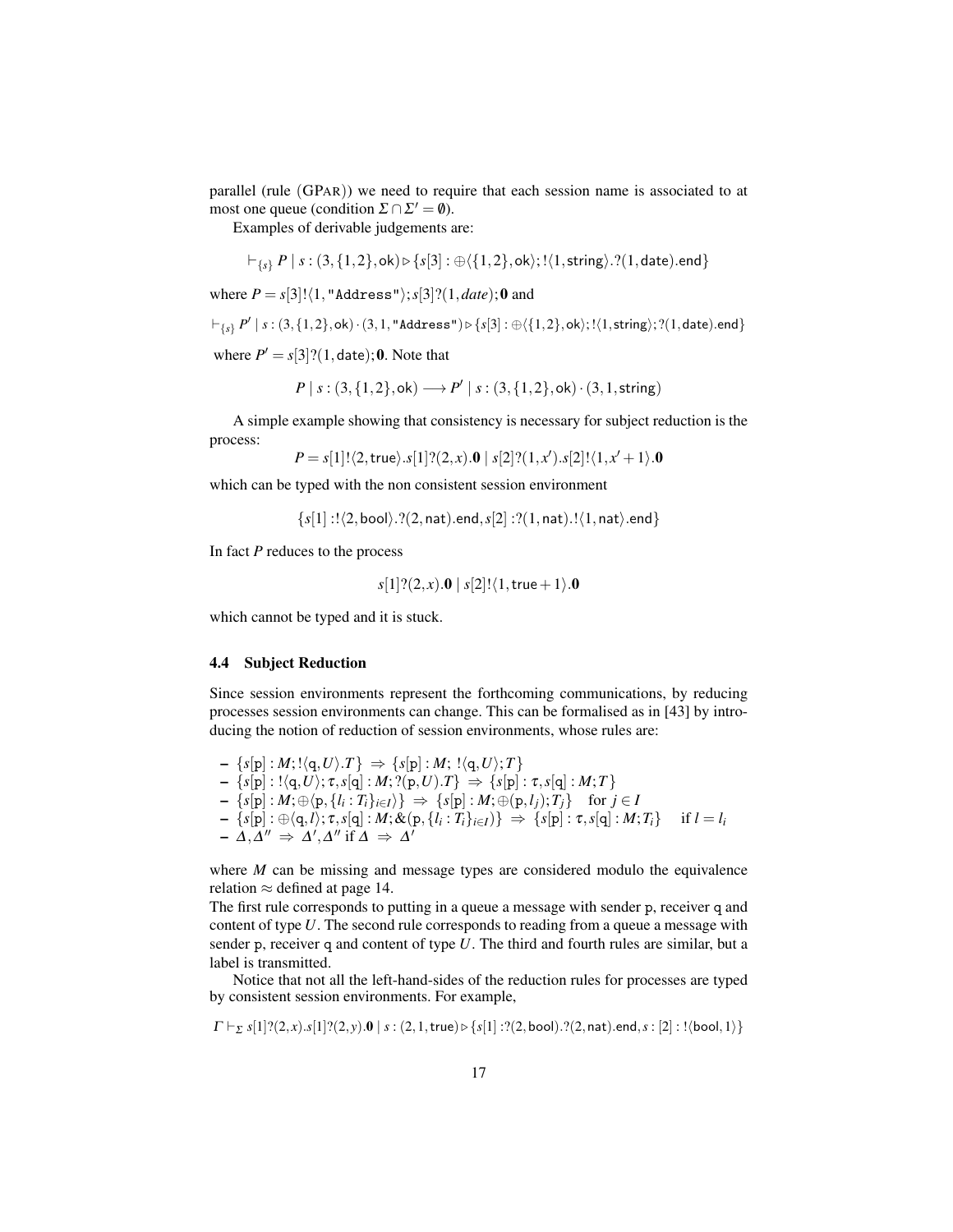Observe that  $s[1]$ ? $(2, x)$ . $s[1]$ ? $(2, y)$ . $\mathbf{0}$  |  $s: (2, 1, \text{true})$  matches the left-hand-side of the reduction rule [Rcv] and  $\{s[1]: ?(2, \text{bool})\}$ .?(2, nat).end,  $s : [2] : ! \langle \text{bool}, 1 \rangle\}$  is not consistent. The process obtained by putting this network in parallel with  $s[2]!(1,7)$ .0 has a consistent session environment. It is then crucial to show that if the left-hand-side of a reduction rule is typed by a session environment, which is consistent when composed with some other session environment, then the same property holds for the right-handside too. It is sufficient to consider the reduction rules which do not contain process reductions as premises, i.e. which are the leaves in the reduction trees. This is formalised in the following lemma, which is the key step for proving the Subject Reduction Theorem.

**Lemma 1** (Main Lemma). Let  $\Gamma \vdash_{\Sigma} P \triangleright \Delta$ , and  $P \longrightarrow P'$  be obtained by any reduction *rule different from [Ctxt], [Str], and*  $\Delta * \Delta_0$  *be consistent, for some*  $\Delta_0$ *. Then there is*  $\Delta'$ *such that*  $\Gamma \vdash_{\Sigma} P' \triangleright \Delta'$  *and*  $\Delta \Rightarrow^* \Delta'$  *and*  $\Delta' * \Delta_0$  *is consistent.* 

We end this section by formulating subject reduction.

**Theorem 1** (Subject Reduction). *If*  $\Gamma \vdash_{\Sigma} P \triangleright \Delta$  *with*  $\Delta$  *consistent and*  $P \longrightarrow^* P'$ *, then*  $\Gamma \vdash_{\Sigma} P' \triangleright \Delta'$  for some consistent  $\Delta'$  such that  $\Delta \Rightarrow^* \Delta'.$ 

Appendix A proves subject reduction. Note that communication safety and protocol fidelity easily follow from Theorem 1.

## 5 Related Work

#### 5.1 Multiparty Session Types

The first theoretical works on multiparty session types are [10] and [43]. The paper [10] uses a distributed calculus where each channel connects a master endpoint to one or more slave endpoints; instead of global types, they solely use (recursion-free) local types. For type checking, local types are projected to binary sessions, so that type safety is ensured using duality, but it loses sequencing information: hence progress in a session interleaved with other sessions is not guaranteed.

In this article we have presented the calculus of [25], which is an essential improvement and simplification of the calculus in [43]. Both processes and types in [43] share a vector of channels and each communication uses one of these channels. In the present work, instead, processes and types use indexes for identifying the participants of a session.

The communication type system in this article improves the one of [43] in two main technical points without sacrificing expressiveness. First, it avoids the overhead of global linearity-check in [43] because our global types automatically satisfy the linearity condition in [43] due to the limitation to bi-directional channel communications. Second, it provides a more liberal policy in the use of variables in delegation, since we do not require to delegate a set of session channels. The global types in [43] have a parallel composition operator, but its projectability from global to local types limits to disjoint senders and receivers; hence our global types do not affect the expressivity.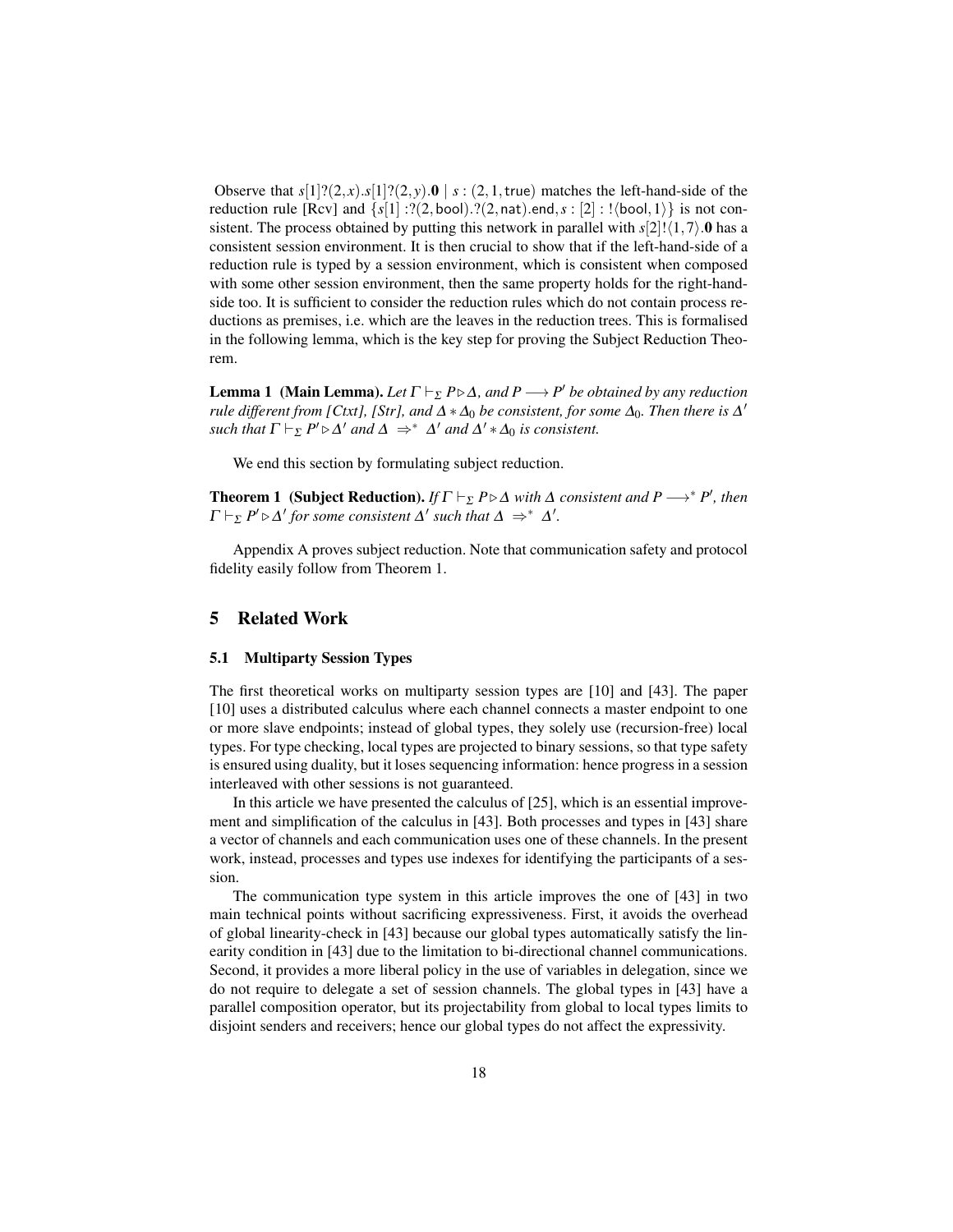#### 5.2 Theoretical Studies on Multiparty Session Types

Extensions of the original multiparty session types [43] and of the communication type system in this article have been proposed, often motivated by use cases resulting from industry applications  $(\S$  5.8). Such extensions include: a subtyping for asynchronous multiparty session types enhancing efficiency [52], motivated by financial protocols and multicore algorithms; parametrised global types for parallel programming and Web service descriptions [34]; communication buffered analysis [30]; extensions to the sumtype and its encoding [61] for describing Healthcare workflows; and exception handling for multiparty conversations [15] for Web services and financial protocols; a livenesspreserving refinement for multiparty session types [64].

Multiparty session types can be extended with logical assertions following the design by contract framework [7]. This framework is enriched in [6] to handle stateful logical assertions, while [21] offers more fine-grained property analysis for multiparty session types with these stateful assertions.

In [31] roles are inhabited by an arbitrary number of participants which can dynamically join and leave a session. The paper [71] shows that the multirole session types [31] can be naturally represented in a dependent-typed language.

To enhance expressivity and flexibility of multiparty session types, the work [28] proposes nested, higher-order multiparty session types and the work [18] studies a generalisation of choices and parallelism. The paper [17] directly types a global description language [16] by multiparty session types without using local types. This direct approach can type processes which are untypable in the original multiparty session typing (i.e. the communication type system in this article). The paper [51] extends the work in [17] to compositional global description languages.

As another line of the study, we extend the multiparty session types to express temporal properties [9]. In this work, the global times are enriched with time constraints, in a way similar to timed automata.

A type system enforcing a stronger correspondence between nondeterministic choices expressed in multiparty session types and the behaviour of processes involved in multiparty sessions has been investigated in [8].

An overview of the recent developments in these studies is the survey in the stateof-the art report produced by the Foundations Working Group of the IC COST Action BETTY, entitled "Foundations of Behavioural Types" [45].

#### 5.3 Progress and Session Interleaving

Multiparty session types are a convenient methodology for ensuring progress of systems of communicating processes. However, progress is only guaranteed within a *single* session [43, 35, 31], but not when multiple sessions are interleaved. The first papers considering progress for interleaved sessions required the nesting of sessions in Java [36, 24]. These systems can guarantee progress for only one single active binary session. The work [25] develops a static interaction type system for global progress in dynamically interleaved and interfered multiparty sessions. A type inference algorithm for this system has been studied in [22], although for finite types only. The work [63, technical report] presents a type system for the linear  $\pi$ -calculus that can ensure progress even in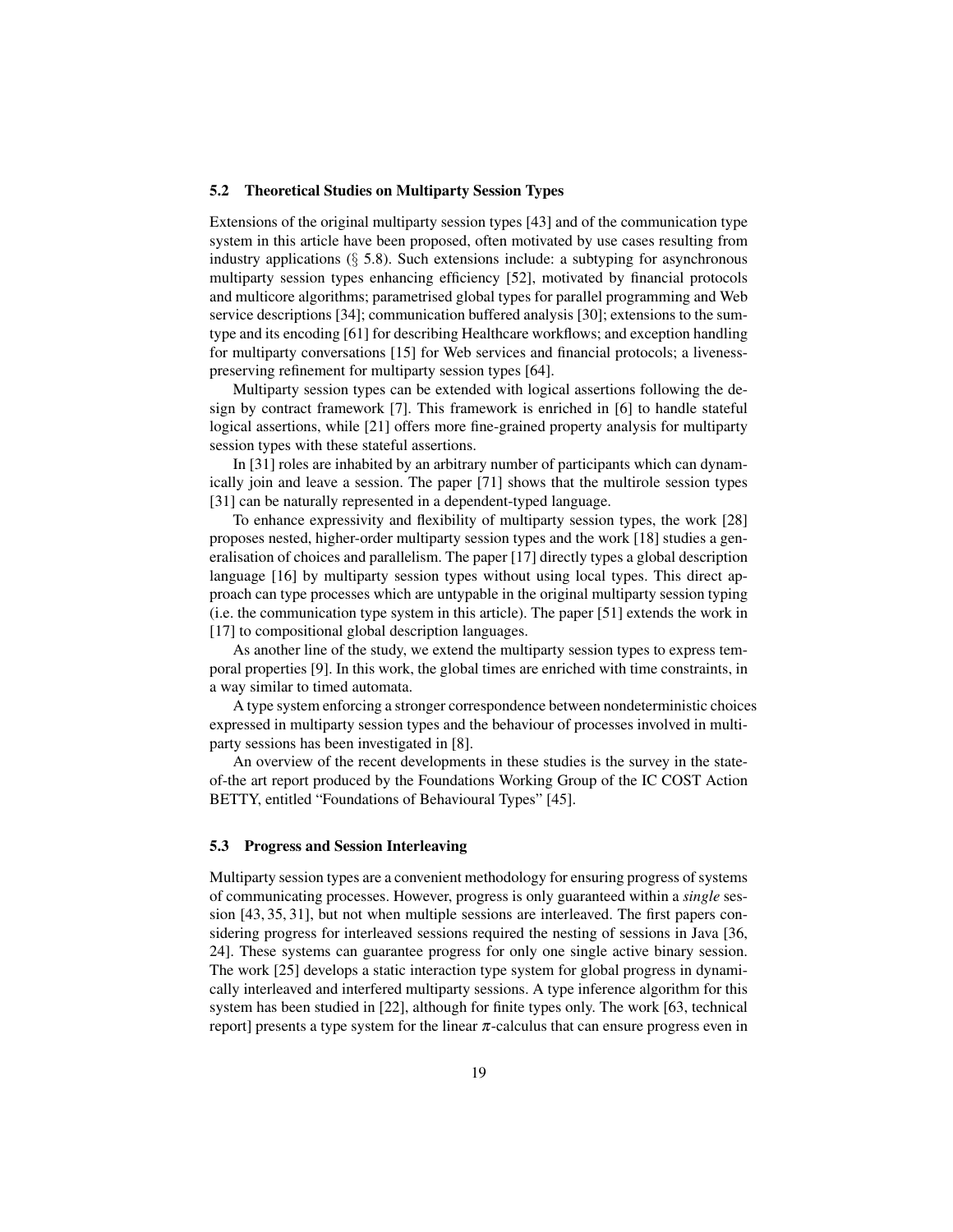presence of session interleaving, exploiting an encoding similar to that described in [27] of sessions into the linear π-calculus. However, not *all* multiparty sessions can be encoded into well-typed linear  $\pi$ -calculus processes. In this respect, the richer structure of multiparty session types increases the range of systems for which non-trivial properties such as progress can be guaranteed.

#### 5.4 Security

Enforcement of *integrity* properties in multiparty sessions, using session types, has been studied in [4, 67]. These papers propose a compiler which, given a multiparty session description, implements cryptographic protocols that guarantee session execution integrity.

The work [14] and in its extended version [12] propose a session type system for a calculus of multiparty sessions enriched with security levels, adding access control and secure information flow requirements in the typing rules, and show that this type system guarantees preservation of data confidentiality during session execution. In [13] this calculus is equipped with a monitored semantics, which blocks the execution of processes as soon as they attempt to leak information, raising an error.

Various approaches for enforcing security into calculi and languages for structured communications have been recently surveyed in the state-of-the art report produced by the Security Working Group of the IC COST Action BETTY, entitled "Combining Behavioural Types with Security Analysis" [2].

#### 5.5 Behavioural Semantics

Typed behavioural theory has been one of the central topics in the study of the  $\pi$ calculus throughout its history, for example, reasoning about various encodings into the typed  $\pi$ -calculi [65, 74, 47]. In the context of typed bisimulations and reduction-closed theories, the work [46] shows that unique behavioural theories can be constructed based on the multiparty session types. The behavioural theory in [46] treats the mutual effects of multiple choreographic sessions which are shared among distributed participants as their common knowledge or agreements, reflecting the origin of choreographic frameworks [73]. These features related to multiparty session type discipline make the theory distinct from any type-based bisimulations in the literature and also applicable to a real choreographic usecase from a large-scale distributed system. This bisimulation is called *globally governed*, since it uses global multiparty specifications to regulate the conversational behaviour of distributed processes.

#### 5.6 Runtime Monitoring and Adaptation

Multiparty session types were originally developed to be used for static type checking of communicating processes. Via collaborations with Ocean Observatories Initiative [62], it was discovered that the framework of multiparty session types can be naturally extended to runtime type checking (monitoring). A formulation of the runtime monitoring (dynamic or runtime type checking) is firstly proposed in [20]. Later the work [5] has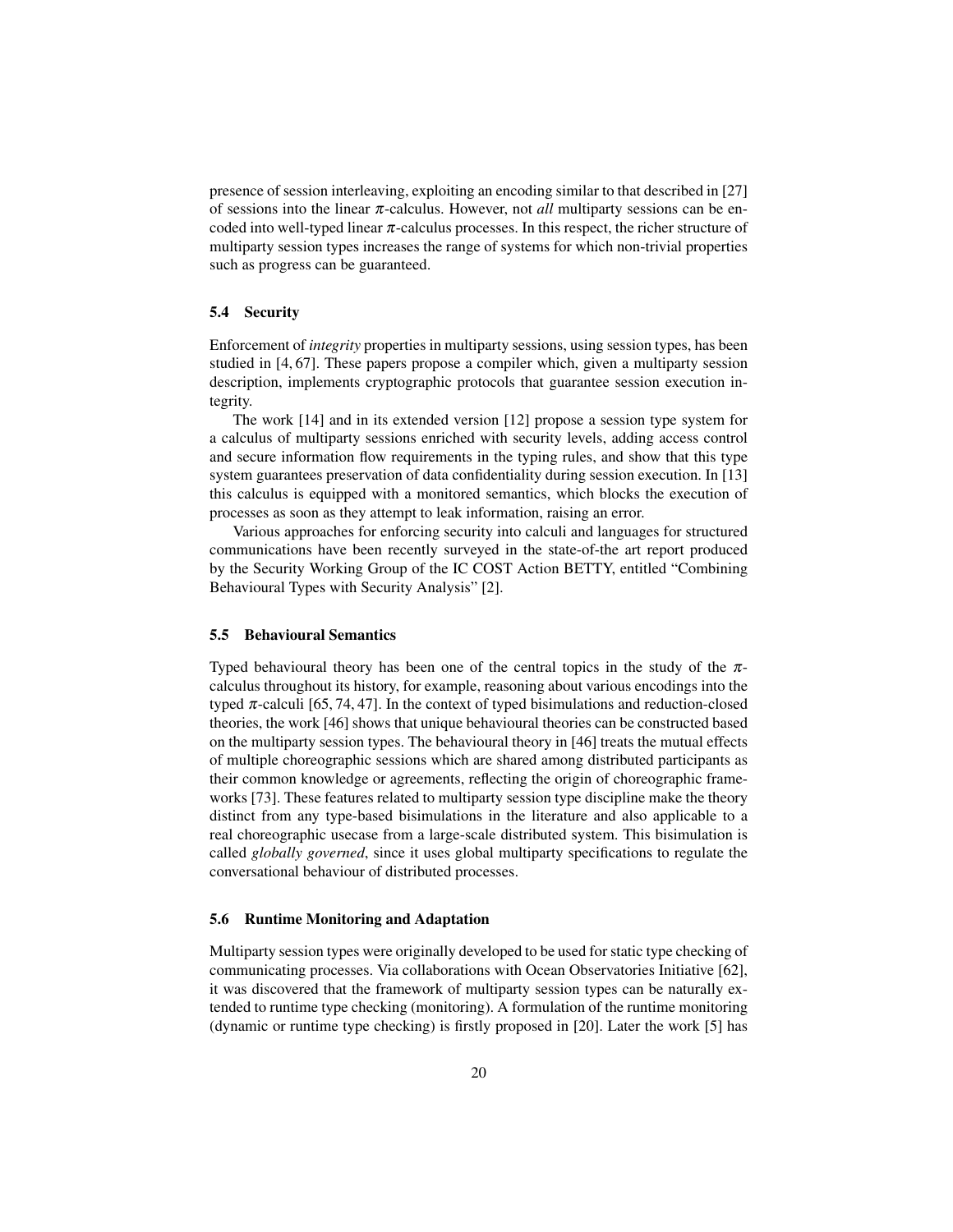formally proved its correctness and properties guaranteed by the runtime monitoring based on multiparty session types. See  $\S 5.8$ .

Works addressing adaptation for multiparty communications include [26], [23] and [19]. The paper [26] proposes a choreographic language for distributed applications. Adaptation follows a rule-based approach, in which all interactions, under all possible changes produced by the adaptation rules, proceed as prescribed by an abstract model. In [23] a calculus based on global types, monitors and processes is introduced and adaptation is triggered after the execution of the communications prescribed by a global type, in reaction to changes of the global state. In contrast, in [19] adaptation is triggered by security violations, and assures access control and secure information flow.

#### 5.7 Linkages with Other Frameworks

The work [32] gives a linkage between communicating automata [11] and a general graphical version of multiparty session types, proving a correspondence between the safety properties of communicating automata and multiparty session types. The paper [33] studies the sound and complete characterisation of the multiparty session types in communicating automata and applies the result to the synthesis of the multiparty session types. The inference of global types from a set of local types is also studied in [48]. The techniques developed in [33, 48] are extended to a synthesis of general graphical multiparty session types in [49].

The recent work [37] studies the relationship of multiparty session types with Petri Nets. It proposes a conformance relation between global session nets and endpoint programs, and proves its safety.

#### 5.8 Implementations based on Multiparty Session Types

The research group led by the last author is currently designing and implementing a modelling and specification language with multiparty session types [68, 69] in collaboration with some industrial partners [41, 40]. This protocol language is called Scribble. An article [75] also explains the origin and recent development on Scribble.

Java protocol optimisation [70] based on multiparty session types and generation of multiparty cryptographic protocols [4] are also studied. The multiparty session type theory is applied to Healthcare workflows [38]. Its prototype implementation (the multiparty session  $\pi$ -processes with sumtypes) is available from [1].

Based on the runtime type checking theory, we are implementing a runtime monitoring [29, 44, 55] under collaborations with Ocean Observatories Initiative [62]. The work [29, 44] allows interruptions in Scribble and proves the correctness of this extension. Further we generalise the Python implementation to the Actor framework [54]. In order to express temporal properties studied in timed multiparty session types [9], the work [53] extends Scribble with timed constrains and implements the runtime monitoring in Python.

We also apply the multiparty session types to high-performance parallel programming in C [58, 60] and MPI [57]. A parametrised version of Scribble [57, 59] based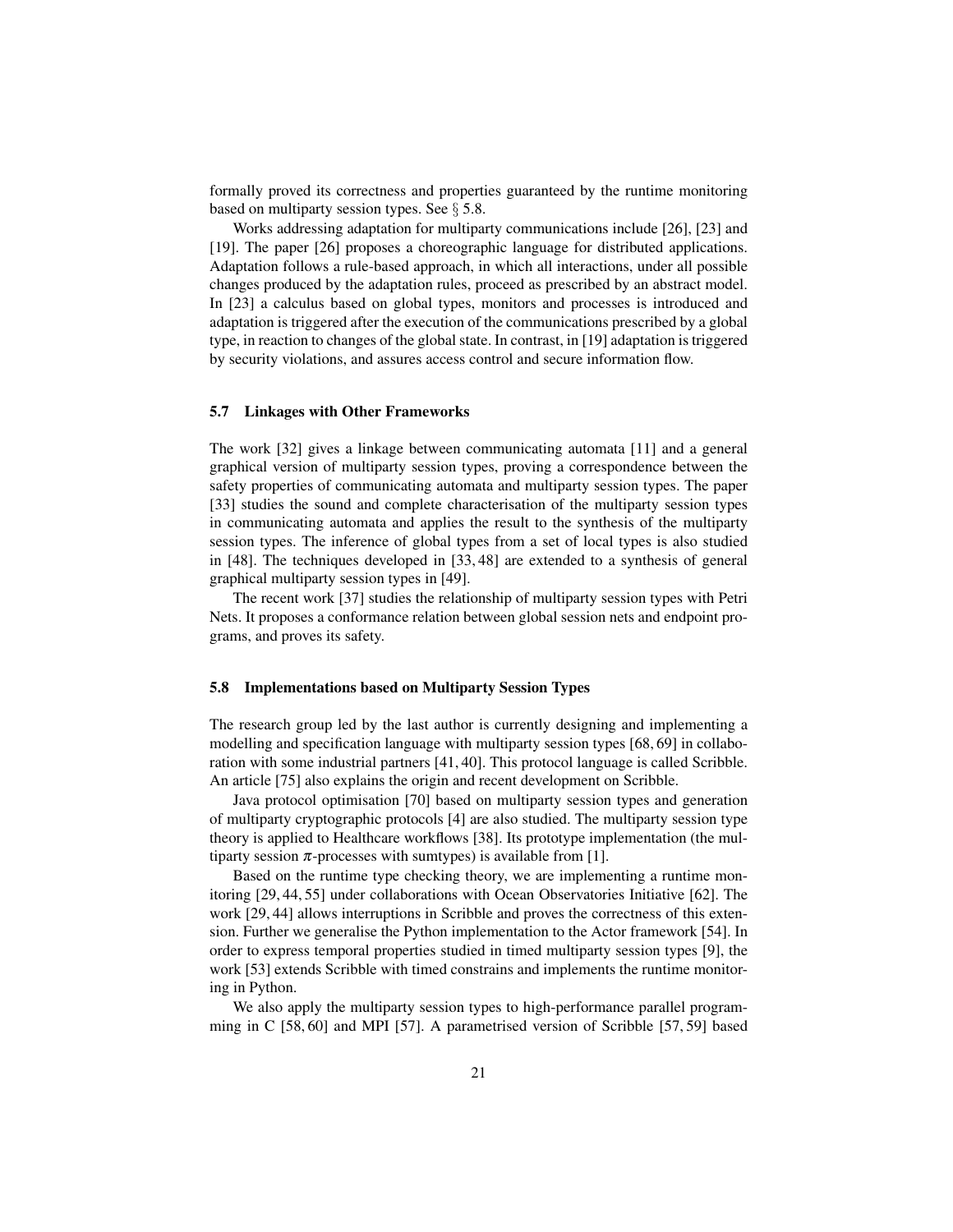on the theory of parametrised multiparty session types [34] is developed. This extension, called Pabble, is used for automatically generating MPI parallel programs from sequential C code in [56].

*Acknowledgements.* The research reported in this chapter has been partially supported by COST IC1201. The first three authors have been partially supported by MIUR PRIN Project CINA Prot. 2010LHT4KM and Torino University/Compagnia San Paolo Project SALT. The last author has been partially supported by EPSRC EP/K011715/01, EP/K034413/01 and EP/L00058X/1 and the EU project FP7-612985 UpScale.

## References

- 1. Apims, 2014. http://thelas.dk/index.php?title=Apims.
- 2. Massimo Bartoletti, Ilaria Castellani, Pierre-Malo Denielou, Mariangiola Dezani- ´ Ciancaglini, Silvia Ghilezan, Jovanka Pantovic, Jorge A. Perez, Peter Thiemann, Bernardo ´ Toninho, and Hugo Torres Vieira. Combining Behavioural Types with Security Analysis, 2014. Submitted for journal publication.
- 3. Lorenzo Bettini, Mario Coppo, Loris D'Antoni, Marco De Luca, Mariangiola Dezani-Ciancaglini, and Nobuko Yoshida. Global Progress in Dynamically Interleaved Multiparty Sessions. In Franck van Breugel and Marsha Chechik, editors, *CONCUR'08*, volume 5201 of *LNCS*, pages 418–433. Springer, 2008.
- 4. Karthikeyan Bhargavan, Ricardo Corin, Pierre-Malo Deniélou, Cédric Fournet, and James J. Leifer. Cryptographic Protocol Synthesis and Verification for Multiparty Sessions. In John C. Mitchell, editor, *CSF'09*, pages 124–140. IEEE Computer Society Press, 2009.
- 5. Laura Bocchi, Tzu-Chun Chen, Romain Demangeon, Kohei Honda, and Nobuko Yoshida. Monitoring Networks through Multiparty Session Types. In Dirk Beyer and Michele Boreale, editors, *FMOODS/FORTE'13*, volume 7892 of *LNCS*, pages 50–65. Springer, 2013.
- 6. Laura Bocchi, Romain Demangeon, and Nobuko Yoshida. A Multiparty Multi-Session Logic. In Catuscia Palamidessi and Mark Dermot Ryan, editors, *TGC'12*, volume 8191 of *LNCS*, pages 111–97. Springer, 2012.
- 7. Laura Bocchi, Kohei Honda, Emilio Tuosto, and Nobuko Yoshida. A Theory of Design-by-Contract for Distributed Multiparty Interactions. In Paul Gastin and François Laroussinie, editors, *CONCUR'10*, volume 6269 of *LNCS*, pages 162–176. Springer, 2010.
- 8. Laura Bocchi, Hernan C. Melgratti, and Emilio Tuosto. Resolving Non-determinism in ´ Choreographies. In Zhong Shao, editor, *ESOP'14*, volume 8410 of *LNCS*, pages 493–512. Springer, 2014.
- 9. Laura Bocchi, Weizhen Yang, and Nobuko Yoshida. Timed Multiparty Session Types. In Paolo Baldan and Daniele Gorla, editors, *CONCUR'14*, volume 8704 of *LNCS*, pages 419– 434. Springer, 2014.
- 10. Eduardo Bonelli and Adriana Compagnoni. Multipoint Session Types for a Distributed Calculus. In Gilles Barthe and Cedric Fournet, editors, ´ *TGC'07*, volume 4912 of *LNCS*, pages 240–256. Springer, 2008.
- 11. Daniel Brand and Pitro Zafiropulo. On Communicating Finite-State Machines. *Journal of the ACM*, 30:323–342, April 1983.
- 12. Sara Capecchi, Ilaria Castellani, and Mariangiola Dezani-Ciancaglini. Typing Access Control and Secure Information Flow in Sessions. *Information and Computation*, 238:68–105, 2014.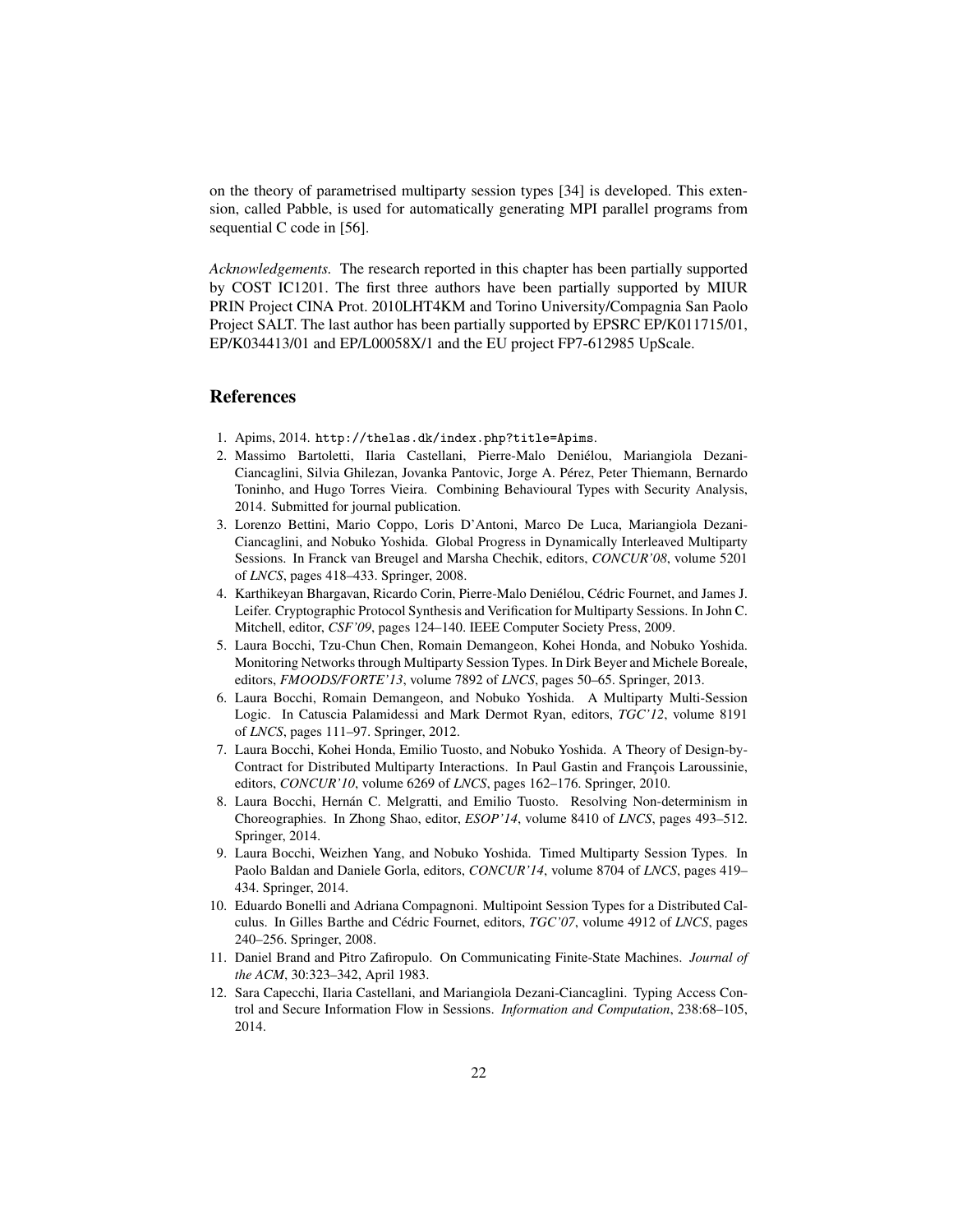- 13. Sara Capecchi, Ilaria Castellani, and Mariangiola Dezani-Ciancaglini. Information Flow Safety in Multiparty Sessions. *Mathematical Structures in Computer Science*, 2015. To appear.
- 14. Sara Capecchi, Ilaria Castellani, Mariangiola Dezani-Ciancaglini, and Tamara Rezk. Session Types for Access and Information Flow Control. In Paul Gastin and François Laroussinie, editors, *CONCUR'10*, volume 6269 of *LNCS*, pages 237–252. Springer, 2010.
- 15. Sara Capecchi, Elena Giachino, and Nobuko Yoshida. Global Escape in Multiparty Sessions. *Mathematical Structures in Computer Science*, 2015. To appear.
- 16. Marco Carbone, Kohei Honda, and Nobuko Yoshida. Structured Communication-Centered Programming for Web Services. *ACM Transactions on Programming Languages and Systems*, 34(2):8, 2012.
- 17. Marco Carbone and Fabrizio Montesi. Deadlock-freedom-by-design: Multiparty Asynchronous Global Programming. In Roberto Giacobazzi and Radhia Cousot, editors, *POPL'13*, pages 263–274. ACM, 2013.
- 18. Giuseppe Castagna, Mariangiola Dezani-Ciancaglini, and Luca Padovani. On Global Types and Multi-Party Session. *Logical Methods in Computer Science*, 8(1):24, 2012.
- 19. Ilaria Castellani, Mariangiola Dezani-Ciancaglini, and Jorge A. Perez. Self-Adaptation and ´ Secure Information Flow in Multiparty Structured Communications: A Unified Perspective. In Marco Carbone, editor, *BEAT'14*, volume 162 of *EPTCS*, pages 9–18, 2014.
- 20. Tzu-Chun Chen, Laura Bocchi, Pierre-Malo Denielou, Kohei Honda, and Nobuko Yoshida. ´ Asynchronous Distributed Monitoring for Multiparty Session Enforcement. In Roberto Bruni and Vladimiro Sassone, editors, *TGC'11*, volume 7173 of *LNCS*, pages 25–45. Springer, 2012.
- 21. Tzu-Chun Chen and Kohei Honda. Specifying Stateful Asynchronous Properties for Distributed Programs. In Maciej Koutny and Irek Ulidowski, editors, *CONCUR'12*, volume 7454 of *LNCS*, pages 209–224. Springer, 2012.
- 22. Mario Coppo, Mariangiola Dezani-Ciancaglini, Luca Padovani, and Nobuko Yoshida. Inference of Global Progress Properties for Dynamically Interleaved Multiparty Sessions. In Rocco De Nicola and Christine Julien, editors, *COORDINATION'13*, volume 7890 of *LNCS*, pages 45–59. Springer, 2013.
- 23. Mario Coppo, Mariangiola Dezani-Ciancaglini, and Betti Venneri. Self-Adaptive Multiparty Sessions. *Service Oriented Computing and Applications*, pages 1–20, 2014.
- 24. Mario Coppo, Mariangiola Dezani-Ciancaglini, and Nobuko Yoshida. Asynchronous Session Types and Progress for Object-Oriented Languages. In Marcello Bonsangue and Einar Broch Johnsen, editors, *FMOODS'07*, volume 4468 of *LNCS*, pages 1–31. Springer, 2007.
- 25. Mario Coppo, Mariangiola Dezani-Ciancaglini, Nobuko Yoshida, and Luca Padovani. Global Progress for Dynamically Interleaved Multiparty Sessions. *Mathematical Structures in Computer Science*, 2015. To appear.
- 26. Mila Dalla Preda, Saverio Giallorenzo, Ivan Lanese, Jacopo Mauro, and Maurizio Gabbrielli. AIOCJ: A Choreographic Framework for Safe Adaptive Distributed Applications. In Benoît Combemale, David J. Pearce, Olivier Barais, and Jurgen J. Vinju, editors, *SLE'14*, volume 8706 of *LNCS*, pages 161–170. Springer, 2014.
- 27. Ornela Dardha, Elena Giachino, and Davide Sangiorgi. Session Types Revisited. In Danny De Schreye, Gerda Janssens, and Andy King, editors, *PPDP'12*, pages 139–150. ACM Press, 2012.
- 28. Romain Demangeon and Kohei Honda. Nested Protocols in Session Types. In Maciej Koutny and Irek Ulidowski, editors, *CONCUR'12*, volume 7454 of *LNCS*, pages 272–286. Springer, 2012.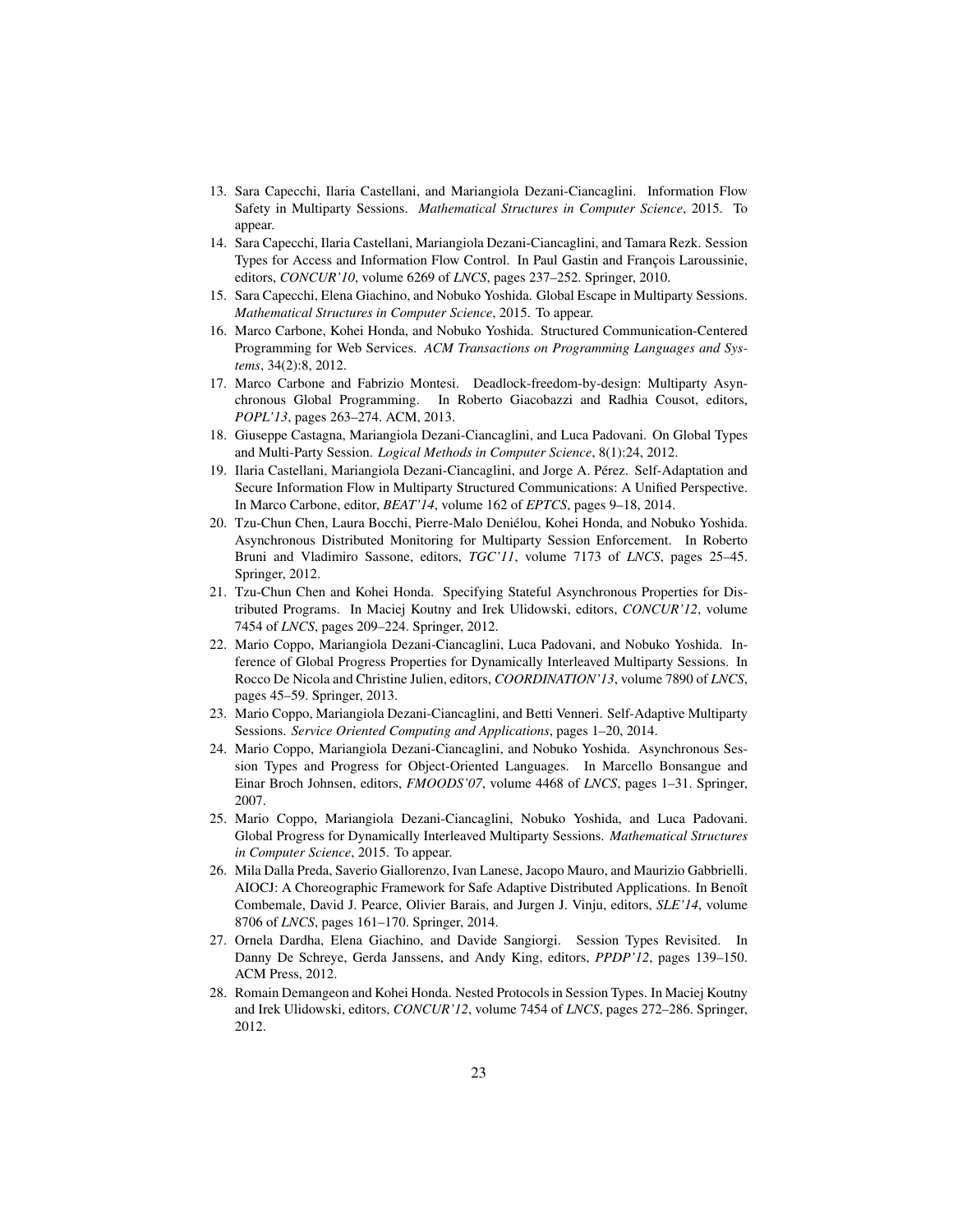- 29. Romain Demangeon, Kohei Honda, Raymond Hu, Rumyana Neykova, and Nobuko Yoshida. Practical Interruptible Conversations: Distributed Dynamic Verification with Multiparty Session Types and Python. *Formal Methods in System Design*, pages 1–29, 2015.
- 30. Pierre-Malo Denielou and Nobuko Yoshida. Buffered Communication Analysis in Dis- ´ tributed Multiparty Sessions. In Paul Gastin and François Laroussinie, editors, *CONCUR'10*, volume 6269 of *LNCS*, pages 343–357. Springer, 2010.
- 31. Pierre-Malo Denielou and Nobuko Yoshida. Dynamic Multirole Session Types. In Thomas ´ Ball and Mooly Sagiv, editors, *POPL'11*, pages 435–446. ACM Press, 2011.
- 32. Pierre-Malo Denielou and Nobuko Yoshida. Multiparty Session Types Meet Communicat- ´ ing Automata. In Helmut Seidl, editor, *ESOP'12*, volume 7211 of *LNCS*, pages 194–213. Springer, 2012.
- 33. Pierre-Malo Denielou and Nobuko Yoshida. Multiparty Compatibility in Communicating ´ Automata: Characterisation and Synthesis of Global Session Types. In Fedor V. Fomin, Rusins Freivalds, Marta Z. Kwiatkowska, and David Peleg, editors, *ICALP'13*, volume 7966 of *LNCS*, pages 174–186. Springer, 2013.
- 34. Pierre-Malo Denielou, Nobuko Yoshida, Andi Bejleri, and Raymond Hu. Parameterised ´ Multiparty Session Types. *Logical Methods in Computer Science*, 8(4), 2012.
- 35. Mariangiola Dezani-Ciancaglini and Ugo de' Liguoro. Sessions and Session Types: an Overview. In Cosimo Laneve and Jianwen Su, editors, *WS-FM'09*, volume 6194 of *LNCS*, pages 1–28. Springer, 2010.
- 36. Mariangiola Dezani-Ciancaglini, Dimitris Mostrous, Nobuko Yoshida, and Sophia Drossopoulou. Session Types for Object-Oriented Languages. In Dave Thomas, editor, *ECOOP'06*, volume 4067 of *LNCS*, pages 328–352. Springer, 2006.
- 37. Luca Fossati, Raymond Hu, and Nobuko Yoshida. Multiparty Session Nets. In Matteo Maffei and Emilio Tuosto, editors, *TGC'14*, volume 8902 of *LNCS*, pages 112–127. Springer, 2014.
- 38. Anders Henriksen, Lasse Nielsen, Thomas Hildebrandt, Nobuko Yoshida, , and Fritz Henglein. Trustworthy Pervasive Healthcare Services via Multi-party Session Type. In Jens Weber and Isabelle Perseil, editors, *FHIES'12*, volume 7789 of *LNCS*, pages 124–141, 2013.
- 39. Kohei Honda. Types for Dyadic Interaction. In Eike Best, editor, *CONCUR'93*, volume 715 of *LNCS*, pages 509–523. Springer, 1993.
- 40. Kohei Honda, Raymond Hu, Rumyana Neykova, Tzu-Chun Chen, Romain Demangeon, Pierre-Malo Deniélou, and Nobuko Yoshida. Structuring Communication with Session Types. In Gul A. Agha, Atsushi Igarashi, Naoki Kobayashi, Hidehiko Masuhara, Satoshi Matsuoka, Etsuya Shibayama, and Kenjiro Taura, editors, *COB'14*, volume 8665 of *LNCS*, pages 105–127. Springer, 2014.
- 41. Kohei Honda, Aybek Mukhamedov, Gary Brown, Tzu-Chun Chen, and Nobuko Yoshida. Scribbling Interactions with a Formal Foundation. In Raja Natarajan and Adegboyega K. Ojo, editors, *ICDCIT'11*, volume 6536 of *LNCS*, pages 55–75. Springer, 2011.
- 42. Kohei Honda, Vasco T. Vasconcelos, and Makoto Kubo. Language Primitives and Type Disciplines for Structured Communication-based Programming. In Chris Hankin, editor, *ESOP'98*, volume 1381 of *LNCS*, pages 22–138. Springer, 1998.
- 43. Kohei Honda, Nobuko Yoshida, and Marco Carbone. Multiparty Asynchronous Session Types. In George C. Necula and Philip Wadler, editors, *POPL'08*, pages 273–284. ACM Press, 2008.
- 44. Raymond Hu, Rumyana Neykova, Nobuko Yoshida, and Romain Demangeon. Practical Interruptible Conversations: Distributed Dynamic Verification with Session Types and Python. In Axel Legay and Saddek Bensalem, editors, *RV'13*, volume 8174 of *LNCS*, pages 148–130. Springer, 2013.
- 45. Hans Hüttel, Ivan Lanese, Vasco T. Vasconcelos, Luís Caires, Marco Carbone, Pierre-Malo Deniélou, Dimitris Mostrous, Luca Padovani, António Ravara, Emilio Tuosto, Hugo Torres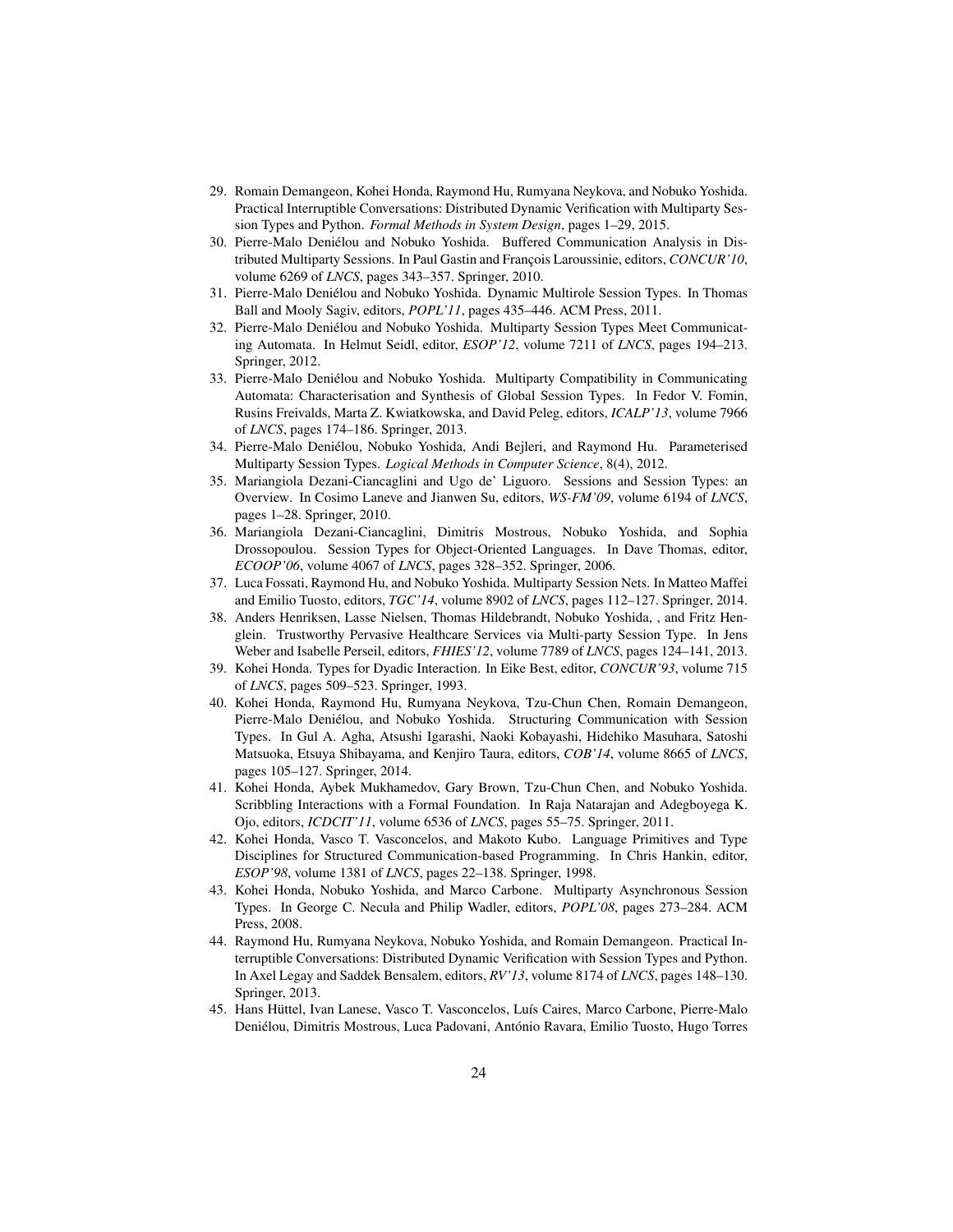Vieira, and Gianluigi Zavattaro. Foundations of Behavioural Types, 2014. Submitted for journal publication.

- 46. Dimitrios Kouzapas and Nobuko Yoshida. Globally Governed Session Semantics. *Logical Methods in Computer Science*, 10, 2015.
- 47. Dimitrios Kouzapas, Nobuko Yoshida, Raymond Hu, and Kohei Honda. On Asynchronous Eventful Session Semantics. *Mathematical Structures in Computer Science*, 29:1–62, 2015.
- 48. Julien Lange and Emilio Tuosto. Synthesising Choreographies from Local Session Types. In Maciej Koutny and Irek Ulidowski, editors, *CONCUR'12*, volume 7454 of *LNCS*, pages 225–239. Springer, 2012.
- 49. Julien Lange, Emilio Tuosto, and Nobuko Yoshida. From Communicating Machines to Graphical Choreographies. In Sriram K. Rajamani and David Walker, editors, *POPL'15*, pages 221–232. ACM Press, 2015.
- 50. Robin Milner. *Communicating and Mobile Systems: the* π*-Calculus*. Cambridge University Press, 1999.
- 51. Fabrizio Montesi and Nobuko Yoshida. Compositional Choreographies. In Pedro R. D'Argenio and Hernán C. Melgratti, editors, *CONCUR'13*, volume 8052 of *LNCS*, pages 439–425. Springer, 2013.
- 52. Dimitris Mostrous, Nobuko Yoshida, and Kohei Honda. Global Principal Typing in Partially Commutative Asynchronous Sessions. In Giuseppe Castagna, editor, *ESOP'09*, volume 5502 of *LNCS*, pages 316–332. Springer, 2009.
- 53. Rumyana Neykova, Laura Bocchi, and Nobuko Yoshida. Timed Runtime Monitoring for Multiparty Conversations. In Marco Carbone, editor, *BEAT'14*, volume 162 of *EPTCS*, pages 19–26, 2014.
- 54. Rumyana Neykova and Nobuko Yoshida. Multiparty Session Actors. In Eva Kühn and Rosario Pugliese, editors, *COORDINATION'14*, volume 8459 of *LNCS*. Springer, 2014.
- 55. Rumyana Neykova, Nobuko Yoshida, and Raymond Hu. SPY: Local Verification of Global Protocols. In Axel Legay and Saddek Bensalem, editors, *RV'13*, volume 8174 of *LNCS*, pages 363–358. Springer, 2013.
- 56. Nicholas Ng, Jose G.F. Coutinho, and Nobuko Yoshida. Protocols by Default: Safe MPI Code Generation based on Session Types. In Björn Franke, editor, *CC'15*, LNCS. Springer, 2015.
- 57. Nicholas Ng and Nobuko Yoshida. Pabble: Parameterised Scribble. *Service Oriented Computing and Applications*, pages 1–16, 2014.
- 58. Nicholas Ng, Nobuko Yoshida, and Kohei Honda. Multiparty Session C: Safe Parallel Programming with Message Optimisation. In Carlo A. Furia and Sebastian Nanz, editors, *TOOLS'12*, volume 7304 of *LNCS*, pages 202–218. Springer, 2012.
- 59. Nicholas Ng, Nobuko Yoshida, and Wayne Luk. Scalable Session Programming for Heterogeneous High-Performance Systems. In Steve Counsell and Manuel Núñez, editors, *SEFM'13*, volume 8368 of *LNCS*, pages 82–98. Springer, 2013.
- 60. Nicholas Ng, Nobuko Yoshida, Xin Yu Niu, Kuen Hung Tsoi, and Wayne Luk. Session Types: Towards Safe and Fast Reconfigurable Programming. *SIGARCH CAN*, 40:22–27, 2012.
- 61. Lasse Nielsen, Nobuko Yoshida, and Kohei Honda. Multiparty Symmetric Sum Types. In Sibylle B. Fröschle and Frank D. Valencia, editors, *EXPRESS'10*, volume 41 of *EPTCS*, pages 121–135, 2010.
- 62. Ocean Observatories Initiative, 2010. http://www.oceanleadership.org/ programs-and-partnerships/ocean-observing/ooi/.
- 63. Luca Padovani. Deadlock and Lock Freedom in the Linear π-Calculus. In Thomas A. Henzinger and Dale Miller, editors, *CSL-LICS'14*, pages 72:1–72:10. ACM Press, 2014. Extended technical report available at http://hal.archives-ouvertes.fr/ hal-00932356v2/document.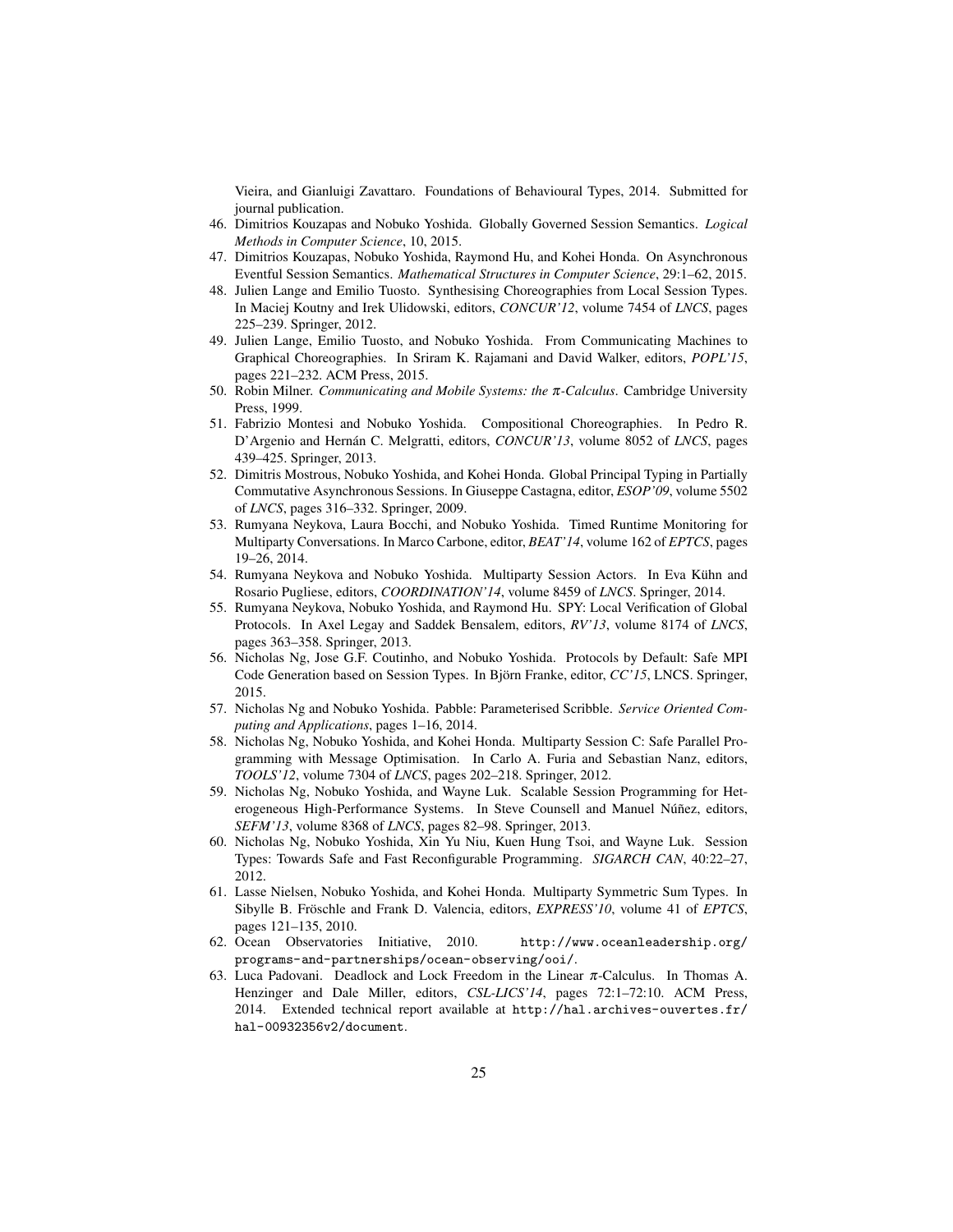- 64. Luca Padovani. Fair Subtyping for Multi-Party Session Types. *Mathematical Structures in Computer Science*, pages 1–41, 2014.
- 65. Benjamin Pierce and Davide Sangiorgi. Typing and Subtyping for Mobile Processes. *Journal of Mathematical Structures in Computer Science*, 6(5):409–454, 1996.
- 66. Benjamin C. Pierce. *Types and Programming Languages*. MIT Press, 2002.
- 67. Jérémy Planul, Ricardo Corin, and Cédric Fournet. Secure Enforcement for Global Process Specifications. In Mario Bravetti and Gianluigi Zavattaro, editors, *CONCUR'09*, volume 5710 of *LNCS*, pages 511–526. Springer, 2009.
- 68. Savara. SAVARA JBoss RedHat Project, 2010. http://www.jboss.org/savara.
- 69. Scribble. Scribble JBoss RedHat Project, 2008. http://www.jboss.org/scribble.
- 70. K. C. Sivaramakrishnan, Karthik Nagaraj, Lukasz Ziarek, and Patrick Eugster. Efficient Session Type Guided Distributed Interaction. In Dave Clarke and Gul A. Agha, editors, *COORDINATION'10*, volume 6116 of *LNCS*, pages 152–167. Springer, 2010.
- 71. Nikhil Swamy, Juan Chen, Cedric Fournet, Pierre-Yves Strub, Karthikeyan Bhargavan, and ´ Jean Yang. Secure Distributed Programming with Value-Dependent Types. In Manuel M. T. Chakravarty, Zhenjiang Hu, and Olivier Danvy, editors, *ICFP'11*, pages 266–278. ACM Press, 2011.
- 72. UNIFI. International Organization for Standardization ISO 20022 UNIversal Financial Industry message scheme, 2002. http://www.iso20022.org.
- 73. Web Services Choreography Working Group. Web Services Choreography Description Language. http://www.w3.org/2002/ws/chor/, 2002.
- 74. Nobuko Yoshida. Graph Types for Monadic Mobile Processes. In Vijay Chandru and V. Vinay, editors, *FSTTCS'96*, volume 1180 of *LNCS*, pages 371–386. Springer, 1996.
- 75. Nobuko Yoshida, Raymond Hu, Rumyana Neykova, and Nicholas Ng. The Scribble Protocol Language. In Martín Abadi and Alberto Lluch-Lafuente, editors, *TGC'13*, volume 8358 of *LNCS*, pages 22–41. Springer, 2013.

### A Properties of the Communication Type System

This appendix completes the description of the communication type system given in §4. Auxiliary lemmas, in particular inversion lemmas, are the content of  $\S$ A.1. Lastly  $\S$ A.2 proves subject reduction.

#### A.1 Auxiliary Lemmas

We start with inversion lemmas which can be easily shown by induction on derivations.

#### Lemma 2 (Inversion Lemma for Pure Processes).

- *1. If*  $\Gamma \vdash u : S$ *, then*  $u : S \in \Gamma$ *.*
- *2. If*  $\Gamma$   $\vdash$  true : *S, then S* = bool.
- *3. If*  $\Gamma \vdash$  false : *S, then S* = bool.
- *4. If*  $\Gamma \vdash e_1$  and  $e_2$ : *S, then*  $\Gamma \vdash e_1$ : bool *and*  $\Gamma \vdash e_2$ : bool *and*  $S =$  bool.
- *5. If*  $\Gamma \vdash \overline{a}[\mathbf{p}](\mathbf{y}).P \triangleright \Delta$ , then  $\Gamma \vdash a : \mathbf{G}$  and  $\Gamma \vdash P \triangleright \Delta$ ,  $\mathbf{y} : \mathbf{G} \restriction \mathbf{p}$  and  $\mathbf{p} = \text{mp}(\mathbf{G})$ .
- *6. If*  $\Gamma \vdash a[p](y) \cdot P \triangleright \Delta$ *, then*  $\Gamma \vdash a : G$  *and*  $\Gamma \vdash P \triangleright \Delta$ *,y* :  $G \restriction p$  *and*  $p < mp(G)$ *.*
- *7. If*  $\Gamma \vdash c! \langle p, e \rangle \cdot P \triangleright \Delta$ , then  $\Delta = \Delta', c: ! \langle p, S \rangle \cdot T$  and  $\Gamma \vdash e: S$  and  $\Gamma \vdash P \triangleright \Delta', c: T$ .
- *8. If*  $\Gamma \vdash c$ ?(q, *x*).*P* $\triangleright$   $\Delta$ , then  $\Delta = \Delta'$ , *c* :?(q, *S*).*T* and  $\Gamma$ , *x* : *S* $\vdash$ *P* $\triangleright$   $\Delta'$ , *c* : *T*.
- *9. If*  $\Gamma \vdash c! \langle p, c' \rangle \rangle$ . $P \triangleright \Delta$ , then  $\Delta = \Delta', c : ! \langle p, \mathsf{T} \rangle$ . $T, c' : \mathsf{T}$  and  $\Gamma \vdash P \triangleright \Delta', c : T$ .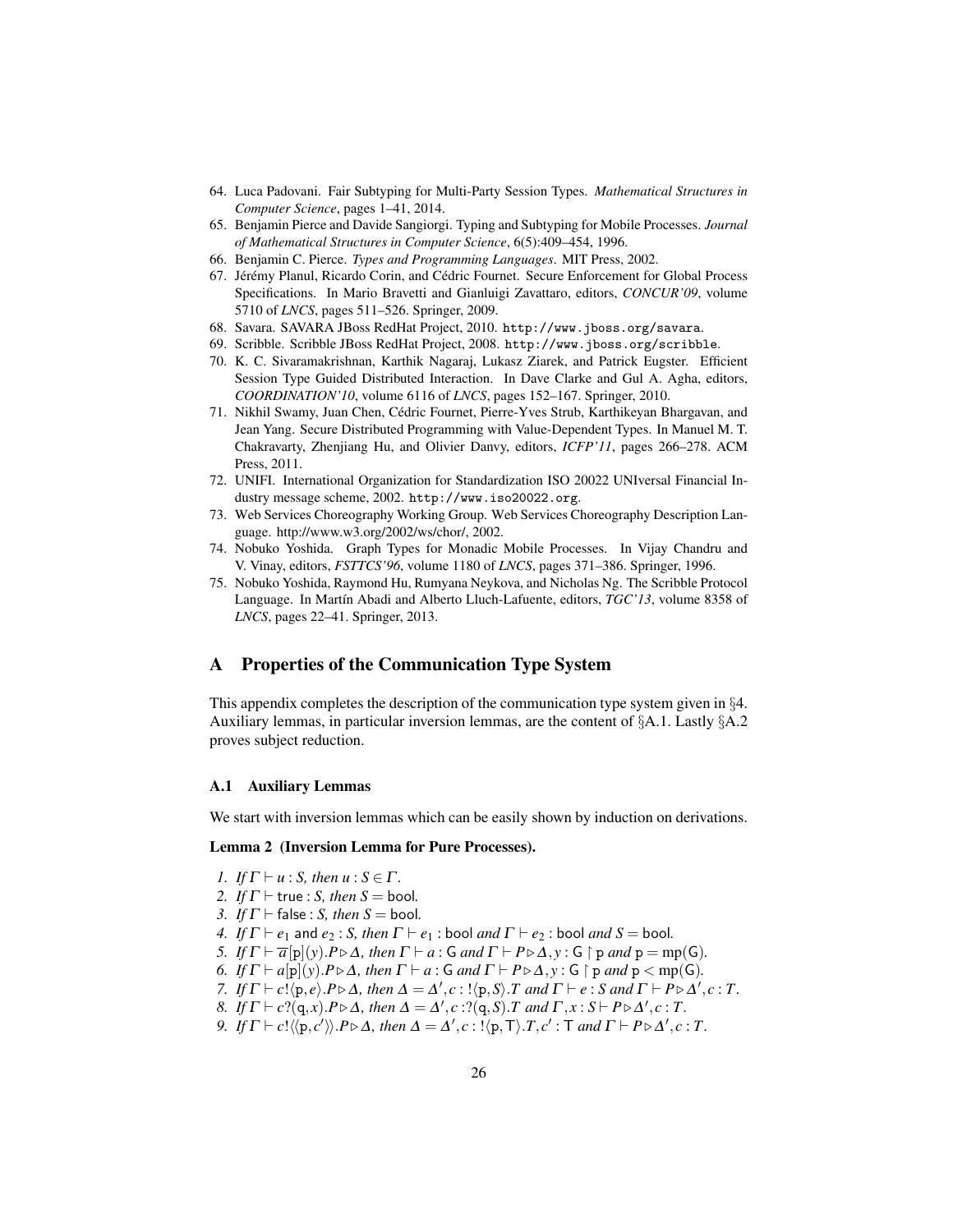- *10. If*  $\Gamma \vdash c$ ?((q, *y*)). $P \triangleright \Delta$ *, then*  $\Delta = \Delta'$ , *c* :?(q,  $\top$ ).*T* and  $\Gamma \vdash P \triangleright \Delta'$ , *c* : *T*, *y* :  $\top$ .
- 11. If  $\Gamma \vdash c \oplus \langle p, l_j \rangle$ .  $P \triangleright \Delta$ , then  $\Delta = \Delta', c : \oplus \langle p, \{l_i : T_i\}_{i \in I} \rangle$  and  $\Gamma \vdash P \triangleright \Delta', c : T_j$  and  $j \in I$ .
- 12. If  $\Gamma \vdash c\&(p, \{l_i : P_i\}_{i \in I}) \triangleright \Delta$ , then  $\Delta = \Delta', c : \&(p, \{l_i : T_i\}_{i \in I})$  and  $\Gamma \vdash P_i \triangleright \Delta', c : T_i$  $∀i ∈ I.$
- *13. If*  $\Gamma \vdash P \mid Q \triangleright \Delta$ *, then*  $\Delta = \Delta'$ *,*  $\Delta''$  *and*  $\Gamma \vdash P \triangleright \Delta'$  *and*  $\Gamma \vdash Q \triangleright \Delta''$ *.*
- *14. If*  $\Gamma \vdash$  if *e* then *P* else  $Q \triangleright \Delta$ *, then*  $\Gamma \vdash e$  : bool *and*  $\Gamma \vdash P \triangleright \Delta$  *and*  $\Gamma \vdash Q \triangleright \Delta$ *.*
- *15. If*  $\Gamma \vdash 0 \triangleright \Delta$ *, then*  $\Delta$  end *only*.
- *16. If*  $\Gamma \vdash (va)P \triangleright \Delta$ *, then*  $\Gamma, a : G \vdash P \triangleright \Delta$ *.*
- *17. If*  $\Gamma \vdash X \langle e, c \rangle \triangleright \Delta$ *, then*  $\Gamma = \Gamma', X : S T$  *and*  $\Delta = \Delta', c : T$  *and*  $\Gamma \vdash e : S$  *and*  $\Delta'$  end *only*.
- *18. If*  $\Gamma$   $\vdash$  def  $X(x, y) = P$  in  $Q \triangleright \Delta$ , then  $\Gamma, X : S \mid t, x : S \vdash P \triangleright \{y : T\}$  and  $\Gamma, X : S \mu t \cdot T \vdash Q \triangleright \Delta.$

#### Lemma 3 (Inversion Lemma for Processes).

- *1. If*  $\Gamma \vdash_{\Sigma} P \triangleright \Delta$  *and P is a pure process, then*  $\Sigma = \emptyset$  *and*  $\Gamma \vdash P \triangleright \Delta$ *.*
- *2. If*  $\Gamma \vdash_{\Sigma} s : h \triangleright \Delta$ *, then*  $\Sigma = \{s\}.$
- 3. *If*  $\Gamma \vdash_{\{s\}} s : \emptyset \triangleright \Delta$ , then  $\Delta$  end *only.*
- *4. If*  $\Gamma \vdash_{\{s\}} s : h \cdot (q, p, v) \triangleright \Delta$ , then  $\Delta \approx \Delta'; \{s[q] : !\langle p, S \rangle\}$  and  $\Gamma \vdash_{\{s\}} s : h \triangleright \Delta'$  and  $\Gamma \vdash v : S.$
- *5. If*  $\Gamma \vdash_{\{s\}} s : h \cdot (q, p, s'[p']) \triangleright \Delta$ *, then*  $\Delta \approx (\Delta'; \{s[q] : !\langle p, \mathsf{T}\rangle\}), s'[p'] : \mathsf{T}$  and  $\Gamma \vdash_{\{s\}} s : h \triangleright \Delta'.$
- *6. If*  $\Gamma \vdash_{\{s\}} s : h \cdot (q, p, l) \triangleright \Delta$ *, then*  $\Delta \approx \Delta'; \{s[q] : \bigoplus \langle p, l \rangle\}$  and  $\Gamma \vdash_{\{s\}} s : h \triangleright \Delta'.$
- *7. If*  $\Gamma \vdash_{\Sigma} P \mid Q \triangleright \Delta$ *, then*  $\Sigma = \Sigma_1 \cup \Sigma_2$  *and*  $\Sigma_1 \cap \Sigma_2 = \emptyset$  *and*  $\Delta = \Delta_1 * \Delta_2$  *and*  $\Gamma \vdash_{\Sigma_1} P \triangleright \Delta_1$  *and*  $\Gamma \vdash_{\Sigma_2} Q \triangleright \Delta_2$ *.*
- *8. If*  $\Gamma \vdash_{\Sigma} (vs) P \triangleright \Delta$ *, then*  $\Sigma = \Sigma' \setminus s$  *and*  $\Delta = \Delta' \setminus s$  *and*  $\text{co}(\Delta', s)$  *and*  $\Gamma \vdash_{\Sigma'} P \triangleright \Delta'$ *.*
- *9. If*  $\Gamma \vdash_{\Sigma} (va)P \triangleright \Delta$ *, then*  $\Gamma, a : G \vdash_{\Sigma} P \triangleright \Delta$ *.*
- *10. If*  $\Gamma \vdash_{\Sigma}$  def  $X(x, y) = P$  in  $Q \triangleright \Delta$ , then  $\Gamma, X : S \vdash P \triangleright y : T$  and  $\Gamma, X : S \mu t$ .  $T \vdash_{\Sigma} Q \triangleright \Delta$ .

The following lemma allows to characterise the types due to the messages which occur in queues. The proof is standard by induction on the lengths of queues.

**Lemma 4.** *I. If*  $\Gamma \vdash_{\{s\}} s : h_1 \cdot (q, p, v) \cdot h_2 \triangleright \Delta$ , then  $\Delta = \Delta_1 * \{s[q] : !\langle p, S \rangle\} * \Delta_2$  *and*  $\Gamma \vdash_{\{s\}} s : h_i \triangleright \Delta_i \ (i = 1, 2) \ and \ \Gamma \vdash v : S.$ *Vice versa*  $\Gamma \vdash_{\{s\}} s : h_i \triangleright \Delta_i$  (*i* = 1,2*)* and  $\Gamma \vdash v : S$  *imply*  $\Gamma \vdash_{\{s\}} s : h_1 \cdot (q, p, v) \cdot h_2 \triangleright \Delta_1 * \{s[q] : !\langle p, S \rangle\} * \Delta_2.$ *2. If*  $\Gamma \vdash_{\{s\}} s : h_1 \cdot (q, p, s'[p']) \cdot h_2 \triangleright \Delta$ , then  $\Delta = (\Delta_1 * \{s[q] : !\langle p, \mathsf{T}\rangle\} * \Delta_2), s'[p'] : \mathsf{T}$ *and*  $\Gamma \vdash_{\{s\}} s : h_i \triangleright \Delta_i \ (i = 1, 2)$ . *Vice versa*  $\Gamma \vdash_{\{s\}} s : h_i \triangleright \Delta_i$   $(i = 1, 2)$  *imply*  $\Gamma \vdash_{\{s\}} s : h_1 \cdot (q,p,s'[p']) \cdot h_2 \triangleright (\Delta_1 * \{s[q] : !\langle p,\mathsf{T}\rangle\} * \Delta_2), s'[p'] : \mathsf{T}.$ *3. If*  $\Gamma \vdash_{\{s\}} s : h_1 \cdot (q, p, l) \cdot h_2 \triangleright \Delta$ , then  $\Delta = \Delta_1 * \{s[q] : \oplus \langle p, l \rangle\} * \Delta_2$  and  $\Gamma \vdash_{\{s\}} s : h_i \triangleright \Delta_i$  $(i = 1, 2)$ . *Vice versa*  $\Gamma \vdash_{\{s\}} s : h_i \triangleright \Delta_i$   $(i = 1, 2)$  *imply* 

 $\Gamma \vdash_{\{s\}} s : h_1 \cdot (q, p, l) \cdot h_2 \triangleright \Delta_1 * \{s[q] : \oplus \langle p, l \rangle\} * \Delta_2.$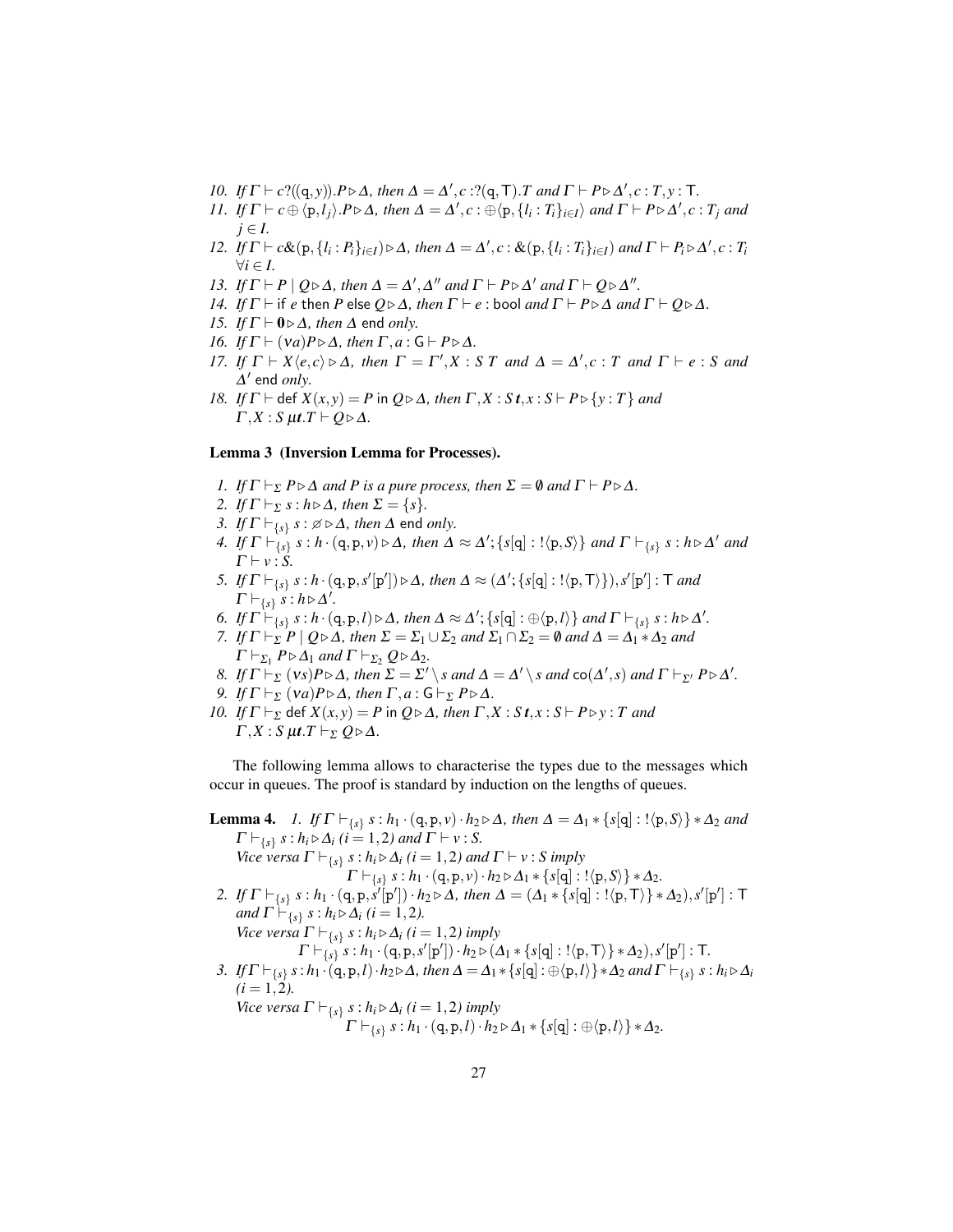We end this subsection with two classical results: type preservation under substitution and under equivalence of processes.

#### Lemma 5 (Substitution lemma).

*1. If*  $\Gamma$ *, x* : *S*  $\vdash$  *P*  $\triangleright$   $\Delta$  *and*  $\Gamma$   $\vdash$  *v* : *S, then*  $\Gamma$   $\vdash$  *P*{*v*/*x*}  $\triangleright$   $\Delta$ *. 2. If*  $\Gamma \vdash P \triangleright \Delta, y : T$ , then  $\Gamma \vdash P\{s[p]/y\} \triangleright \Delta, s[p] : T$ .

*Proof.* Standard induction on type derivations, with a case analysis on the last applied  $\Box$  rule.

**Theorem 2** (Type Preservation under Equivalence). *If*  $\Gamma \vdash_{\Sigma} P \triangleright \Delta$  *and*  $P \equiv P'$ *, then*  $\Gamma\vdash_{\Sigma} P'\triangleright \Delta.$ 

*Proof.* By induction on ≡. We only consider some interesting cases (the other cases are straightforward).

- $P | 0 \equiv P$ . First we assume  $Γ \vdash_{\Sigma} P \triangleright \Delta$ . From  $Γ \vdash_{\emptyset} 0 \triangleright \emptyset$  by applying (GPAR) to these two sequents we obtain  $\Gamma \vdash_{\Sigma} P |0 \triangleright \Delta$ . For the converse direction assume  $\Gamma \vdash_{\Sigma} P|0 \triangleright \Delta$ . Using 3(7) we obtain:  $\Gamma \vdash_{\Sigma_1} P \triangleright \Delta_1$ ,  $\Gamma \vdash_{\Sigma_2} 0 \triangleright \Delta_2$ , where  $\Delta = \Delta_1 * \Delta_2$ ,  $\Sigma = \Sigma_1 \cup \Sigma_2$  and  $\Sigma_1 \cap \Sigma_2 = \emptyset$ . Using 3(1) we get  $\Sigma_2 = \emptyset$ , which implies  $\Sigma = \Sigma_1$ , and  $\Gamma \vdash 0 \triangleright \Delta_2$ . Using 2(15) we get  $\Delta_2$  end only which implies  $\Delta_1 \approx \Delta_1 * \Delta_2$ , so we conclude  $\Gamma \vdash_{\Sigma} P \triangleright \Delta_1 * \Delta_2$  by applying (EQUIV).
- $-$  *P*  $\lfloor$  *Q* ≡ *Q*  $\lfloor$  *P*. By the symmetry of the rule we have to show only one direction. Suppose  $\Gamma \vdash_{\Sigma} P \mid Q \triangleright \Delta$ . Using 3(7) we obtain  $\Gamma \vdash_{\Sigma_1} P \triangleright \Delta_1$ ,  $\Gamma \vdash_{\Sigma_2} Q \triangleright \Delta_2$ , where  $\Delta =$  $\Delta_1 * \Delta_2$ ,  $\Sigma = \Sigma_1 \cup \Sigma_2$  and  $\Sigma_1 \cap \Sigma_2 = \emptyset$ . Using (GPAR) we get  $\Gamma \vdash_{\Sigma} Q \mid P \triangleright \Delta_2 * \Delta_1$ . Thanks to the commutativity of  $*$ , we get  $\Delta_2 * \Delta_1 = \Delta$  and so we are done.
- $-$  *P* | (*Q* | *R*) ≡ (*P* | *Q*) | *R*. Suppose  $\Gamma$   $\vdash_{\Sigma}$  *P* | (*Q* | *R*) ⊳ Δ. Using 3(7) we obtain  $\Gamma \vdash_{\Sigma_1} P \triangleright \Delta_1, \Gamma \vdash_{\Sigma_2} Q \mid R \triangleright \Delta_2$ , where  $\Delta = \Delta_1 * \Delta_2, \Sigma = \Sigma_1 \cup \Sigma_2$  and  $\Sigma_1 \cap \Sigma_2 = \emptyset$ . Using 3(7) we obtain  $\Gamma \vdash_{\Sigma_{21}} Q \triangleright \Delta_{21}$ ,  $\Gamma \vdash_{\Sigma_{22}} R \triangleright \Delta_{22}$  where  $\Delta_2 = \Delta_{21} * \Delta_{22}$ ,  $\Sigma_2 =$  $\Sigma_{21} \cup \Sigma_{22}$  and  $\Sigma_{21} \cap \Sigma_{22} = \emptyset$ . Using (GPAR) we get  $\Gamma \vdash_{\Sigma_1 \cup \Sigma_{21}} P \mid Q \triangleright \Delta_1 * \Delta_2$ . Using (GPAR) again we get  $\Gamma \vdash_{\Sigma} (P \mid Q) \mid R \triangleright \Delta_1 * \Delta_{21} * \Delta_{22}$  and so we are done by the associativity of ∗. The proof for the other direction is similar.
- $-s : h_1 \cdot (q, p, v) \cdot (q', p', v') \cdot h_2 \equiv s : h_1 \cdot (q', p', v') \cdot (q, p, v) \cdot h_2$  where  $p \neq p'$  or  $q \neq q'.$ We assume  $p \neq p'$  and  $q = q'$ , the proof in the case  $q \neq q'$  being similar and simpler. If  $\Gamma \vdash_{\Sigma} s : h_1 \cdot (q, p, v) \cdot (q, p', v') \cdot h_2 \triangleright \Delta$ , then  $\Sigma = \{s\}$  by Lemma 3(2). This implies  $\Delta = \Delta_1 * \{s[q] : !\langle p, S \rangle; !\langle p', S' \rangle\} * \Delta_2$  and  $\Gamma \vdash_{\{s\}} s : h_i \triangleright \Delta_i$  (*i* = 1,2) and  $\Gamma \vdash v : S$ and  $\Gamma \vdash v'$ : *S'* by Lemma 4(1). By the same lemma we can derive

 $\Gamma \vdash_{\{s\}} s : h_1 \cdot (q, p', v') \cdot (q, p, v) \cdot h_2 \triangleright \Delta_1 * \{s[q] : !\langle p', S' \rangle; !\langle p, S \rangle\} * \Delta_2,$ and we conclude using rule (EQUIV), since by definition

$$
\Delta_1 * \{s[q] : \langle p', S' \rangle; \ \langle p, S \rangle\} * \Delta_2 \approx \Delta.
$$

 $\Box$ 

#### A.2 Proof of Subject Reduction

We show the Main Lemma first and then the Subject Reduction Theorem.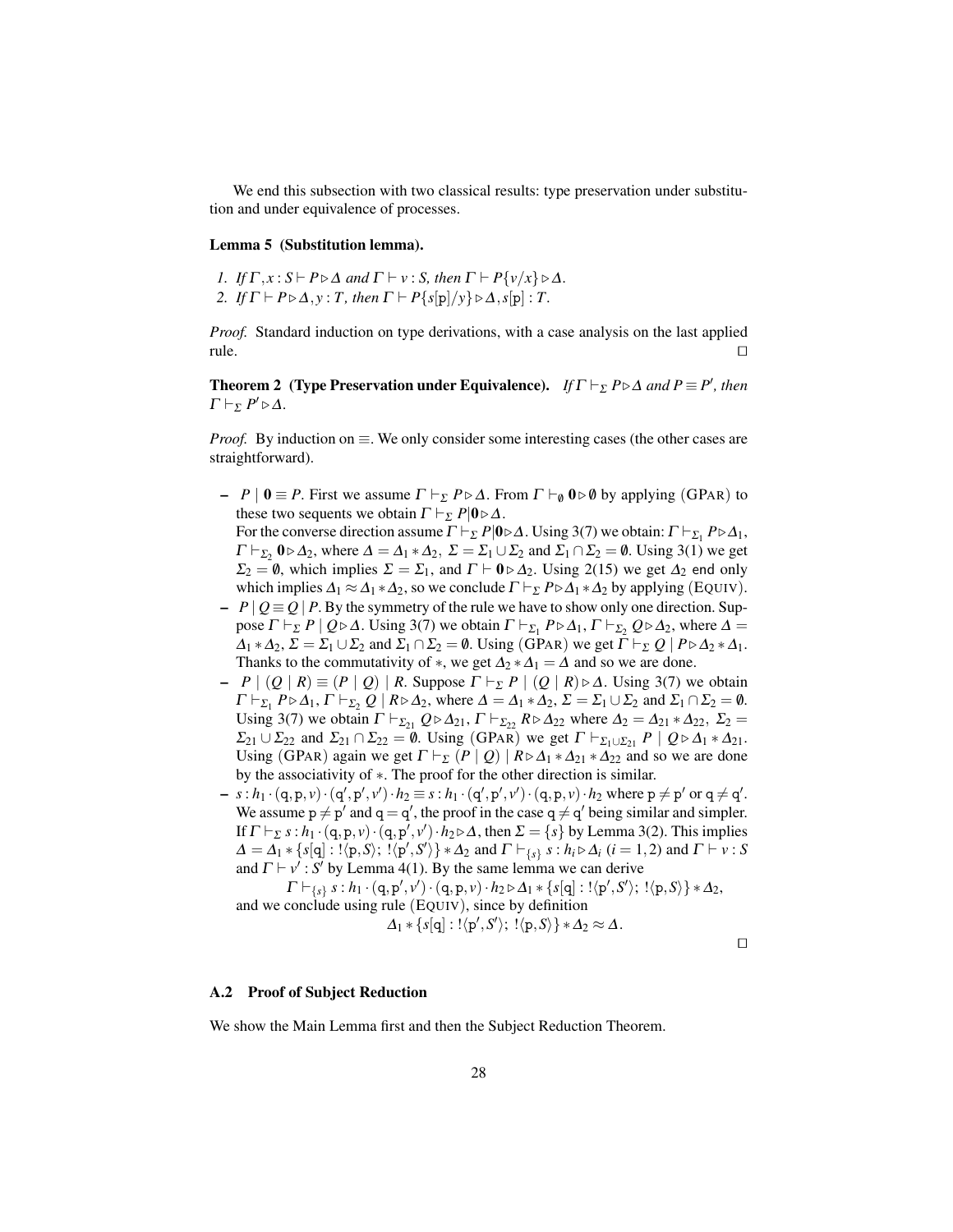**Lemma 1 (Main Lemma).** Let  $\Gamma \vdash_{\Sigma} P \triangleright \Delta$ , and  $P \longrightarrow P'$  be obtained by any reduction *rule different from [Ctxt], [Str], and*  $\Delta * \Delta_0$  *be consistent, for some*  $\Delta_0$ *. Then there is*  $\Delta'$ *such that*  $\Gamma \vdash_{\Sigma} P' \triangleright \Delta'$  *and*  $\Delta \Rightarrow^* \Delta'$  *and*  $\Delta' * \Delta_0$  *is consistent.* 

*Proof.* The proof is by cases on process reduction rules. We only consider some paradigmatic cases.

– [Init] *<sup>a</sup>*[1](*y*).*P*<sup>1</sup> <sup>|</sup> ... <sup>|</sup> *<sup>a</sup>*[*n*](*y*).*P<sup>n</sup>* −→ (ν*s*)(*P*1{*s*[1]/*y*1} | ... <sup>|</sup> *<sup>P</sup>n*{*s*[*n*]/*y*} | *<sup>s</sup>* : ). By hypothesis  $\Gamma \vdash_{\Sigma} a[1](y) \cdot P_1 \mid a[2](y_2) \cdot P_2 \mid \ldots \mid \overline{a}[n](y) \cdot P_n \triangleright \Delta$ ; then, since the redex is a pure process,  $\Sigma = \emptyset$  and  $\Gamma \vdash a[1](y).P_1 \mid a[2](y_2).P_2 \mid ... \mid \overline{a}[n](y).P_n \triangleright \Delta$ by Lemma 3(1). Using Lemma 2(13) on all the processes in parallel we have

$$
\Gamma \vdash a[i](y).P_i \triangleright \Delta_i \quad (1 \le i \le n-1)
$$
\n<sup>(1)</sup>

$$
\Gamma \vdash \overline{a}[n](y).P_n \triangleright \Delta_n \tag{2}
$$

where  $\Delta = \bigcup_{i=1}^{n} \Delta_i$ . Using Lemma 2(6) on (1) we have

$$
\Gamma \vdash a : \mathsf{G}
$$
\n
$$
\Gamma \vdash P_i \triangleright \Delta_i, y : \mathsf{G} \restriction i \quad (1 \leq i \leq n-1).
$$
\n(3)

Using Lemma  $2(5)$  on  $(2)$  we have

$$
\Gamma \vdash a : \mathsf{G}
$$
\n
$$
\Gamma \vdash P_n \triangleright \Delta_n, \mathbf{y} : \mathsf{G} \upharpoonright n \tag{4}
$$

and  $mp(G) = n$ . Using Lemma 5(2) on (4) and (3) we have

$$
\Gamma \vdash P_i\{s[i]/y\} \triangleright \Delta_i, s[i] : G \restriction i \quad (1 \leq i \leq n). \tag{5}
$$

Using  $(PAR)$  on all the processes of  $(5)$  we have

$$
\Gamma \vdash P_1\{s[1]/y\} |...|P_n\{s[n]/y\} \triangleright \bigcup_{i=1}^n (\Delta_i, s[i] : \mathsf{G} \restriction i). \tag{6}
$$

Note that  $\bigcup_{i=1}^{n} (\Delta_i, s[i] : G \restriction i) = \Delta, s[1] : G \restriction 1, \ldots, s[n] : G \restriction n$ . Using (GINIT), (QINIT) and (GPAR) on (6) we derive

$$
\Gamma \vdash_{\{s\}} P_1\{s[1]/y\} |...| P_n\{s[n]/y\} | s : \beta \triangleright \Delta, s[1] : G \upharpoonright 1, ..., s[n] : G \upharpoonright n. \tag{7}
$$

Using (GSRES) on (7) we conclude

$$
\Gamma\vdash_{\emptyset} (vs)(P_1\{s[1]/y\}|\ldots|P_n\{s[n]/y\} \mid s:\varnothing)\triangleright\Delta
$$

since  $\{s[1]: G \restriction 1, \ldots, s[n]: G \restriction n\}$  is consistent and  $(\Delta, s[1]: \mathsf{G} \restriction 1, \ldots, s[n]: \mathsf{G} \restriction n) \setminus s = \Delta.$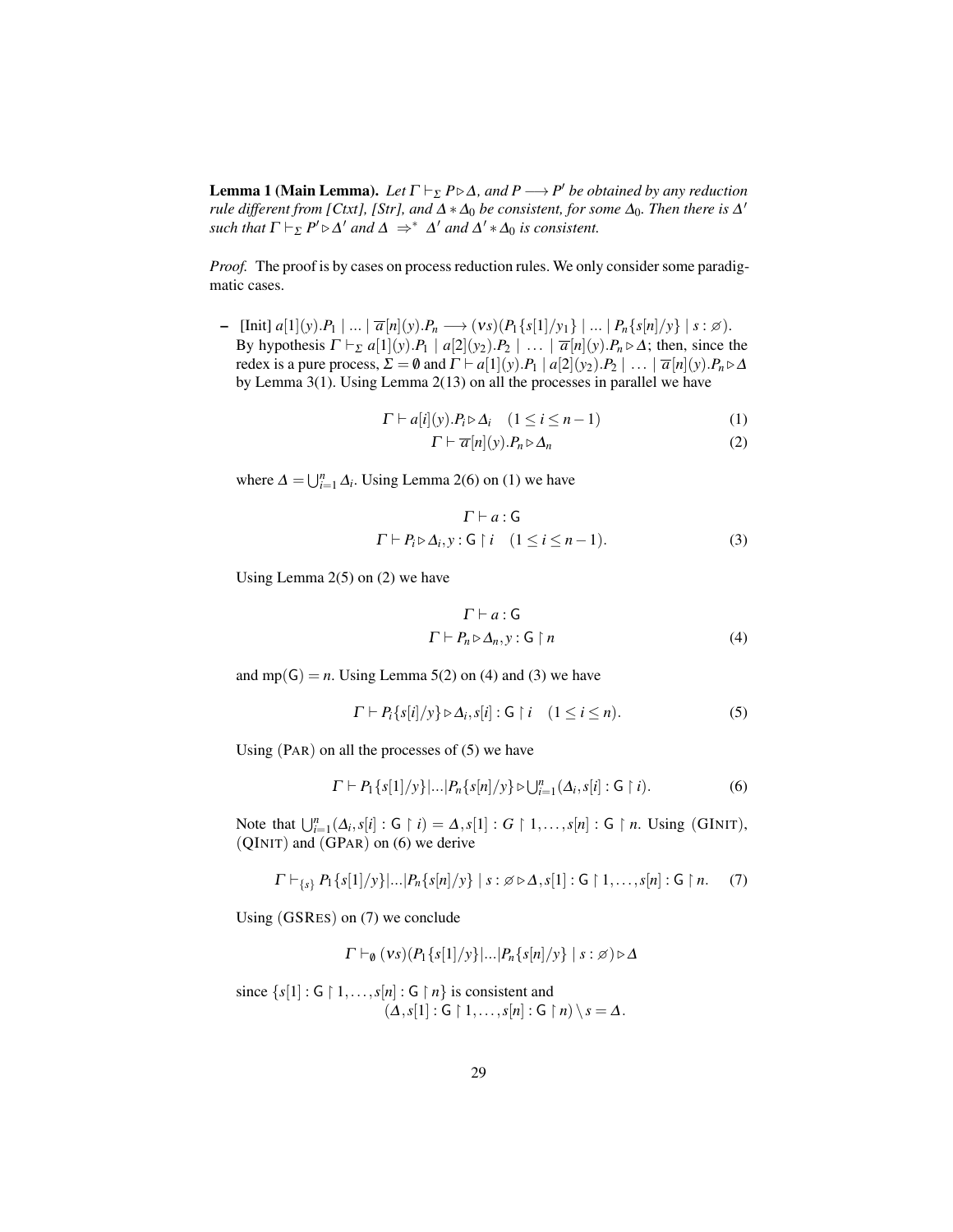– [Send]  $s[p]! \langle q, e \rangle \cdot P | s : h \longrightarrow P | s : h \cdot (p, q, v) \quad (e \downarrow v).$ By hypothesis,  $\Gamma \vdash_{\Sigma} s[p]! \langle q, e \rangle \cdot P \mid s : h \triangleright \Delta$ . Using Lemma 3(7), (1), and (2) we have  $\Sigma = \{s\}$  and

$$
\Gamma \vdash s[p]! \langle q, e \rangle . P \triangleright \Delta_1 \tag{8}
$$

$$
\Gamma \vdash_{\{s\}} s : h \triangleright \Delta_2 \tag{9}
$$

where  $\Delta = \Delta_2 * \Delta_1$ . Using 2(7) on (8) we have

$$
\Delta_1 = \Delta'_1, s[\mathbf{p}] : !\langle \mathbf{q}, S \rangle \cdot T
$$
  

$$
\Gamma \vdash e : S
$$
 (10)

$$
\Gamma \vdash P \triangleright \Delta'_1, s[p] : T. \tag{11}
$$

From (10) by subject reduction on expressions we have

$$
\Gamma \vdash v : S. \tag{12}
$$

Using (QSEND) on (9) and (12) we derive

$$
\Gamma \vdash_{\{s\}} s : h \cdot (p, q, v) \triangleright \Delta_2; \{s[p] : !\langle q, S \rangle\}.
$$
 (13)

Using (GINIT) on (11) we derive

$$
\Gamma \vdash_{\emptyset} P \triangleright \Delta'_1, s[p] : T \tag{14}
$$

and then using (GPAR) on (14), (13) we conclude

$$
\Gamma \vdash_{\{s\}} P \mid s : h \cdot (p,q,v) \triangleright (\Delta_2; \{s[p] : !\langle q, S \rangle\}) * (\Delta'_1, s[p] : T).
$$

Note that  $\Delta_2 * (\Delta'_1, s[p] : !\langle q, S \rangle \cdot T) \Rightarrow (\Delta_2; \{s[p] : !\langle q, S \rangle\}) * (\Delta'_1, s[p] : T)$  and the consistency of  $(\Delta_2 * (\Delta'_1, s[p] : !\langle q, S \rangle \cdot T)) * \Delta_0$  implies the consistency of  $((\Delta_2; \{s[p] : !\langle q, S \rangle\}) * (\Delta'_1, s[p] : T)) * \Delta_0.$ 

– [Rcv] *s*[p]?(q, *x*).*P* | *s* : (q,{p}, *v*)· *h* −→ *P*{*v*/*x*} | *s* : *h*. By hypothesis,  $\Gamma \vdash_{\Sigma} s[p]$ ? $(q, x)$ . $P \mid s : (q, {p}, v) \cdot h \triangleright \Delta$ . By Lemma 3(7), (1), and (2) we have  $\Sigma = \{s\}$  and

$$
\Gamma \vdash s[p] ? (q, x) . P \triangleright \Delta_1 \tag{15}
$$

$$
\Gamma \vdash_{\{s\}} s : (q, \{p\}, v) \cdot h \triangleright \Delta_2 \tag{16}
$$

where  $\Delta = \Delta_2 * \Delta_1$ . Using Lemma 2(8) on (15) we have

$$
\Delta_1 = \Delta'_1, s[\mathbf{p}] : ?(\mathbf{q}, S).T
$$
  
\n
$$
\Gamma, x : S \vdash P \triangleright \Delta'_1, s[\mathbf{p}] : T
$$
\n(17)

Using Lemma 4(1) on (16) we have

$$
\Delta_2 = \{s[q] : !\langle \{p\}, S'\rangle\} * \Delta_2'
$$
  

$$
\Gamma \vdash_{\{s\}} s : h \triangleright \Delta_2'
$$
 (18)

$$
\Gamma \vdash \nu : S'. \tag{19}
$$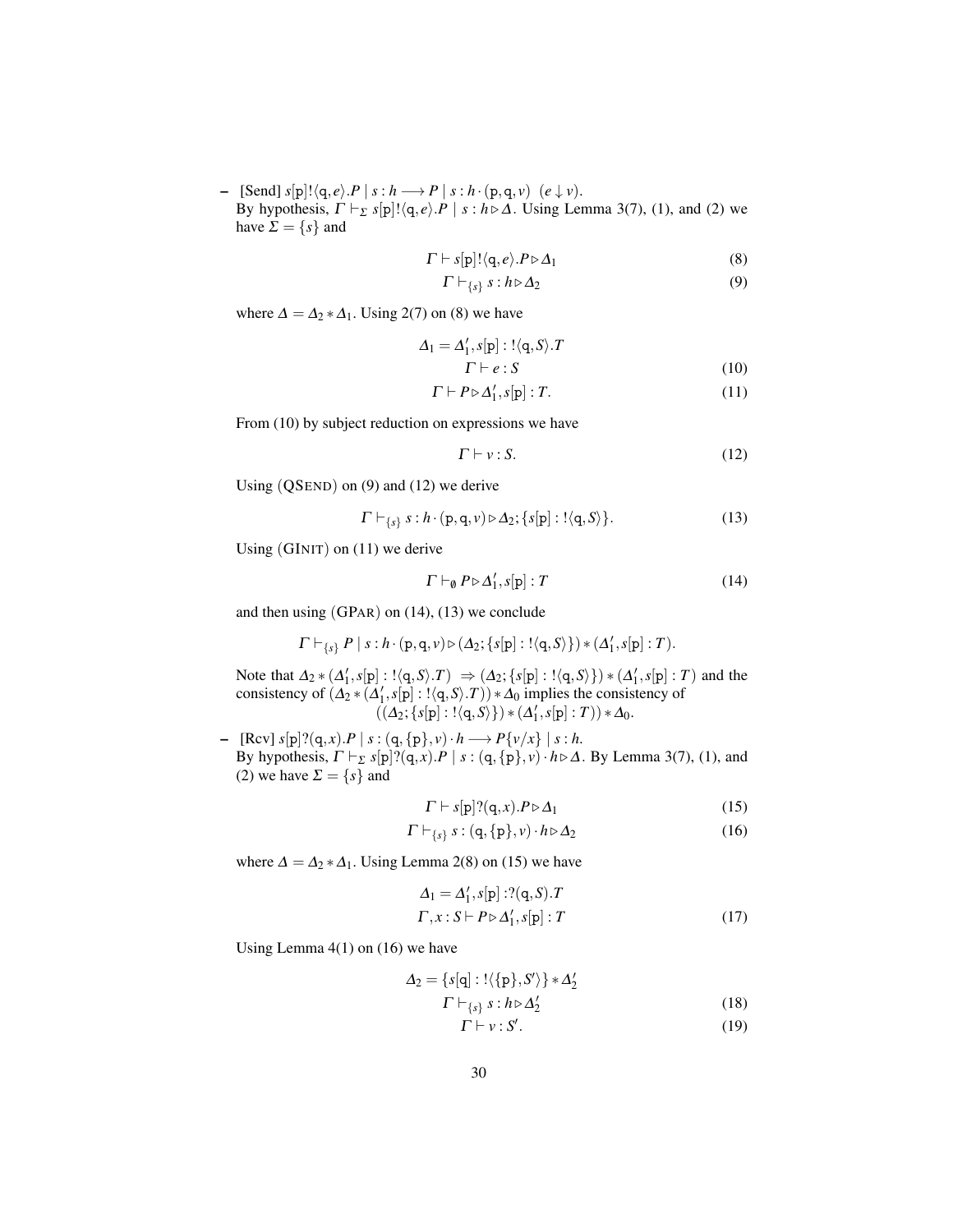The consistency of  $\Delta * \Delta_0$  implies  $S = S'$ . Using Lemma 5(1) from (17) and (19) we get

 $\Gamma \vdash P\{v/x\} \triangleright \Delta_1', s[p] : T$ , which implies by rule (GINIT)

$$
\Gamma \vdash_{\emptyset} P\{v/x\} \triangleright \Delta_1', s[p] : T. \tag{20}
$$

Using rule (GPAR) on (20) and (18) we conclude

$$
\Gamma \vdash_{\{s\}} P\{v/x\} \mid s : h \triangleright \Delta'_2 * (\Delta'_1, s[\mathbf{p}] : T).
$$

Note that  $({s[q]:} {\langle \{p\}, S \rangle} * \Delta'_2) * (\Delta'_1, s[p]:?({q, S);T}) \Rightarrow \Delta'_2 * (\Delta'_1, s[p]:T)$  and the consistency of  $((\{s[q]: !\langle \{p\}, S \rangle\} * \Delta_2') * (\Delta_1', s[p]: ?(q, S); T)) * \Delta_0$  implies the consistency of  $(\Delta'_2 * (\Delta'_1, s[p] : T)) * \Delta_0$ .

– [Sel]  $s[p] ⊕ \langle p, l \rangle \cdot P | s : h \longrightarrow P | s : h \cdot (p, q, l).$ By hypothesis,  $\Gamma \vdash_{\Sigma} s[p] \oplus \langle q, l \rangle \cdot P \mid s : h \triangleright \Delta$ . Using Lemma 3(7), (1), and (2) we have  $\Sigma = \{s\}$  and

$$
\Gamma \vdash s[\mathbf{p}] \oplus \langle \mathbf{q}, l \rangle . P \triangleright \Delta_1 \tag{21}
$$

$$
\Gamma \vdash_{\{s\}} s : h \triangleright \Delta_2 \tag{22}
$$

where  $\Delta = \Delta_2 * \Delta_1$ . Using Lemma 2(11) on (21) we have for  $l = l_j$  ( $j \in I$ ):

$$
\Delta_1 = \Delta'_1, s[\mathbf{p}] : \oplus \langle \mathbf{q}, \{l_i : T_i\}_{i \in I} \rangle
$$
  

$$
\Gamma \vdash P \triangleright \Delta'_1, s[\mathbf{p}] : T_j.
$$
 (23)

Using rule (QSEL) on (22) we derive

$$
\Gamma \vdash_{\{s\}} s : h \cdot (p, q, l) \triangleright \Delta_2; \{s[p] : \oplus \langle q, l \rangle\}.
$$
 (24)

Using (GPAR) on (23) and (24) we conclude

$$
\Gamma \vdash_{\{s\}} P \mid s : h \cdot (p,q,l) \triangleright (\Delta_2; \{s[p] : \oplus \langle q,l \rangle\}) * (\Delta_1', s[p] : T_j).
$$

Note that  $\Delta_2 * (\Delta'_1, s[p] : \oplus \langle q, \{l_i : T_i\}_{i \in I} \rangle) \Rightarrow (\Delta_2; \{s[p] : \oplus \langle q, l \rangle\}) * (\Delta'_1, s[p] : T_j)$ and the consistency of  $(\Delta_2 * (\Delta'_1, s[p] : \oplus \langle q, \{l_i : T_i\}_{i \in I}) ) * \Delta_0$  implies the consistency of  $((\Delta_2; \{s[p] : \oplus \langle q, l \rangle\}) * (\Delta'_1, s[p] : T_j)) * \Delta_0.$ 

 $\left. \blacksquare$  [Branch] *s*[p]&(q, {*l*<sub>*i*</sub> : *P*<sub>*i*</sub>}<sub>*i*∈*I*</sub>) | *s* : (q, {p},*l*<sub>*j*</sub>) · *h* → *P*<sub>*j*</sub> | *s* : *h*. By hypothesis,  $\Gamma \vdash_{\Sigma} s[p] \& (q, \{l_i : P_i\}_{i \in I}) \mid s : (q, \{p\}, l_j) \cdot h \triangleright \Delta$ . Using Lemma 3(7), (1), and (2) we have  $\Sigma = \{s\}$  and

$$
\Gamma \vdash s[\mathbf{p}]\&(\mathbf{q},\{l_i:P_i\}_{i\in I}) \triangleright \Delta_1
$$
\n(25)

$$
\Gamma \vdash_{\{s\}} s : (q, \{p\}, l_j) \cdot h \triangleright \Delta_2 \tag{26}
$$

where  $\Delta = \Delta_2 * \Delta_1$ . Using Lemma 2(12) on (25) we have

$$
\Delta_1 = \Delta'_1, s[\mathbf{p}] : \&(\mathbf{q}, \{l_i : T_i\}_{i \in I})
$$
  

$$
\Gamma \vdash P_i \triangleright \Delta'_1, s[\mathbf{p}] : T_i \quad \forall i \in I.
$$
 (27)